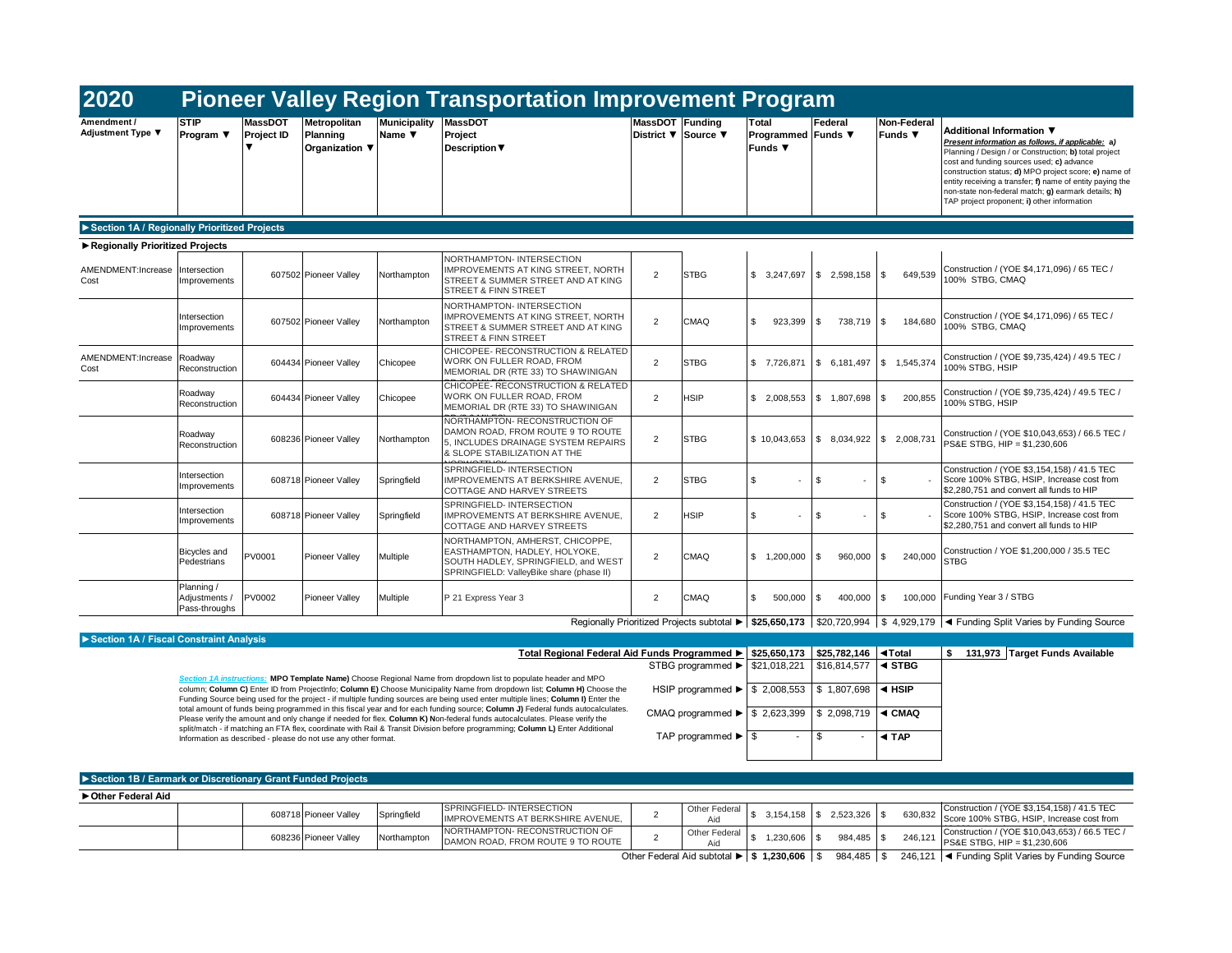| 2020                                                  |                               |                       |                                            |                               | <b>Pioneer Valley Region Transportation Improvement Program</b>                                                       |                 |                                                     |                                               |                                        |                                |                                                                                                                                                                                                                                                                                                                                                                                                                 |
|-------------------------------------------------------|-------------------------------|-----------------------|--------------------------------------------|-------------------------------|-----------------------------------------------------------------------------------------------------------------------|-----------------|-----------------------------------------------------|-----------------------------------------------|----------------------------------------|--------------------------------|-----------------------------------------------------------------------------------------------------------------------------------------------------------------------------------------------------------------------------------------------------------------------------------------------------------------------------------------------------------------------------------------------------------------|
| Amendment /<br>Adjustment Type ▼                      | <b>STIP</b><br>Program $\Psi$ | MassDOT<br>Project ID | Metropolitan<br>Planning<br>Organization ▼ | <b>Municipality</b><br>Name ▼ | <b>MassDOT</b><br>Project<br><b>Description</b> ▼                                                                     | MassDOT Funding | District ▼ Source ▼                                 | Total<br>Programmed Funds ▼<br><b>Funds</b> ▼ | Federal                                | Non-Federal<br>Funds ▼         | Additional Information ▼<br>Present information as follows, if applicable: a)<br>Planning / Design / or Construction; b) total project<br>cost and funding sources used; c) advance<br>construction status; d) MPO project score; e) name of<br>entity receiving a transfer; f) name of entity paying the<br>non-state non-federal match; g) earmark details; h)<br>TAP project proponent; i) other information |
| Section 2A / State Prioritized Reliability Projects   |                               |                       |                                            |                               |                                                                                                                       |                 |                                                     |                                               |                                        |                                |                                                                                                                                                                                                                                                                                                                                                                                                                 |
| Bridge Program / Inspections                          |                               |                       |                                            |                               |                                                                                                                       |                 |                                                     |                                               |                                        |                                |                                                                                                                                                                                                                                                                                                                                                                                                                 |
|                                                       | <b>Bridge Program</b>         |                       | Pioneer Vallev                             |                               | <b>Bridge Inspection</b>                                                                                              |                 |                                                     | \$                                            | \$                                     | \$                             |                                                                                                                                                                                                                                                                                                                                                                                                                 |
|                                                       |                               |                       |                                            |                               |                                                                                                                       |                 | Bridge Program / Inspections subtotal ▶             | \$                                            | \$<br>$\overline{\phantom{a}}$         | \$                             | ◀ Funding Split Varies by Funding Source                                                                                                                                                                                                                                                                                                                                                                        |
| ▶ Bridge Program / Off-System                         |                               |                       |                                            |                               |                                                                                                                       |                 |                                                     |                                               |                                        |                                |                                                                                                                                                                                                                                                                                                                                                                                                                 |
|                                                       | <b>Bridge Program</b>         |                       | 608631 Pioneer Valley                      | Westhampton                   | WESTHAMPTON- BRIDGE REPLACEMENT,<br>W-27-005, KINGS HIGHWAY OVER N<br><b>BRANCH MANHAN RIVER</b>                      | $\overline{2}$  | STBG-BR-OFF                                         | \$2,766,100                                   | \$2,212,880                            | \$<br>553,220                  | Increase cost from \$1,937,318                                                                                                                                                                                                                                                                                                                                                                                  |
|                                                       |                               |                       |                                            |                               |                                                                                                                       |                 | Bridge Program / Off-System subtotal ▶ \$ 2,766,100 |                                               | \$2,212,880                            | \$<br>553.220                  | ◀ 80% Federal + 20% Non-Federal                                                                                                                                                                                                                                                                                                                                                                                 |
| Bridge Program / On-System (NHS)                      |                               |                       |                                            |                               |                                                                                                                       |                 |                                                     |                                               |                                        |                                |                                                                                                                                                                                                                                                                                                                                                                                                                 |
|                                                       | <b>Bridge Program</b>         |                       | 400103 Pioneer Valley                      | Westfield                     | WESTFIELD- BRIDGE REPLACEMENT, W-25<br>006, ROUTE 10/202 (SOUTHWICK ROAD)<br>OVER THE LITTLE RIVER                    | $\overline{2}$  | NHPP-On                                             | \$17,030,641                                  | \$13,624,513                           | \$3,406,128                    | Increase cost from \$13,726,980                                                                                                                                                                                                                                                                                                                                                                                 |
|                                                       | <b>Bridge Program</b>         |                       | 606552 Pioneer Valley                      | Northampton                   | NORTHAMPTON- BRIDGE<br>RECONSTRUCTION, N-19-059, I-91 OVER<br>US 5/BMRR & N-19-060, I-91 OVER<br><b>HOCKANUM ROAD</b> | 2               | NHPP-On                                             | \$8,203,322                                   | \$6,562,658                            |                                | \$1,640,664 AC Year 1 of 5, Total Cost \$60,423,296                                                                                                                                                                                                                                                                                                                                                             |
|                                                       |                               |                       |                                            |                               | Bridge Program / On-System (NHS) subtotal ▶                                                                           |                 |                                                     | \$25,233,963                                  | \$20,187,170                           | \$5,046,793                    | ◀ Funding Split Varies by Funding Source                                                                                                                                                                                                                                                                                                                                                                        |
| Bridge Program / On-System (Non-NHS)                  |                               |                       |                                            |                               |                                                                                                                       |                 |                                                     |                                               |                                        |                                |                                                                                                                                                                                                                                                                                                                                                                                                                 |
|                                                       | <b>Bridge Program</b>         |                       | <b>Pioneer Valley</b>                      |                               | Bridge Program / On-System (Non-NHS)<br>Bridge Program / On-System (Non-NHS) subtotal ▶                               |                 |                                                     | \$<br>Ŝ.                                      | S<br>٠<br>\$<br>$\blacksquare$         | \$<br>$\sim$<br>\$             | ◀ 80% Federal + 20% Non-Federal                                                                                                                                                                                                                                                                                                                                                                                 |
|                                                       |                               |                       |                                            |                               |                                                                                                                       |                 |                                                     |                                               |                                        |                                |                                                                                                                                                                                                                                                                                                                                                                                                                 |
| Bridge Program / Systematic Maintenance               |                               |                       |                                            |                               |                                                                                                                       |                 |                                                     |                                               |                                        |                                |                                                                                                                                                                                                                                                                                                                                                                                                                 |
|                                                       | <b>Bridge Program</b>         |                       | Pioneer Vallev                             |                               | Bridge Program / Systematic Maintenance                                                                               |                 |                                                     | \$                                            | \$.                                    | \$.                            |                                                                                                                                                                                                                                                                                                                                                                                                                 |
|                                                       |                               |                       |                                            |                               | Bridge Program / Systematic Maintenance subtotal ▶                                                                    |                 |                                                     | S.                                            | \$<br>$\overline{\phantom{a}}$         | \$<br>$\overline{\phantom{a}}$ | ◀ Funding Split Varies by Funding Source                                                                                                                                                                                                                                                                                                                                                                        |
| Interstate Pavement                                   |                               |                       |                                            |                               |                                                                                                                       |                 |                                                     |                                               |                                        |                                |                                                                                                                                                                                                                                                                                                                                                                                                                 |
|                                                       | Interstate<br>Pavement        |                       | Pioneer Valley                             |                               | <b>Interstate Pavement</b>                                                                                            |                 |                                                     | \$                                            | \$                                     | \$                             |                                                                                                                                                                                                                                                                                                                                                                                                                 |
|                                                       |                               |                       |                                            |                               |                                                                                                                       |                 | Insterstate Pavement subtotal ▶ S                   | $\sim$                                        | S.<br>$\overline{\phantom{a}}$         | \$                             | ◀ 90% Federal + 10% Non-Federal                                                                                                                                                                                                                                                                                                                                                                                 |
| Non-Interstate Pavement                               |                               |                       |                                            |                               |                                                                                                                       |                 |                                                     |                                               |                                        |                                |                                                                                                                                                                                                                                                                                                                                                                                                                 |
|                                                       | Non-Interstate<br>Pavement    |                       | 608473 Pioneer Valley                      | South Hadley                  | SOUTH HADLEY - RESURFACING AND<br>RELATED WORK ON ROUTE 116                                                           | 2               | <b>NHPP</b>                                         | \$4,987,500                                   | \$3,990,000                            | \$<br>997,500                  | Project will be funded in FFY 2021, cost<br>increase from \$4,987,500 to \$5,808,557                                                                                                                                                                                                                                                                                                                            |
|                                                       |                               |                       |                                            |                               |                                                                                                                       |                 | Non-Interstate Pavement subtotal ▶   \$ 4,987,500   |                                               | \$3,990,000                            | $\sqrt{S}$<br>997,500          | ◀ 80% Federal + 20% Non-Federal                                                                                                                                                                                                                                                                                                                                                                                 |
| Roadway Improvements                                  |                               |                       |                                            |                               |                                                                                                                       |                 |                                                     |                                               |                                        |                                |                                                                                                                                                                                                                                                                                                                                                                                                                 |
|                                                       | Roadway<br>Improvements       |                       | <b>Pioneer Valley</b>                      |                               | Roadway Improvements                                                                                                  |                 |                                                     | \$.                                           | \$                                     | \$                             |                                                                                                                                                                                                                                                                                                                                                                                                                 |
|                                                       |                               |                       |                                            |                               |                                                                                                                       |                 | Roadway Improvements subtotal ▶ \$                  | $\sim$                                        | $\vert$ \$<br>$\overline{\phantom{a}}$ | \$                             | ◀ 80% Federal + 20% Non-Federal                                                                                                                                                                                                                                                                                                                                                                                 |
| Safety Improvements                                   |                               |                       |                                            |                               |                                                                                                                       |                 |                                                     |                                               |                                        |                                |                                                                                                                                                                                                                                                                                                                                                                                                                 |
|                                                       | Safety<br>Improvements        |                       | 608575 Pioneer Valley                      | Multiple                      | CHICOPEE TO HOLYOKE- GUIDE AND<br>TRAFFIC SIGN REPLACEMENT ON I-391                                                   | 2               | <b>HSIP</b>                                         | \$1.861.310                                   | \$1,675,179                            | \$<br>186,131                  |                                                                                                                                                                                                                                                                                                                                                                                                                 |
|                                                       |                               |                       |                                            |                               |                                                                                                                       |                 | Safety Improvements subtotal ▶                      | $\frac{1}{2}$ \$ 1,861,310                    | \$1,675,179                            | $\sqrt{3}$<br>186,131          | ◀ Funding Split Varies by Funding Source                                                                                                                                                                                                                                                                                                                                                                        |
| Section 2B / State Prioritized Modernization Projects |                               |                       |                                            |                               |                                                                                                                       |                 |                                                     |                                               |                                        |                                |                                                                                                                                                                                                                                                                                                                                                                                                                 |
| ADA Retrofits                                         |                               |                       |                                            |                               |                                                                                                                       |                 |                                                     |                                               |                                        |                                |                                                                                                                                                                                                                                                                                                                                                                                                                 |
|                                                       | <b>ADA Retrofits</b>          |                       | <b>Pioneer Valley</b>                      |                               | <b>ADA Retrofits</b>                                                                                                  |                 |                                                     | $\mathfrak{L}$                                | \$                                     | \$<br>$\sim$                   |                                                                                                                                                                                                                                                                                                                                                                                                                 |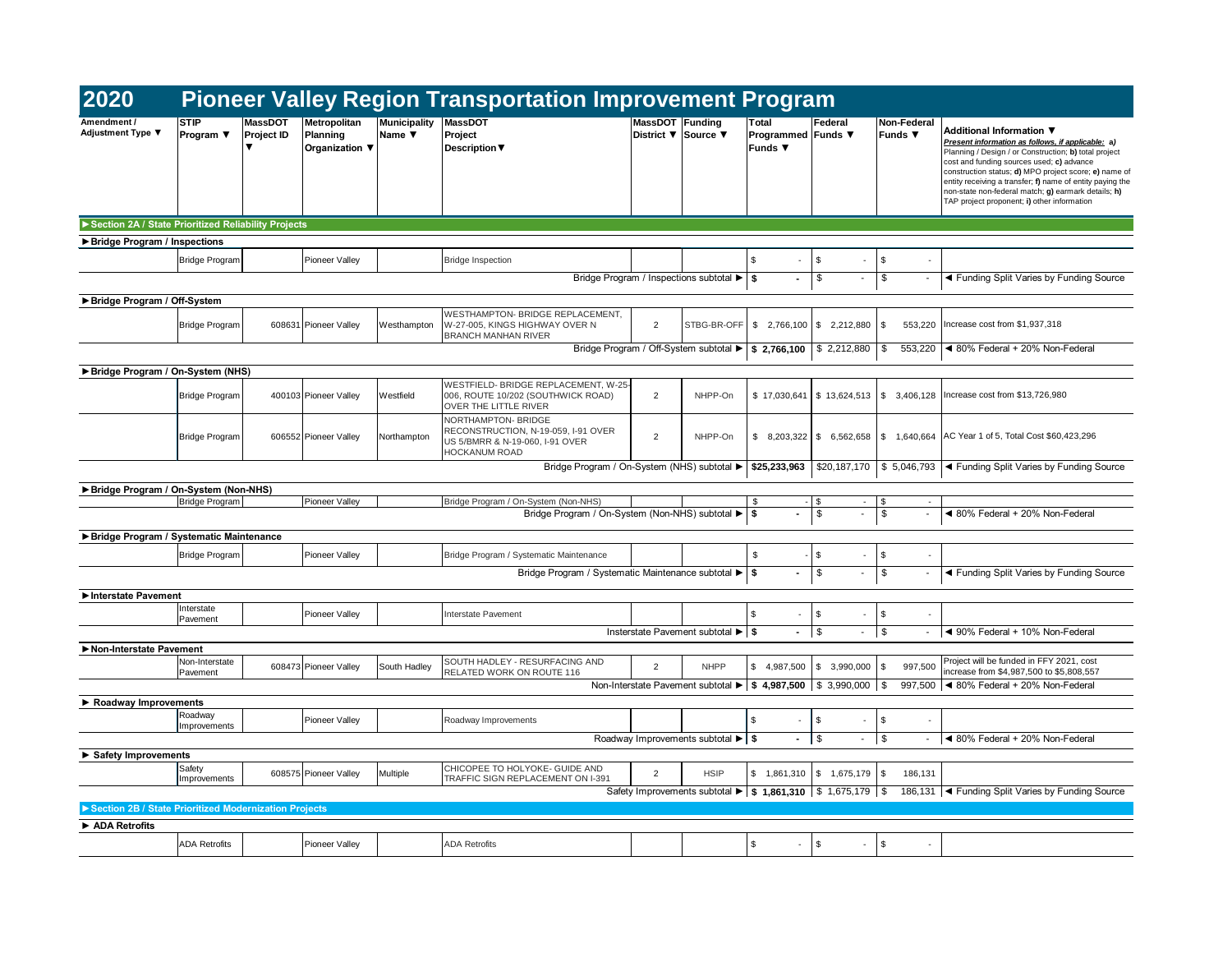| 2020                                               |                                          |                       |                                            |                                    | <b>Pioneer Valley Region Transportation Improvement Program</b>                                                                                                            |                      |                                                                                |                                                                                            |                                           |                               |                                                                                                                                                                                                                                                                                                                                                                                                                 |  |  |  |  |
|----------------------------------------------------|------------------------------------------|-----------------------|--------------------------------------------|------------------------------------|----------------------------------------------------------------------------------------------------------------------------------------------------------------------------|----------------------|--------------------------------------------------------------------------------|--------------------------------------------------------------------------------------------|-------------------------------------------|-------------------------------|-----------------------------------------------------------------------------------------------------------------------------------------------------------------------------------------------------------------------------------------------------------------------------------------------------------------------------------------------------------------------------------------------------------------|--|--|--|--|
| Amendment /<br>Adjustment Type ▼                   | <b>STIP</b><br>Program $\Psi$            | MassDOT<br>Project ID | Metropolitan<br>Planning<br>Organization ▼ | <b>Municipality</b><br>Name $\Psi$ | <b>MassDOT</b><br>Project<br>Description $\nabla$                                                                                                                          | MassDOT Funding      | District ▼ Source ▼                                                            | Total<br>Programmed Funds ▼<br><b>Funds</b> ▼                                              | Federal                                   | Non-Federal<br><b>Funds</b> ▼ | Additional Information ▼<br>Present information as follows, if applicable; a)<br>Planning / Design / or Construction; b) total project<br>cost and funding sources used; c) advance<br>construction status; d) MPO project score; e) name of<br>entity receiving a transfer; f) name of entity paying the<br>non-state non-federal match; g) earmark details; h)<br>TAP project proponent; i) other information |  |  |  |  |
|                                                    |                                          |                       |                                            |                                    |                                                                                                                                                                            |                      | ADA Retrofits subtotal ▶ S                                                     | $ \sqrt{s}$                                                                                |                                           |                               | ◀ 80% Federal + 20% Non-Federal                                                                                                                                                                                                                                                                                                                                                                                 |  |  |  |  |
| Intersection Improvements                          |                                          |                       |                                            |                                    |                                                                                                                                                                            |                      |                                                                                |                                                                                            |                                           |                               |                                                                                                                                                                                                                                                                                                                                                                                                                 |  |  |  |  |
|                                                    | Intersection<br>Improvements             |                       | <b>Pioneer Valley</b>                      |                                    | Intersection Improvements                                                                                                                                                  |                      |                                                                                | \$<br>×.                                                                                   | \$                                        | $\sqrt{2}$                    |                                                                                                                                                                                                                                                                                                                                                                                                                 |  |  |  |  |
|                                                    |                                          |                       |                                            |                                    |                                                                                                                                                                            |                      | Intersection Improvements subtotal $\blacktriangleright$ $\blacktriangleright$ | $\blacksquare$                                                                             | \$<br>$\blacksquare$                      | $\mathbb{S}$                  | ◀ Funding Split Varies by Funding Source                                                                                                                                                                                                                                                                                                                                                                        |  |  |  |  |
| Intelligent Transportation Systems                 |                                          |                       |                                            |                                    |                                                                                                                                                                            |                      |                                                                                |                                                                                            |                                           |                               |                                                                                                                                                                                                                                                                                                                                                                                                                 |  |  |  |  |
|                                                    | Intelligent<br>Transportation<br>Systems |                       | <b>Pioneer Valley</b>                      |                                    | Intelligent Transportation Systems                                                                                                                                         |                      |                                                                                | \$<br>$\overline{\phantom{a}}$                                                             | \$<br>$\overline{\phantom{a}}$            | \$                            |                                                                                                                                                                                                                                                                                                                                                                                                                 |  |  |  |  |
|                                                    |                                          |                       |                                            |                                    | Intelligent Transportation System subtotal ▶ \$                                                                                                                            |                      |                                                                                | $\sim$                                                                                     | \$<br>$\blacksquare$                      | \$                            | ◀ 80% Federal + 20% Non-Federal                                                                                                                                                                                                                                                                                                                                                                                 |  |  |  |  |
| Roadway Reconstruction                             |                                          |                       |                                            |                                    |                                                                                                                                                                            |                      |                                                                                |                                                                                            |                                           |                               |                                                                                                                                                                                                                                                                                                                                                                                                                 |  |  |  |  |
|                                                    | Roadway<br>Reconstruction                |                       | Pioneer Valley                             |                                    | Roadway Reconstruction                                                                                                                                                     |                      |                                                                                | $\mathbb{S}$<br>$\omega$                                                                   | \$                                        | \$                            |                                                                                                                                                                                                                                                                                                                                                                                                                 |  |  |  |  |
|                                                    |                                          |                       |                                            |                                    |                                                                                                                                                                            |                      | Roadway Reconstruction subtotal ▶ \$                                           | $ \sqrt{ }$                                                                                | $\blacksquare$                            | $\sqrt{3}$                    | ◀ Funding Split Varies by Funding Source                                                                                                                                                                                                                                                                                                                                                                        |  |  |  |  |
| Section 2C / State Prioritized Expansion Projects  |                                          |                       |                                            |                                    |                                                                                                                                                                            |                      |                                                                                |                                                                                            |                                           |                               |                                                                                                                                                                                                                                                                                                                                                                                                                 |  |  |  |  |
| Bicycles and Pedestrians                           |                                          |                       |                                            |                                    |                                                                                                                                                                            |                      |                                                                                |                                                                                            |                                           |                               |                                                                                                                                                                                                                                                                                                                                                                                                                 |  |  |  |  |
|                                                    | <b>Bicycles</b> and<br>Pedestrians       |                       | 602911 Pioneer Valley                      | Chicopee                           | CHICOPEE- CONNECTICUT RIVERWALK &<br>BIKEWAY CONSTRUCTION, FROM BOAT<br>RAMP NEAR I-90 TO NASH FIELD (2.5<br>MILES), INCLUDES NEW BRIDGE C-13-060<br>OVER OVERFLOW CHANNEL | $\overline{2}$       | CMAQ                                                                           |                                                                                            | $$3,041,445$ $$2,433,156$ \\$             | 608,289                       |                                                                                                                                                                                                                                                                                                                                                                                                                 |  |  |  |  |
|                                                    |                                          |                       |                                            |                                    |                                                                                                                                                                            |                      |                                                                                | Bicycles and Pedestrians subtotal $\blacktriangleright$   \$ 3,041,445   \$ 2,433,156   \$ |                                           |                               | 608,289 <4 80% Federal + 20% Non-Federal                                                                                                                                                                                                                                                                                                                                                                        |  |  |  |  |
| ▶ Capacity                                         |                                          |                       |                                            |                                    |                                                                                                                                                                            |                      |                                                                                |                                                                                            |                                           |                               |                                                                                                                                                                                                                                                                                                                                                                                                                 |  |  |  |  |
|                                                    | Capacity                                 |                       | <b>Pioneer Valley</b>                      |                                    | Capacity                                                                                                                                                                   |                      |                                                                                | \$<br>×.                                                                                   | \$                                        | \$                            |                                                                                                                                                                                                                                                                                                                                                                                                                 |  |  |  |  |
|                                                    |                                          |                       |                                            |                                    |                                                                                                                                                                            |                      | Capacity subtotal $\blacktriangleright$ \$                                     | $\blacksquare$                                                                             | $\mathfrak s$<br>$\overline{\phantom{a}}$ | \$                            | ◀ Funding Split Varies by Funding Source                                                                                                                                                                                                                                                                                                                                                                        |  |  |  |  |
| Section 3 / Planning / Adjustments / Pass-throughs |                                          |                       |                                            |                                    |                                                                                                                                                                            |                      |                                                                                |                                                                                            |                                           |                               |                                                                                                                                                                                                                                                                                                                                                                                                                 |  |  |  |  |
| Planning / Adjustments / Pass-throughs             |                                          |                       |                                            |                                    |                                                                                                                                                                            |                      |                                                                                |                                                                                            |                                           |                               |                                                                                                                                                                                                                                                                                                                                                                                                                 |  |  |  |  |
|                                                    |                                          |                       | Pioneer Valley                             |                                    | ABP GANS Repayment                                                                                                                                                         | Multiple             |                                                                                | \$<br>$\overline{\phantom{a}}$                                                             | \$.<br>$\overline{\phantom{a}}$           | \$<br>$\sim$                  |                                                                                                                                                                                                                                                                                                                                                                                                                 |  |  |  |  |
|                                                    |                                          |                       | Pioneer Valley                             |                                    | ABP GANS Repayment                                                                                                                                                         | Multiple             |                                                                                | \$<br>$\sim$                                                                               | s.<br>$\overline{\phantom{a}}$            | \$<br>$\sim$                  |                                                                                                                                                                                                                                                                                                                                                                                                                 |  |  |  |  |
|                                                    |                                          |                       | Pioneer Valley                             |                                    | Award adjustments, change orders, etc.                                                                                                                                     | Multiple             |                                                                                | \$<br>$\omega$                                                                             | \$<br>$\mathbf{r}$                        | \$<br>$\sim$                  |                                                                                                                                                                                                                                                                                                                                                                                                                 |  |  |  |  |
|                                                    |                                          |                       | Pioneer Valley                             |                                    | Award adjustments, change orders, etc.                                                                                                                                     | Multiple             |                                                                                | $\,$<br>$\sim$<br>\$<br>$\sim$                                                             | \$<br>$\overline{\phantom{a}}$<br>$\sim$  | \$<br>$\sim$<br>$\sim$        |                                                                                                                                                                                                                                                                                                                                                                                                                 |  |  |  |  |
|                                                    |                                          |                       | <b>Pioneer Valley</b><br>Pioneer Valley    |                                    | Award adjustments, change orders, etc.<br>Award adjustments, change orders, etc.                                                                                           | Multiple<br>Multiple |                                                                                | \$<br>$\omega$                                                                             | \$<br>\$<br>$\sim$                        | \$<br>\$<br>$\sim$            |                                                                                                                                                                                                                                                                                                                                                                                                                 |  |  |  |  |
|                                                    |                                          |                       | Pioneer Valley                             |                                    | Metropolitan Planning                                                                                                                                                      | Multiple             |                                                                                | \$<br>$\sim$                                                                               | S.<br>$\sim$                              | \$<br>$\mathcal{L}$           |                                                                                                                                                                                                                                                                                                                                                                                                                 |  |  |  |  |
|                                                    |                                          |                       | Pioneer Valley                             |                                    | Metropolitan Planning                                                                                                                                                      | Multiple             |                                                                                | \$<br>$\sim$                                                                               | \$<br>$\overline{\phantom{a}}$            | \$<br>$\sim$                  |                                                                                                                                                                                                                                                                                                                                                                                                                 |  |  |  |  |
|                                                    |                                          |                       | Pioneer Valley                             |                                    | State Planning and Research Work Program I,<br>(SPR I), Planning                                                                                                           | Multiple             |                                                                                | \$<br>$\overline{\phantom{a}}$                                                             | \$<br>$\overline{\phantom{a}}$            | \$<br>$\blacksquare$          |                                                                                                                                                                                                                                                                                                                                                                                                                 |  |  |  |  |
|                                                    |                                          |                       | Pioneer Valley                             |                                    | State Planning and Research Work Program II,<br>(SPR II), Research                                                                                                         | Multiple             |                                                                                | \$<br>$\omega_{\rm c}$                                                                     | \$<br>$\overline{\phantom{a}}$            | \$<br>$\blacksquare$          |                                                                                                                                                                                                                                                                                                                                                                                                                 |  |  |  |  |
|                                                    |                                          |                       | Pioneer Valley                             |                                    | Railroad Crossings                                                                                                                                                         | Multiple             |                                                                                | \$<br>$\sim$                                                                               | \$<br>$\blacksquare$                      | \$<br>$\sim$                  |                                                                                                                                                                                                                                                                                                                                                                                                                 |  |  |  |  |
|                                                    |                                          |                       | <b>Pioneer Valley</b>                      |                                    | Railroad Crossings                                                                                                                                                         | Multiple             |                                                                                | \$<br>$\sim$                                                                               | $\overline{\phantom{a}}$<br>\$            | \$<br>$\sim$                  |                                                                                                                                                                                                                                                                                                                                                                                                                 |  |  |  |  |
|                                                    |                                          |                       | Pioneer Valley                             |                                    | <b>Recreational Trails</b>                                                                                                                                                 | Multiple             |                                                                                | $\mathfrak s$<br>$\omega$                                                                  | \$<br>$\mathcal{L}$                       | \$<br>$\omega$                |                                                                                                                                                                                                                                                                                                                                                                                                                 |  |  |  |  |
|                                                    |                                          |                       |                                            |                                    |                                                                                                                                                                            |                      | Other Statewide Items subtotal ▶ \$                                            | $\sim$                                                                                     | \$<br>$\overline{\phantom{a}}$            | $\sqrt{3}$                    | ◀ Funding Split Varies by Funding Source                                                                                                                                                                                                                                                                                                                                                                        |  |  |  |  |
| Section 4 / Non-Federally Aided Projects           |                                          |                       |                                            |                                    |                                                                                                                                                                            |                      |                                                                                |                                                                                            |                                           |                               |                                                                                                                                                                                                                                                                                                                                                                                                                 |  |  |  |  |
| Non-Federally Aided Projects                       |                                          |                       |                                            |                                    |                                                                                                                                                                            |                      |                                                                                |                                                                                            |                                           |                               |                                                                                                                                                                                                                                                                                                                                                                                                                 |  |  |  |  |
|                                                    | Non Federal                              |                       |                                            |                                    |                                                                                                                                                                            |                      |                                                                                |                                                                                            |                                           |                               |                                                                                                                                                                                                                                                                                                                                                                                                                 |  |  |  |  |

-volume and the prioneer Valley Non-Federal Aid the set of the set of the set of the set of the set of the set o<br>Aid the set of the set of the set of the set of the set of the set of the set of the set of the set of the se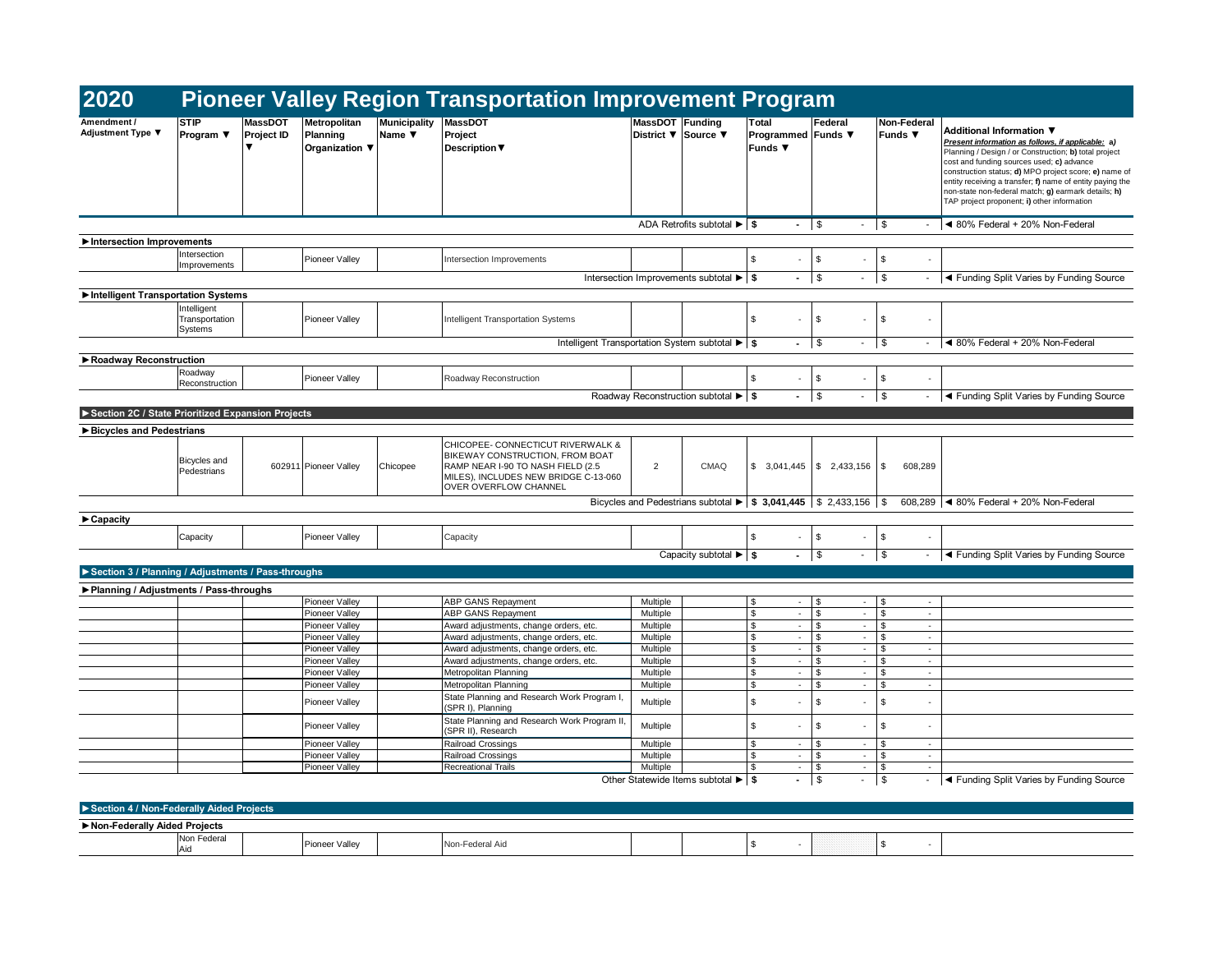| 2020                                                                                    |                                 |                                     |                                                   |                               | <b>Pioneer Valley Region Transportation Improvement Program</b> |                                        |                              |                                                    |             |                                                      |                                                                                                                                                                                                                                                                                                                                                                                                                        |
|-----------------------------------------------------------------------------------------|---------------------------------|-------------------------------------|---------------------------------------------------|-------------------------------|-----------------------------------------------------------------|----------------------------------------|------------------------------|----------------------------------------------------|-------------|------------------------------------------------------|------------------------------------------------------------------------------------------------------------------------------------------------------------------------------------------------------------------------------------------------------------------------------------------------------------------------------------------------------------------------------------------------------------------------|
| Amendment /<br>Adjustment Type ▼                                                        | <b>STIP</b><br>Program $\Psi$   | <b>MassDOT</b><br><b>Project ID</b> | Metropolitan<br>Planning<br><b>Organization</b> ▼ | <b>Municipality</b><br>Name ▼ | <b>MassDOT</b><br>Project<br><b>Description</b> ▼               | MassDOT Funding<br>District ▼ Source ▼ |                              | Total<br>  Programmed   Funds ▼<br>lFunds ▼        | Federal     | Non-Federal<br>Funds ▼                               | Additional Information ▼<br>Present information as follows, if applicable: a)<br>Planning / Design / or Construction; b) total project<br>cost and funding sources used; c) advance<br>construction status; d) MPO project score; e) name of<br>entity receiving a transfer; f) name of entity paying the<br>non-state non-federal match; <b>g)</b> earmark details; h)<br>TAP project proponent; i) other information |
|                                                                                         | Non-Federally<br>Aided Projects |                                     | Pioneer Valley                                    |                               | Non-Federal Aid                                                 |                                        |                              |                                                    |             |                                                      |                                                                                                                                                                                                                                                                                                                                                                                                                        |
|                                                                                         |                                 |                                     |                                                   |                               |                                                                 |                                        | Non-Federal Aid subtotal ► S |                                                    |             |                                                      | ◀100% Non-Federal                                                                                                                                                                                                                                                                                                                                                                                                      |
| 2020 Summary                                                                            |                                 |                                     |                                                   |                               |                                                                 |                                        |                              | <b>TIP Section 1 TIP Section</b><br>$-3:$ $\nabla$ | $4: \nabla$ | <b>Total of All</b><br>Projects $\blacktriangledown$ |                                                                                                                                                                                                                                                                                                                                                                                                                        |
| Federal Funds $\blacktriangleright$ \$52,203,864<br>Non-Federal Funds ▶ \$12,567,233 \$ |                                 |                                     |                                                   |                               |                                                                 |                                        |                              | Total ▶ \$64,771,097 \$                            |             | \$64,771,097<br>\$52,203,864<br>\$12,567,233         | ◀ Total Spending in Region<br>I ◀ Total Federal Spending in Region<br>I < Total Non-Federal Spending in Region                                                                                                                                                                                                                                                                                                         |

701 CMR 7.00 Use of Road Flaggers and Police Details on Public Works Projects / 701 CMR 7.00 (the Regulation) was promulgated and became law on October 3, 2008. Under this Regulation, the CMR is applicable to any Public wo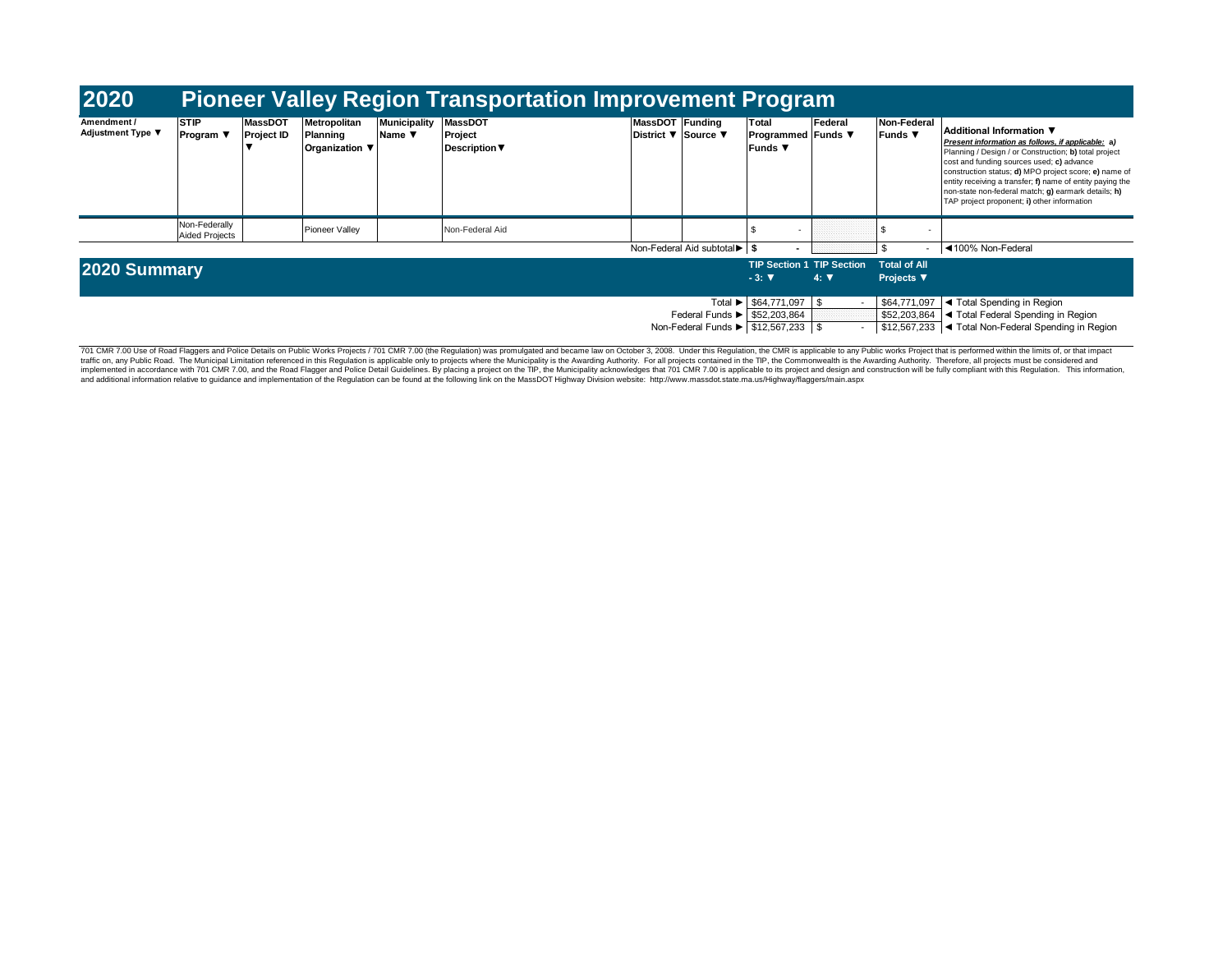| 2021                                         |                              |                                                       |                                            |                               | <b>Pioneer Valley Region Transportation Improvement Program</b>                                                                                                              |                 |                     |                                                                                   |                                         |                               |                                                                                                                                                                                                                                                                                                                                                                                                                 |
|----------------------------------------------|------------------------------|-------------------------------------------------------|--------------------------------------------|-------------------------------|------------------------------------------------------------------------------------------------------------------------------------------------------------------------------|-----------------|---------------------|-----------------------------------------------------------------------------------|-----------------------------------------|-------------------------------|-----------------------------------------------------------------------------------------------------------------------------------------------------------------------------------------------------------------------------------------------------------------------------------------------------------------------------------------------------------------------------------------------------------------|
| Amendment /<br><b>Adjustment Type ▼</b>      | <b>STIP</b><br>Program ▼     | <b>MassDOT</b><br><b>Project ID</b><br>$\blacksquare$ | Metropolitan<br>Planning<br>Organization ▼ | <b>Municipality</b><br>Name ▼ | <b>MassDOT</b><br>Project<br><b>Description ▼</b>                                                                                                                            | MassDOT Funding | District ▼ Source ▼ | Total<br>Programmed Funds ▼<br><b>Funds</b> ▼                                     | Federal                                 | Non-Federal<br><b>Funds ▼</b> | Additional Information ▼<br>Present information as follows, if applicable; a)<br>Planning / Design / or Construction; b) total project<br>cost and funding sources used; c) advance<br>construction status; d) MPO project score; e) name of<br>entity receiving a transfer; f) name of entity paying the<br>non-state non-federal match; g) earmark details; h)<br>TAP project proponent; i) other information |
| Section 1A / Regionally Prioritized Projects |                              |                                                       |                                            |                               |                                                                                                                                                                              |                 |                     |                                                                                   |                                         |                               |                                                                                                                                                                                                                                                                                                                                                                                                                 |
| Regionally Prioritized Projects              |                              |                                                       |                                            |                               |                                                                                                                                                                              |                 |                     |                                                                                   |                                         |                               |                                                                                                                                                                                                                                                                                                                                                                                                                 |
|                                              | Roadway<br>Reconstruction    |                                                       | 607773 Pioneer Valley                      | Westfield                     | <b>WESTFIELD- IMPROVEMENTS &amp; RELATED</b><br>WORK ON ROUTE 20, COURT STEET &<br>WESTERN AVENUE, LLOYDS HILL ROAD<br>TO HIGH STREET/MILL STREET<br>INTERSECTION (PHASE II) | 2               | <b>STBG</b>         | \$6,136,732                                                                       | \$4,909,386                             | \$1,227,346                   | Construction / (YOE \$8,479,708) / 52.5 TEC /<br>25% STBG.CMAQ.HSIP.TAP                                                                                                                                                                                                                                                                                                                                         |
|                                              | Roadway<br>Reconstruction    |                                                       | 607773 Pioneer Valley                      | Westfield                     | <b>WESTFIELD- IMPROVEMENTS &amp; RELATED</b><br>WORK ON ROUTE 20, COURT STEET &<br>WESTERN AVENUE, LLOYDS HILL ROAD<br>TO HIGH STREET/MILL STREET<br>INTERSECTION (PHASE II) | $\overline{2}$  | CMAQ                | \$<br>669,323                                                                     | $535,458$ \$<br><b>S</b>                | 133,865                       | Construction / (YOE \$8,479,708) / 52.5 TEC /<br>25% STBG, CMAQ, HSIP, TAP                                                                                                                                                                                                                                                                                                                                      |
|                                              | Roadwav<br>Reconstruction    |                                                       | 607773 Pioneer Valley                      | Westfield                     | <b>WESTFIELD- IMPROVEMENTS &amp; RELATED</b><br>WORK ON ROUTE 20, COURT STEET &<br>WESTERN AVENUE, LLOYDS HILL ROAD<br>TO HIGH STREET/MILL STREET<br>INTERSECTION (PHASE II) | $\overline{2}$  | <b>HSIP</b>         |                                                                                   | $$1,115,769$ $$1,004,192$ $$$           | 111,577                       | Construction / (YOE \$8,479,708) / 52.5 TEC /<br>25% STBG.CMAQ.HSIP.TAP                                                                                                                                                                                                                                                                                                                                         |
|                                              | Roadway<br>Reconstruction    |                                                       | 607773 Pioneer Valley                      | Westfield                     | <b>WESTFIELD- IMPROVEMENTS &amp; RELATED</b><br>WORK ON ROUTE 20, COURT STEET &<br>WESTERN AVENUE, LLOYDS HILL ROAD<br>TO HIGH STREET/MILL STREET<br>INTERSECTION (PHASE II) | 2               | <b>TAP</b>          | \$.<br>557,884                                                                    | S.<br>446,307                           | $\sqrt{3}$<br>111,577         | Construction / (YOE \$8,479,708) / 52.5 TEC /<br>25% STBG, CMAQ, HSIP, TAP                                                                                                                                                                                                                                                                                                                                      |
|                                              | Intersection<br>Improvements |                                                       | 608782 Pioneer Valley                      | Springfield                   | SPRINGFIELD-INTERSECTION<br>IMPROVEMENTS AT COTTAGE STREET.<br>INDUSTRY AVENUE AND ROBBINS ROAD                                                                              | $\overline{2}$  | CMAQ                | \$2,858,325                                                                       | \$2,286,660                             | \$<br>571,665                 | Construction / (YOE \$2,858,325) / 46.5 TEC<br>Score 25% CMAQ                                                                                                                                                                                                                                                                                                                                                   |
|                                              | Roadway<br>Improvements      |                                                       | 608084 Pioneer Valley                      | Amherst                       | AMHERST- IMPROVEMENTS & RELATED<br>WORK ON ROUTES 9 & 116, FROM<br>UNIVERSITY DRIVE TO SOUTH PLEASANT<br>STREET (0.8 MILES)                                                  | 2               | <b>STBG</b>         | \$ 3.489,558                                                                      | \$ 2.791.646                            | $\mathbf{s}$<br>697,912       | Construction / (YOE \$4,048,448) / 53.5 TEC /<br>25% STBG, TAP                                                                                                                                                                                                                                                                                                                                                  |
|                                              | Roadway<br>Improvements      |                                                       | 608084 Pioneer Valley                      | Amherst                       | AMHERST- IMPROVEMENTS & RELATED<br>WORK ON ROUTES 9 & 116, FROM<br>UNIVERSITY DRIVE TO SOUTH PLEASANT<br>STREET (0.8 MILES)                                                  | $\overline{2}$  | <b>TAP</b>          | \$<br>558,890                                                                     | $447,112$ \$<br><b>S</b>                | 111,778                       | Construction / (YOE \$4,048,448) / 53.5 TEC /<br>25% STBG. TAP                                                                                                                                                                                                                                                                                                                                                  |
|                                              | Roadway<br>Reconstruction    |                                                       | 605032 Pioneer Valley                      | Hadley                        | HADLEY- RECONSTRUCTION ON ROUTE 9,<br>FROM MIDDLE STREET TO MAPLE/SOUTH<br><b>MAPLE STREET</b>                                                                               | $\overline{2}$  | <b>STBG</b>         |                                                                                   | $$10,917,509$ $$8,734,007$ $$2,183,502$ |                               | Construction / (YOE \$24,849,741) A/C Year 1 of<br>2 FFY 2021 \$10,917,509, FFY 2022<br>\$13,932,231 /61 TEC / 25% / STBG                                                                                                                                                                                                                                                                                       |
|                                              |                              |                                                       |                                            |                               |                                                                                                                                                                              |                 |                     | Regionally Prioritized Projects subtotal ▶ \$26,303,990 \$21,154,769 \$ 5,149,221 |                                         |                               | ◀ Funding Split Varies by Funding Source                                                                                                                                                                                                                                                                                                                                                                        |
| Section 1A / Fiscal Constraint Analysis      |                              |                                                       |                                            |                               |                                                                                                                                                                              |                 |                     |                                                                                   |                                         |                               |                                                                                                                                                                                                                                                                                                                                                                                                                 |

|                                                                                                                                                                                                                                                                                                                                                                                       | _Total Regional Federal Aid Funds Programmed ▶ S26.303.990 I S26.303.990 I ◀Total |                            |  | Target Funds Available |
|---------------------------------------------------------------------------------------------------------------------------------------------------------------------------------------------------------------------------------------------------------------------------------------------------------------------------------------------------------------------------------------|-----------------------------------------------------------------------------------|----------------------------|--|------------------------|
|                                                                                                                                                                                                                                                                                                                                                                                       | STBG programmed $\blacktriangleright$ \$20,543,799 \$16,435,039 4 STBG            |                            |  |                        |
| . MPO Template Name) Choose Regional Name from dropdown list to populate header and MPO<br><b>Section 1A instruct</b><br>column; Column C) Enter ID from ProjectInfo; Column E) Choose Municipality Name from dropdown list; Column H) Choose the<br>Funding Source being used for the project - if multiple funding sources are being used enter multiple lines; Column I) Enter the | HSIP programmed ▶   \$ 1,115,769   \$ 1,004,192   ◀ HSIP                          |                            |  |                        |
| total amount of funds being programmed in this fiscal year and for each funding source; Column J) Federal funds autocalculates.<br>Please verify the amount and only change if needed for flex. Column K) Non-federal funds autocalculates. Please verify the                                                                                                                         | CMAQ programmed $\blacktriangleright$ \$ 3,527,648 \\$ 2,822,118 \\ CMAQ          |                            |  |                        |
| split/match - if matching an FTA flex, coordinate with Rail & Transit Division before programming; Column L) Enter Additional<br>Information as described - please do not use any other format.                                                                                                                                                                                       | TAP programmed $\blacktriangleright$ $\mid$ \$ 1,116,774 $\mid$ \$                | 893.419 $\blacksquare$ TAP |  |                        |
|                                                                                                                                                                                                                                                                                                                                                                                       |                                                                                   |                            |  |                        |

| Section 1B / Earmark or Discretionary Grant Funded Projects |                    |  |                    |  |     |  |  |  |  |  |  |  |  |  |
|-------------------------------------------------------------|--------------------|--|--------------------|--|-----|--|--|--|--|--|--|--|--|--|
| ▶ Other Federal Aid                                         |                    |  |                    |  |     |  |  |  |  |  |  |  |  |  |
|                                                             | H<br>Ploneer valle |  | <b>Federal Aid</b> |  | HPP |  |  |  |  |  |  |  |  |  |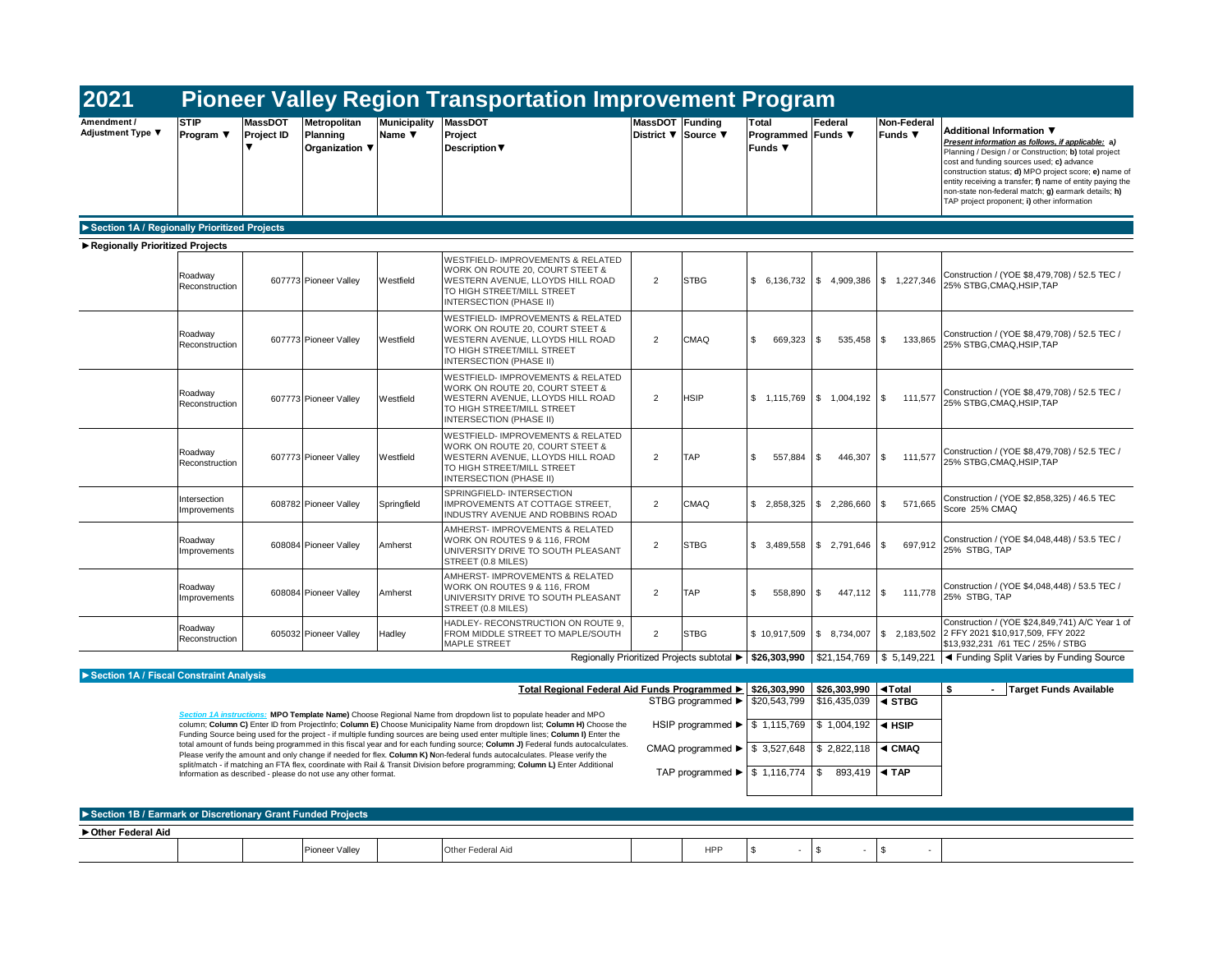| 2021                                                  |                            |                       |                                            |                               |                                                                                                                       | <b>Pioneer Valley Region Transportation Improvement Program</b> |                                         |                                             |                                |                                |                                                                                                                                                                                                                                                                                                                                                                                                                 |  |  |
|-------------------------------------------------------|----------------------------|-----------------------|--------------------------------------------|-------------------------------|-----------------------------------------------------------------------------------------------------------------------|-----------------------------------------------------------------|-----------------------------------------|---------------------------------------------|--------------------------------|--------------------------------|-----------------------------------------------------------------------------------------------------------------------------------------------------------------------------------------------------------------------------------------------------------------------------------------------------------------------------------------------------------------------------------------------------------------|--|--|
| Amendment /<br>Adjustment Type ▼                      | <b>STIP</b><br>Program ▼   | MassDOT<br>Project ID | Metropolitan<br>Planning<br>Organization ▼ | <b>Municipality</b><br>Name ▼ | <b>MassDOT</b><br>Project<br><b>Description ▼</b>                                                                     | MassDOT Funding<br>District <b>▼</b> Source ▼                   |                                         | Total<br>Programmed Funds ▼<br>Funds $\Psi$ | Federal                        | Non-Federal<br><b>Funds ▼</b>  | Additional Information ▼<br>Present information as follows, if applicable: a)<br>Planning / Design / or Construction; b) total project<br>cost and funding sources used; c) advance<br>construction status; d) MPO project score; e) name of<br>entity receiving a transfer; f) name of entity paying the<br>non-state non-federal match; g) earmark details; h)<br>TAP project proponent; i) other information |  |  |
|                                                       |                            |                       |                                            |                               |                                                                                                                       |                                                                 | Other Federal Aid subtotal ▶ S          | $\blacksquare$                              | $\sqrt{3}$<br>$-$ \$           |                                | ◀ Funding Split Varies by Funding Source                                                                                                                                                                                                                                                                                                                                                                        |  |  |
| Section 2A / State Prioritized Reliability Projects   |                            |                       |                                            |                               |                                                                                                                       |                                                                 |                                         |                                             |                                |                                |                                                                                                                                                                                                                                                                                                                                                                                                                 |  |  |
| ▶ Bridge Program / Inspections                        |                            |                       |                                            |                               |                                                                                                                       |                                                                 |                                         |                                             |                                |                                |                                                                                                                                                                                                                                                                                                                                                                                                                 |  |  |
|                                                       | <b>Bridge Program</b>      |                       | Pioneer Valley                             |                               | <b>Bridge Inspection</b>                                                                                              |                                                                 |                                         | \$                                          | \$                             | \$                             |                                                                                                                                                                                                                                                                                                                                                                                                                 |  |  |
|                                                       |                            |                       |                                            |                               |                                                                                                                       |                                                                 | Bridge Program / Inspections subtotal ▶ | \$                                          | \$                             | \$                             | ◀ Funding Split Varies by Funding Source                                                                                                                                                                                                                                                                                                                                                                        |  |  |
| ▶ Bridge Program / Off-System                         |                            |                       |                                            |                               |                                                                                                                       |                                                                 |                                         |                                             |                                |                                |                                                                                                                                                                                                                                                                                                                                                                                                                 |  |  |
|                                                       | <b>Bridge Program</b>      |                       | Pioneer Valley                             |                               | Bridge Program / Off-System                                                                                           |                                                                 | Bridge Program / Off-System subtotal ▶  | \$<br>s.                                    | \$<br>$\sim$<br>\$             | \$<br>\$<br>$\blacksquare$     | ◀ 80% Federal + 20% Non-Federal                                                                                                                                                                                                                                                                                                                                                                                 |  |  |
|                                                       |                            |                       |                                            |                               |                                                                                                                       |                                                                 |                                         |                                             |                                |                                |                                                                                                                                                                                                                                                                                                                                                                                                                 |  |  |
| Bridge Program / On-System (NHS)                      |                            |                       |                                            |                               |                                                                                                                       |                                                                 |                                         |                                             |                                |                                |                                                                                                                                                                                                                                                                                                                                                                                                                 |  |  |
|                                                       | <b>Bridge Program</b>      |                       | 608460 Pioneer Valley                      | Hadley                        | HADLEY- BRIDGE REPLACEMENT. H-01-<br>005, BAY ROAD (ROUTE 47) OVER THE<br><b>FORT RIVER</b>                           | $\overline{2}$                                                  | NHPP-On                                 | \$5,714,160                                 | \$4,571,328                    | \$ 1,142,832                   |                                                                                                                                                                                                                                                                                                                                                                                                                 |  |  |
|                                                       | <b>Bridge Program</b>      |                       | 606552 Pioneer Valley                      | Northampton                   | NORTHAMPTON- BRIDGE<br>RECONSTRUCTION, N-19-059, I-91 OVER<br>US 5/BMRR & N-19-060, I-91 OVER<br><b>HOCKANUM ROAD</b> | $\overline{2}$                                                  | NHPP-On                                 | \$9,539,115                                 | \$7,631,292                    | \$1,907,823                    | AC Year 2 of 5, Total Cost \$56,891,767                                                                                                                                                                                                                                                                                                                                                                         |  |  |
|                                                       |                            |                       |                                            |                               | Bridge Program / On-System (NHS) subtotal ▶                                                                           |                                                                 |                                         | \$15,253,275                                |                                | $$12,202,620$ $$3,050,655$     | ◀ Funding Split Varies by Funding Source                                                                                                                                                                                                                                                                                                                                                                        |  |  |
| Bridge Program / On-System (Non-NHS)                  |                            |                       |                                            |                               |                                                                                                                       |                                                                 |                                         |                                             |                                |                                |                                                                                                                                                                                                                                                                                                                                                                                                                 |  |  |
|                                                       | <b>Bridge Program</b>      |                       | <b>Pioneer Valley</b>                      |                               | Bridge Program / On-System (Non-NHS)                                                                                  |                                                                 |                                         | \$                                          | \$<br>$\sim$                   | \$<br>$\sim$                   |                                                                                                                                                                                                                                                                                                                                                                                                                 |  |  |
|                                                       |                            |                       |                                            |                               | Bridge Program / On-System (Non-NHS) subtotal ▶                                                                       |                                                                 |                                         | s.                                          | \$                             | \$<br>$\overline{\phantom{a}}$ | ◀ 80% Federal + 20% Non-Federal                                                                                                                                                                                                                                                                                                                                                                                 |  |  |
| Bridge Program / Systematic Maintenance               |                            |                       |                                            |                               |                                                                                                                       |                                                                 |                                         |                                             |                                |                                |                                                                                                                                                                                                                                                                                                                                                                                                                 |  |  |
|                                                       | <b>Bridge Program</b>      |                       | Pioneer Valley                             |                               | Bridge Program / Systematic Maintenance                                                                               |                                                                 |                                         | \$                                          | \$                             | \$                             |                                                                                                                                                                                                                                                                                                                                                                                                                 |  |  |
|                                                       |                            |                       |                                            |                               | Bridge Program / Systematic Maintenance subtotal ▶                                                                    |                                                                 |                                         | \$                                          | \$<br>$\blacksquare$           | \$<br>$\blacksquare$           | ◀ Funding Split Varies by Funding Source                                                                                                                                                                                                                                                                                                                                                                        |  |  |
| Interstate Pavement                                   |                            |                       |                                            |                               |                                                                                                                       |                                                                 |                                         |                                             |                                |                                |                                                                                                                                                                                                                                                                                                                                                                                                                 |  |  |
|                                                       | Interstate<br>Pavement     |                       | Pioneer Valley                             |                               | Interstate Pavement                                                                                                   |                                                                 |                                         | \$                                          | \$                             | \$                             |                                                                                                                                                                                                                                                                                                                                                                                                                 |  |  |
|                                                       |                            |                       |                                            |                               |                                                                                                                       |                                                                 | Insterstate Pavement subtotal ▶ \$      | $\overline{\phantom{a}}$                    | \$<br>$\overline{\phantom{a}}$ | \$<br>$\overline{\phantom{a}}$ | ◀ 90% Federal + 10% Non-Federal                                                                                                                                                                                                                                                                                                                                                                                 |  |  |
| Non-Interstate Pavement                               |                            |                       |                                            |                               |                                                                                                                       |                                                                 |                                         |                                             |                                |                                |                                                                                                                                                                                                                                                                                                                                                                                                                 |  |  |
|                                                       | Non-Interstate<br>Pavement |                       | 608487 Pioneer Valley                      | Westfield                     | <b>WESTFIELD - RESURFACING AND</b><br>RELATED WORK ON ROUTES 10 AND 202                                               | $\overline{2}$                                                  | <b>NHPP</b>                             | \$2,730,000                                 | \$2,184,000                    | \$<br>546,000                  |                                                                                                                                                                                                                                                                                                                                                                                                                 |  |  |
|                                                       | Non-Interstate<br>Pavement |                       | 608489 Pioneer Valley                      | Wilbraham                     | WILBRAHAM - RESURFACING AND<br>RELATED WORK ON ROUTE 20                                                               | $\overline{2}$                                                  | <b>NHPP</b>                             | \$8,283,600                                 | \$6,626,880                    | \$1,656,720                    |                                                                                                                                                                                                                                                                                                                                                                                                                 |  |  |
|                                                       |                            |                       |                                            |                               |                                                                                                                       |                                                                 |                                         |                                             |                                |                                | Non-Interstate Pavement subtotal ► \$11,013,600   \$ 8,810,880   \$ 2,202,720   < 80% Federal + 20% Non-Federal                                                                                                                                                                                                                                                                                                 |  |  |
| Roadway Improvements                                  |                            |                       |                                            |                               |                                                                                                                       |                                                                 |                                         |                                             |                                |                                |                                                                                                                                                                                                                                                                                                                                                                                                                 |  |  |
|                                                       | Roadway<br>Improvements    |                       | Pioneer Valley                             |                               | Roadway Improvements                                                                                                  |                                                                 |                                         | \$                                          | \$                             | \$                             |                                                                                                                                                                                                                                                                                                                                                                                                                 |  |  |
|                                                       |                            |                       |                                            |                               |                                                                                                                       |                                                                 | Roadway Improvements subtotal ▶ S       |                                             | \$<br>$\overline{\phantom{a}}$ | $\vert$ \$                     | ◀ 80% Federal + 20% Non-Federal                                                                                                                                                                                                                                                                                                                                                                                 |  |  |
| Safety Improvements                                   |                            |                       |                                            |                               |                                                                                                                       |                                                                 |                                         |                                             |                                |                                |                                                                                                                                                                                                                                                                                                                                                                                                                 |  |  |
|                                                       | Safety<br>Improvements     |                       | Pioneer Valley                             |                               | Safety Improvements                                                                                                   |                                                                 |                                         | \$<br>$\overline{\phantom{a}}$              | \$                             | \$                             |                                                                                                                                                                                                                                                                                                                                                                                                                 |  |  |
|                                                       |                            |                       |                                            |                               |                                                                                                                       |                                                                 | Safety Improvements subtotal ▶ S        |                                             | \$                             | \$                             | ◀ Funding Split Varies by Funding Source                                                                                                                                                                                                                                                                                                                                                                        |  |  |
| Section 2B / State Prioritized Modernization Projects |                            |                       |                                            |                               |                                                                                                                       |                                                                 |                                         |                                             |                                |                                |                                                                                                                                                                                                                                                                                                                                                                                                                 |  |  |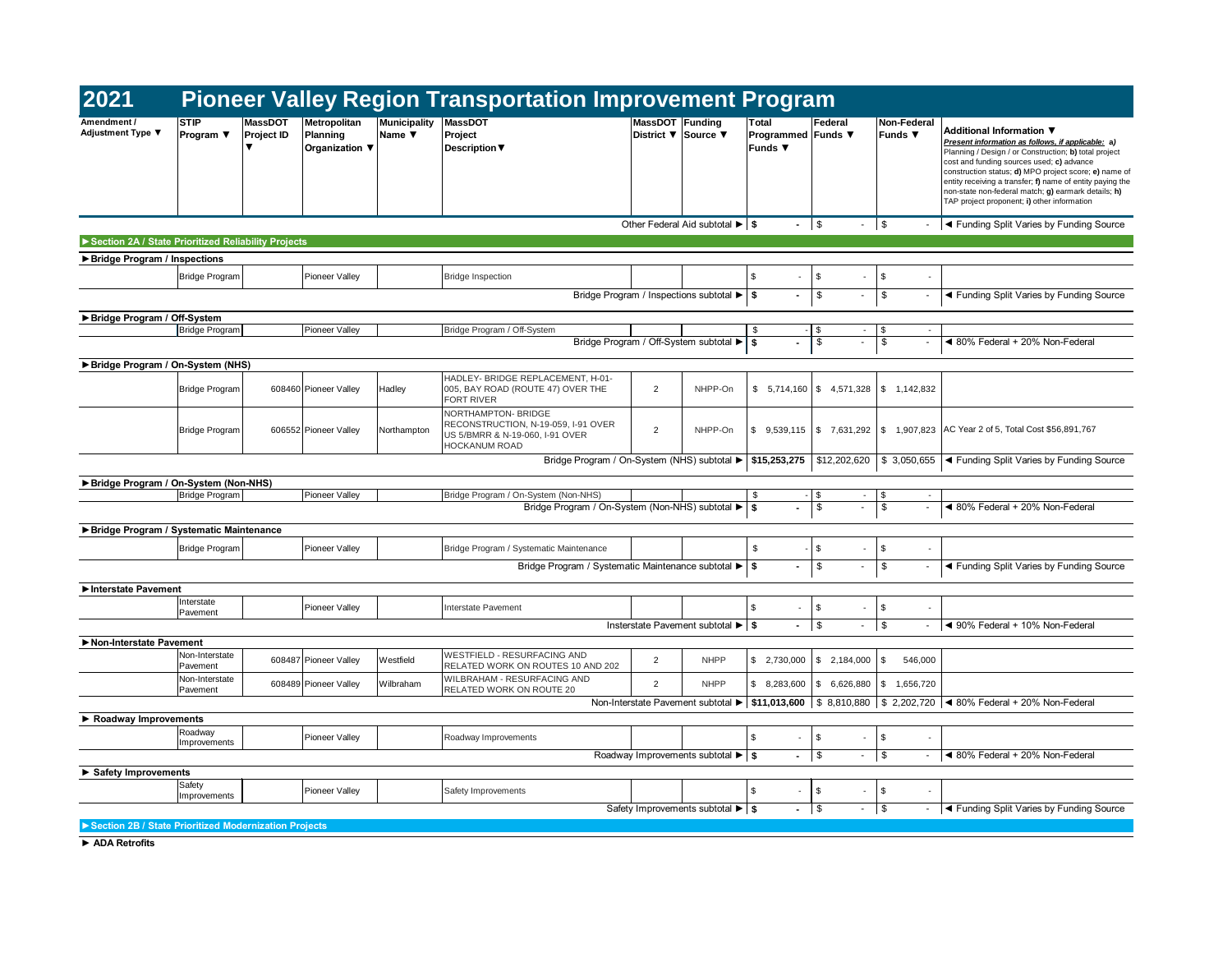| <b>STIP</b><br><b>MassDOT</b><br>MassDOT Funding<br>Total<br>MassDOT<br>Metropolitan<br><b>Municipality</b><br>Federal<br>Non-Federal<br>Additional Information ▼<br>Project ID<br>Planning<br>Name ▼<br>Project<br>District <b>▼</b> Source ▼<br><b>Funds ▼</b><br>Program $\Psi$<br>Programmed Funds ▼<br>Funds ▼<br>Organization ▼<br><b>Description</b> ▼<br>$\mathbf{\hat{s}}$<br>\$<br>\$<br><b>ADA Retrofits</b><br>Pioneer Valley<br><b>ADA Retrofits</b><br>$\sim$<br>$\mathfrak s$<br>\$<br>ADA Retrofits subtotal ▶ \$<br>$\blacksquare$<br>$\sim$<br>$\overline{\phantom{a}}$<br>Intersection<br>\$<br>Pioneer Valley<br>\$<br>\$<br>Intersection Improvements<br>$\sim$<br>Improvements<br>\$<br>\$<br>Intersection Improvements subtotal ▶ S<br>$\blacksquare$<br>$\overline{\phantom{a}}$<br>Intelligent<br>\$<br>$\mathbb{S}$<br>Transportation<br>Pioneer Valley<br>Intelligent Transportation Systems<br>\$<br>÷,<br>÷.<br>ä,<br>Systems<br>Intelligent Transportation System subtotal ▶ \$<br>\$<br>\$<br>$\blacksquare$<br>$\overline{\phantom{a}}$<br>Roadway<br>Roadway Reconstruction<br>\$<br>\$<br>\$<br>Pioneer Valley<br>$\omega$<br>$\overline{\phantom{a}}$<br>Reconstruction<br>\$<br>Roadway Reconstruction subtotal ▶ \$<br>\$<br>◀ Funding Split Varies by Funding Source<br>$\sim$<br>$\overline{\phantom{a}}$<br>NORTHAMPTON- ROCKY HILL GREENWAY<br>MULTI-USE TRAIL, FROM THE MANHAN<br>Bicycles and<br>608413 Pioneer Valley<br>2<br>CMAQ<br>\$<br>649,621<br>$\sqrt{3}$<br>162,405<br>Northampton<br>812,026<br>\$<br>RAIL TRAIL TO ROCKY HILL ROAD (0.4<br>Pedestrians<br>MILES)<br>Bicycles and Pedestrians subtotal $\blacktriangleright$ \$<br>812,026<br>\$<br>$649,621$ \$<br>162,405<br>$\mathfrak{S}$<br>\$<br>\$<br>Capacity<br><b>Pioneer Valley</b><br>Capacity<br>$-$ \$<br>$\vert$ \$<br>Capacity subtotal $\blacktriangleright$ $\blacktriangleright$ \$<br>$\mathbb{Z}^+$<br>Pioneer Valley<br>ABP GANS Repayment<br>\$<br>Multiple<br>\$<br>\$<br>$\sim$<br>$\overline{\phantom{a}}$<br>$\sim$<br>ABP GANS Repayment<br>\$<br>$\omega$<br>\$<br>$\mathcal{L}_{\mathcal{A}}$<br>\$<br>Pioneer Valley<br>Multiple<br>$\sim$<br>\$<br>Pioneer Valley<br>Award adjustments, change orders, etc.<br>Multiple<br>$\sim$<br>\$<br>\$<br>$\overline{\phantom{a}}$<br>$\sim$<br>\$<br>Pioneer Valley<br>Award adjustments, change orders, etc.<br>Multiple<br>\$<br>$\sim$<br>\$<br>$\overline{\phantom{a}}$<br>$\sim$<br>Award adjustments, change orders, etc.<br>\$<br>$\omega$<br>\$<br>\$<br>Pioneer Valley<br>Multiple<br>$\sim$<br>$\sim$<br>\$<br>$\Box$<br>\$<br>Pioneer Valley<br>Award adjustments, change orders, etc.<br>Multiple<br>\$<br>$\mathcal{L}$<br>$\sim$<br>\$<br><b>Pioneer Valley</b><br>Metropolitan Planning<br>Multiple<br>$\sim$<br>\$<br>$\blacksquare$<br>\$<br>$\sim$<br>\$<br>$\omega$<br>$\mathbb{S}$<br>\$<br>$\sim$<br>Pioneer Valley<br>Metropolitan Planning<br>Multiple<br>$\mathcal{L}$<br>State Planning and Research Work Program I,<br>\$<br>\$<br>\$<br>Pioneer Valley<br>Multiple<br>$\overline{\phantom{a}}$<br>÷.<br>(SPR I), Planning<br>State Planning and Research Work Program II,<br>\$<br>Multiple<br>\$<br>Pioneer Valley<br>\$<br>$\overline{\phantom{a}}$<br>$\overline{\phantom{a}}$<br>$\overline{\phantom{a}}$<br>(SPR II), Research<br>Pioneer Valley<br>Railroad Crossings<br>Multiple<br>$\boldsymbol{\mathsf{s}}$<br>\$<br>\$<br>$\sim$<br>$\blacksquare$<br>$\sim$<br>$\mathfrak s$<br>Pioneer Valley<br>Railroad Crossings<br>Multiple<br>$\omega$<br>S.<br>\$<br>$\sim$<br>$\overline{\phantom{a}}$<br><b>Recreational Trails</b><br>Multiple<br>\$<br>\$<br>Pioneer Valley<br>$\sim$<br>\$<br>$\overline{\phantom{a}}$<br>$\sim$<br>Other Statewide Items subtotal ▶ S<br>\$<br>\$<br>$\sim$<br>$\mathcal{L}_{\mathcal{A}}$ | 2021                             |  |  | <b>Pioneer Valley Region Transportation Improvement Program</b> |  |  |  |                                                                                                                                                                                                                                                                                                                                                                                     |
|---------------------------------------------------------------------------------------------------------------------------------------------------------------------------------------------------------------------------------------------------------------------------------------------------------------------------------------------------------------------------------------------------------------------------------------------------------------------------------------------------------------------------------------------------------------------------------------------------------------------------------------------------------------------------------------------------------------------------------------------------------------------------------------------------------------------------------------------------------------------------------------------------------------------------------------------------------------------------------------------------------------------------------------------------------------------------------------------------------------------------------------------------------------------------------------------------------------------------------------------------------------------------------------------------------------------------------------------------------------------------------------------------------------------------------------------------------------------------------------------------------------------------------------------------------------------------------------------------------------------------------------------------------------------------------------------------------------------------------------------------------------------------------------------------------------------------------------------------------------------------------------------------------------------------------------------------------------------------------------------------------------------------------------------------------------------------------------------------------------------------------------------------------------------------------------------------------------------------------------------------------------------------------------------------------------------------------------------------------------------------------------------------------------------------------------------------------------------------------------------------------------------------------------------------------------------------------------------------------------------------------------------------------------------------------------------------------------------------------------------------------------------------------------------------------------------------------------------------------------------------------------------------------------------------------------------------------------------------------------------------------------------------------------------------------------------------------------------------------------------------------------------------------------------------------------------------------------------------------------------------------------------------------------------------------------------------------------------------------------------------------------------------------------------------------------------------------------------------------------------------------------------------------------------------------------------------------------------------------------------------------------------------------------------------------------------------------------------------------------------------------------------------------------------------------------------------------------------|----------------------------------|--|--|-----------------------------------------------------------------|--|--|--|-------------------------------------------------------------------------------------------------------------------------------------------------------------------------------------------------------------------------------------------------------------------------------------------------------------------------------------------------------------------------------------|
| Intersection Improvements<br>Intelligent Transportation Systems<br>Roadway Reconstruction<br>Bicycles and Pedestrians<br>$\blacktriangleright$ Capacity<br>▶ Planning / Adjustments / Pass-throughs                                                                                                                                                                                                                                                                                                                                                                                                                                                                                                                                                                                                                                                                                                                                                                                                                                                                                                                                                                                                                                                                                                                                                                                                                                                                                                                                                                                                                                                                                                                                                                                                                                                                                                                                                                                                                                                                                                                                                                                                                                                                                                                                                                                                                                                                                                                                                                                                                                                                                                                                                                                                                                                                                                                                                                                                                                                                                                                                                                                                                                                                                                                                                                                                                                                                                                                                                                                                                                                                                                                                                                                                                                         | Amendment /<br>Adjustment Type ▼ |  |  |                                                                 |  |  |  | Present information as follows, if applicable; a)<br>Planning / Design / or Construction; b) total project<br>cost and funding sources used; c) advance<br>construction status; d) MPO project score; e) name of<br>entity receiving a transfer; f) name of entity paying the<br>non-state non-federal match; g) earmark details; h)<br>TAP project proponent; i) other information |
|                                                                                                                                                                                                                                                                                                                                                                                                                                                                                                                                                                                                                                                                                                                                                                                                                                                                                                                                                                                                                                                                                                                                                                                                                                                                                                                                                                                                                                                                                                                                                                                                                                                                                                                                                                                                                                                                                                                                                                                                                                                                                                                                                                                                                                                                                                                                                                                                                                                                                                                                                                                                                                                                                                                                                                                                                                                                                                                                                                                                                                                                                                                                                                                                                                                                                                                                                                                                                                                                                                                                                                                                                                                                                                                                                                                                                                             |                                  |  |  |                                                                 |  |  |  |                                                                                                                                                                                                                                                                                                                                                                                     |
|                                                                                                                                                                                                                                                                                                                                                                                                                                                                                                                                                                                                                                                                                                                                                                                                                                                                                                                                                                                                                                                                                                                                                                                                                                                                                                                                                                                                                                                                                                                                                                                                                                                                                                                                                                                                                                                                                                                                                                                                                                                                                                                                                                                                                                                                                                                                                                                                                                                                                                                                                                                                                                                                                                                                                                                                                                                                                                                                                                                                                                                                                                                                                                                                                                                                                                                                                                                                                                                                                                                                                                                                                                                                                                                                                                                                                                             |                                  |  |  |                                                                 |  |  |  | ◀ 80% Federal + 20% Non-Federal                                                                                                                                                                                                                                                                                                                                                     |
|                                                                                                                                                                                                                                                                                                                                                                                                                                                                                                                                                                                                                                                                                                                                                                                                                                                                                                                                                                                                                                                                                                                                                                                                                                                                                                                                                                                                                                                                                                                                                                                                                                                                                                                                                                                                                                                                                                                                                                                                                                                                                                                                                                                                                                                                                                                                                                                                                                                                                                                                                                                                                                                                                                                                                                                                                                                                                                                                                                                                                                                                                                                                                                                                                                                                                                                                                                                                                                                                                                                                                                                                                                                                                                                                                                                                                                             |                                  |  |  |                                                                 |  |  |  |                                                                                                                                                                                                                                                                                                                                                                                     |
|                                                                                                                                                                                                                                                                                                                                                                                                                                                                                                                                                                                                                                                                                                                                                                                                                                                                                                                                                                                                                                                                                                                                                                                                                                                                                                                                                                                                                                                                                                                                                                                                                                                                                                                                                                                                                                                                                                                                                                                                                                                                                                                                                                                                                                                                                                                                                                                                                                                                                                                                                                                                                                                                                                                                                                                                                                                                                                                                                                                                                                                                                                                                                                                                                                                                                                                                                                                                                                                                                                                                                                                                                                                                                                                                                                                                                                             |                                  |  |  |                                                                 |  |  |  |                                                                                                                                                                                                                                                                                                                                                                                     |
|                                                                                                                                                                                                                                                                                                                                                                                                                                                                                                                                                                                                                                                                                                                                                                                                                                                                                                                                                                                                                                                                                                                                                                                                                                                                                                                                                                                                                                                                                                                                                                                                                                                                                                                                                                                                                                                                                                                                                                                                                                                                                                                                                                                                                                                                                                                                                                                                                                                                                                                                                                                                                                                                                                                                                                                                                                                                                                                                                                                                                                                                                                                                                                                                                                                                                                                                                                                                                                                                                                                                                                                                                                                                                                                                                                                                                                             |                                  |  |  |                                                                 |  |  |  | ◀ Funding Split Varies by Funding Source                                                                                                                                                                                                                                                                                                                                            |
| Section 2C / State Prioritized Expansion Projects<br>Section 3 / Planning / Adjustments / Pass-throughs<br>Section 4 / Non-Federally Aided Projects                                                                                                                                                                                                                                                                                                                                                                                                                                                                                                                                                                                                                                                                                                                                                                                                                                                                                                                                                                                                                                                                                                                                                                                                                                                                                                                                                                                                                                                                                                                                                                                                                                                                                                                                                                                                                                                                                                                                                                                                                                                                                                                                                                                                                                                                                                                                                                                                                                                                                                                                                                                                                                                                                                                                                                                                                                                                                                                                                                                                                                                                                                                                                                                                                                                                                                                                                                                                                                                                                                                                                                                                                                                                                         |                                  |  |  |                                                                 |  |  |  |                                                                                                                                                                                                                                                                                                                                                                                     |
|                                                                                                                                                                                                                                                                                                                                                                                                                                                                                                                                                                                                                                                                                                                                                                                                                                                                                                                                                                                                                                                                                                                                                                                                                                                                                                                                                                                                                                                                                                                                                                                                                                                                                                                                                                                                                                                                                                                                                                                                                                                                                                                                                                                                                                                                                                                                                                                                                                                                                                                                                                                                                                                                                                                                                                                                                                                                                                                                                                                                                                                                                                                                                                                                                                                                                                                                                                                                                                                                                                                                                                                                                                                                                                                                                                                                                                             |                                  |  |  |                                                                 |  |  |  |                                                                                                                                                                                                                                                                                                                                                                                     |
|                                                                                                                                                                                                                                                                                                                                                                                                                                                                                                                                                                                                                                                                                                                                                                                                                                                                                                                                                                                                                                                                                                                                                                                                                                                                                                                                                                                                                                                                                                                                                                                                                                                                                                                                                                                                                                                                                                                                                                                                                                                                                                                                                                                                                                                                                                                                                                                                                                                                                                                                                                                                                                                                                                                                                                                                                                                                                                                                                                                                                                                                                                                                                                                                                                                                                                                                                                                                                                                                                                                                                                                                                                                                                                                                                                                                                                             |                                  |  |  |                                                                 |  |  |  | ◀ 80% Federal + 20% Non-Federal                                                                                                                                                                                                                                                                                                                                                     |
|                                                                                                                                                                                                                                                                                                                                                                                                                                                                                                                                                                                                                                                                                                                                                                                                                                                                                                                                                                                                                                                                                                                                                                                                                                                                                                                                                                                                                                                                                                                                                                                                                                                                                                                                                                                                                                                                                                                                                                                                                                                                                                                                                                                                                                                                                                                                                                                                                                                                                                                                                                                                                                                                                                                                                                                                                                                                                                                                                                                                                                                                                                                                                                                                                                                                                                                                                                                                                                                                                                                                                                                                                                                                                                                                                                                                                                             |                                  |  |  |                                                                 |  |  |  |                                                                                                                                                                                                                                                                                                                                                                                     |
|                                                                                                                                                                                                                                                                                                                                                                                                                                                                                                                                                                                                                                                                                                                                                                                                                                                                                                                                                                                                                                                                                                                                                                                                                                                                                                                                                                                                                                                                                                                                                                                                                                                                                                                                                                                                                                                                                                                                                                                                                                                                                                                                                                                                                                                                                                                                                                                                                                                                                                                                                                                                                                                                                                                                                                                                                                                                                                                                                                                                                                                                                                                                                                                                                                                                                                                                                                                                                                                                                                                                                                                                                                                                                                                                                                                                                                             |                                  |  |  |                                                                 |  |  |  |                                                                                                                                                                                                                                                                                                                                                                                     |
|                                                                                                                                                                                                                                                                                                                                                                                                                                                                                                                                                                                                                                                                                                                                                                                                                                                                                                                                                                                                                                                                                                                                                                                                                                                                                                                                                                                                                                                                                                                                                                                                                                                                                                                                                                                                                                                                                                                                                                                                                                                                                                                                                                                                                                                                                                                                                                                                                                                                                                                                                                                                                                                                                                                                                                                                                                                                                                                                                                                                                                                                                                                                                                                                                                                                                                                                                                                                                                                                                                                                                                                                                                                                                                                                                                                                                                             |                                  |  |  |                                                                 |  |  |  |                                                                                                                                                                                                                                                                                                                                                                                     |
|                                                                                                                                                                                                                                                                                                                                                                                                                                                                                                                                                                                                                                                                                                                                                                                                                                                                                                                                                                                                                                                                                                                                                                                                                                                                                                                                                                                                                                                                                                                                                                                                                                                                                                                                                                                                                                                                                                                                                                                                                                                                                                                                                                                                                                                                                                                                                                                                                                                                                                                                                                                                                                                                                                                                                                                                                                                                                                                                                                                                                                                                                                                                                                                                                                                                                                                                                                                                                                                                                                                                                                                                                                                                                                                                                                                                                                             |                                  |  |  |                                                                 |  |  |  |                                                                                                                                                                                                                                                                                                                                                                                     |
|                                                                                                                                                                                                                                                                                                                                                                                                                                                                                                                                                                                                                                                                                                                                                                                                                                                                                                                                                                                                                                                                                                                                                                                                                                                                                                                                                                                                                                                                                                                                                                                                                                                                                                                                                                                                                                                                                                                                                                                                                                                                                                                                                                                                                                                                                                                                                                                                                                                                                                                                                                                                                                                                                                                                                                                                                                                                                                                                                                                                                                                                                                                                                                                                                                                                                                                                                                                                                                                                                                                                                                                                                                                                                                                                                                                                                                             |                                  |  |  |                                                                 |  |  |  |                                                                                                                                                                                                                                                                                                                                                                                     |
|                                                                                                                                                                                                                                                                                                                                                                                                                                                                                                                                                                                                                                                                                                                                                                                                                                                                                                                                                                                                                                                                                                                                                                                                                                                                                                                                                                                                                                                                                                                                                                                                                                                                                                                                                                                                                                                                                                                                                                                                                                                                                                                                                                                                                                                                                                                                                                                                                                                                                                                                                                                                                                                                                                                                                                                                                                                                                                                                                                                                                                                                                                                                                                                                                                                                                                                                                                                                                                                                                                                                                                                                                                                                                                                                                                                                                                             |                                  |  |  |                                                                 |  |  |  |                                                                                                                                                                                                                                                                                                                                                                                     |
|                                                                                                                                                                                                                                                                                                                                                                                                                                                                                                                                                                                                                                                                                                                                                                                                                                                                                                                                                                                                                                                                                                                                                                                                                                                                                                                                                                                                                                                                                                                                                                                                                                                                                                                                                                                                                                                                                                                                                                                                                                                                                                                                                                                                                                                                                                                                                                                                                                                                                                                                                                                                                                                                                                                                                                                                                                                                                                                                                                                                                                                                                                                                                                                                                                                                                                                                                                                                                                                                                                                                                                                                                                                                                                                                                                                                                                             |                                  |  |  |                                                                 |  |  |  |                                                                                                                                                                                                                                                                                                                                                                                     |
|                                                                                                                                                                                                                                                                                                                                                                                                                                                                                                                                                                                                                                                                                                                                                                                                                                                                                                                                                                                                                                                                                                                                                                                                                                                                                                                                                                                                                                                                                                                                                                                                                                                                                                                                                                                                                                                                                                                                                                                                                                                                                                                                                                                                                                                                                                                                                                                                                                                                                                                                                                                                                                                                                                                                                                                                                                                                                                                                                                                                                                                                                                                                                                                                                                                                                                                                                                                                                                                                                                                                                                                                                                                                                                                                                                                                                                             |                                  |  |  |                                                                 |  |  |  | ◀ 80% Federal + 20% Non-Federal                                                                                                                                                                                                                                                                                                                                                     |
|                                                                                                                                                                                                                                                                                                                                                                                                                                                                                                                                                                                                                                                                                                                                                                                                                                                                                                                                                                                                                                                                                                                                                                                                                                                                                                                                                                                                                                                                                                                                                                                                                                                                                                                                                                                                                                                                                                                                                                                                                                                                                                                                                                                                                                                                                                                                                                                                                                                                                                                                                                                                                                                                                                                                                                                                                                                                                                                                                                                                                                                                                                                                                                                                                                                                                                                                                                                                                                                                                                                                                                                                                                                                                                                                                                                                                                             |                                  |  |  |                                                                 |  |  |  |                                                                                                                                                                                                                                                                                                                                                                                     |
|                                                                                                                                                                                                                                                                                                                                                                                                                                                                                                                                                                                                                                                                                                                                                                                                                                                                                                                                                                                                                                                                                                                                                                                                                                                                                                                                                                                                                                                                                                                                                                                                                                                                                                                                                                                                                                                                                                                                                                                                                                                                                                                                                                                                                                                                                                                                                                                                                                                                                                                                                                                                                                                                                                                                                                                                                                                                                                                                                                                                                                                                                                                                                                                                                                                                                                                                                                                                                                                                                                                                                                                                                                                                                                                                                                                                                                             |                                  |  |  |                                                                 |  |  |  |                                                                                                                                                                                                                                                                                                                                                                                     |
|                                                                                                                                                                                                                                                                                                                                                                                                                                                                                                                                                                                                                                                                                                                                                                                                                                                                                                                                                                                                                                                                                                                                                                                                                                                                                                                                                                                                                                                                                                                                                                                                                                                                                                                                                                                                                                                                                                                                                                                                                                                                                                                                                                                                                                                                                                                                                                                                                                                                                                                                                                                                                                                                                                                                                                                                                                                                                                                                                                                                                                                                                                                                                                                                                                                                                                                                                                                                                                                                                                                                                                                                                                                                                                                                                                                                                                             |                                  |  |  |                                                                 |  |  |  | - <a>I<br/> <a>I<br/> <a>I<br/> <a>I<br/> <a>I<br/> <a>I</a> <a>I</a> <a>I</a> <a>I</a> <a>I</a> <a>I</a> <a>I</a> <a>I</a> <a>I</a> <a>I</a> <a>I</a> &lt;</a> &lt;</a> &lt;</a> &lt; &lt; &lt; &lt; </a></a>                                                                                                                                                                      |
|                                                                                                                                                                                                                                                                                                                                                                                                                                                                                                                                                                                                                                                                                                                                                                                                                                                                                                                                                                                                                                                                                                                                                                                                                                                                                                                                                                                                                                                                                                                                                                                                                                                                                                                                                                                                                                                                                                                                                                                                                                                                                                                                                                                                                                                                                                                                                                                                                                                                                                                                                                                                                                                                                                                                                                                                                                                                                                                                                                                                                                                                                                                                                                                                                                                                                                                                                                                                                                                                                                                                                                                                                                                                                                                                                                                                                                             |                                  |  |  |                                                                 |  |  |  |                                                                                                                                                                                                                                                                                                                                                                                     |
|                                                                                                                                                                                                                                                                                                                                                                                                                                                                                                                                                                                                                                                                                                                                                                                                                                                                                                                                                                                                                                                                                                                                                                                                                                                                                                                                                                                                                                                                                                                                                                                                                                                                                                                                                                                                                                                                                                                                                                                                                                                                                                                                                                                                                                                                                                                                                                                                                                                                                                                                                                                                                                                                                                                                                                                                                                                                                                                                                                                                                                                                                                                                                                                                                                                                                                                                                                                                                                                                                                                                                                                                                                                                                                                                                                                                                                             |                                  |  |  |                                                                 |  |  |  |                                                                                                                                                                                                                                                                                                                                                                                     |
|                                                                                                                                                                                                                                                                                                                                                                                                                                                                                                                                                                                                                                                                                                                                                                                                                                                                                                                                                                                                                                                                                                                                                                                                                                                                                                                                                                                                                                                                                                                                                                                                                                                                                                                                                                                                                                                                                                                                                                                                                                                                                                                                                                                                                                                                                                                                                                                                                                                                                                                                                                                                                                                                                                                                                                                                                                                                                                                                                                                                                                                                                                                                                                                                                                                                                                                                                                                                                                                                                                                                                                                                                                                                                                                                                                                                                                             |                                  |  |  |                                                                 |  |  |  |                                                                                                                                                                                                                                                                                                                                                                                     |
|                                                                                                                                                                                                                                                                                                                                                                                                                                                                                                                                                                                                                                                                                                                                                                                                                                                                                                                                                                                                                                                                                                                                                                                                                                                                                                                                                                                                                                                                                                                                                                                                                                                                                                                                                                                                                                                                                                                                                                                                                                                                                                                                                                                                                                                                                                                                                                                                                                                                                                                                                                                                                                                                                                                                                                                                                                                                                                                                                                                                                                                                                                                                                                                                                                                                                                                                                                                                                                                                                                                                                                                                                                                                                                                                                                                                                                             |                                  |  |  |                                                                 |  |  |  |                                                                                                                                                                                                                                                                                                                                                                                     |
|                                                                                                                                                                                                                                                                                                                                                                                                                                                                                                                                                                                                                                                                                                                                                                                                                                                                                                                                                                                                                                                                                                                                                                                                                                                                                                                                                                                                                                                                                                                                                                                                                                                                                                                                                                                                                                                                                                                                                                                                                                                                                                                                                                                                                                                                                                                                                                                                                                                                                                                                                                                                                                                                                                                                                                                                                                                                                                                                                                                                                                                                                                                                                                                                                                                                                                                                                                                                                                                                                                                                                                                                                                                                                                                                                                                                                                             |                                  |  |  |                                                                 |  |  |  |                                                                                                                                                                                                                                                                                                                                                                                     |
|                                                                                                                                                                                                                                                                                                                                                                                                                                                                                                                                                                                                                                                                                                                                                                                                                                                                                                                                                                                                                                                                                                                                                                                                                                                                                                                                                                                                                                                                                                                                                                                                                                                                                                                                                                                                                                                                                                                                                                                                                                                                                                                                                                                                                                                                                                                                                                                                                                                                                                                                                                                                                                                                                                                                                                                                                                                                                                                                                                                                                                                                                                                                                                                                                                                                                                                                                                                                                                                                                                                                                                                                                                                                                                                                                                                                                                             |                                  |  |  |                                                                 |  |  |  |                                                                                                                                                                                                                                                                                                                                                                                     |
|                                                                                                                                                                                                                                                                                                                                                                                                                                                                                                                                                                                                                                                                                                                                                                                                                                                                                                                                                                                                                                                                                                                                                                                                                                                                                                                                                                                                                                                                                                                                                                                                                                                                                                                                                                                                                                                                                                                                                                                                                                                                                                                                                                                                                                                                                                                                                                                                                                                                                                                                                                                                                                                                                                                                                                                                                                                                                                                                                                                                                                                                                                                                                                                                                                                                                                                                                                                                                                                                                                                                                                                                                                                                                                                                                                                                                                             |                                  |  |  |                                                                 |  |  |  |                                                                                                                                                                                                                                                                                                                                                                                     |
|                                                                                                                                                                                                                                                                                                                                                                                                                                                                                                                                                                                                                                                                                                                                                                                                                                                                                                                                                                                                                                                                                                                                                                                                                                                                                                                                                                                                                                                                                                                                                                                                                                                                                                                                                                                                                                                                                                                                                                                                                                                                                                                                                                                                                                                                                                                                                                                                                                                                                                                                                                                                                                                                                                                                                                                                                                                                                                                                                                                                                                                                                                                                                                                                                                                                                                                                                                                                                                                                                                                                                                                                                                                                                                                                                                                                                                             |                                  |  |  |                                                                 |  |  |  |                                                                                                                                                                                                                                                                                                                                                                                     |
|                                                                                                                                                                                                                                                                                                                                                                                                                                                                                                                                                                                                                                                                                                                                                                                                                                                                                                                                                                                                                                                                                                                                                                                                                                                                                                                                                                                                                                                                                                                                                                                                                                                                                                                                                                                                                                                                                                                                                                                                                                                                                                                                                                                                                                                                                                                                                                                                                                                                                                                                                                                                                                                                                                                                                                                                                                                                                                                                                                                                                                                                                                                                                                                                                                                                                                                                                                                                                                                                                                                                                                                                                                                                                                                                                                                                                                             |                                  |  |  |                                                                 |  |  |  |                                                                                                                                                                                                                                                                                                                                                                                     |
|                                                                                                                                                                                                                                                                                                                                                                                                                                                                                                                                                                                                                                                                                                                                                                                                                                                                                                                                                                                                                                                                                                                                                                                                                                                                                                                                                                                                                                                                                                                                                                                                                                                                                                                                                                                                                                                                                                                                                                                                                                                                                                                                                                                                                                                                                                                                                                                                                                                                                                                                                                                                                                                                                                                                                                                                                                                                                                                                                                                                                                                                                                                                                                                                                                                                                                                                                                                                                                                                                                                                                                                                                                                                                                                                                                                                                                             |                                  |  |  |                                                                 |  |  |  |                                                                                                                                                                                                                                                                                                                                                                                     |
|                                                                                                                                                                                                                                                                                                                                                                                                                                                                                                                                                                                                                                                                                                                                                                                                                                                                                                                                                                                                                                                                                                                                                                                                                                                                                                                                                                                                                                                                                                                                                                                                                                                                                                                                                                                                                                                                                                                                                                                                                                                                                                                                                                                                                                                                                                                                                                                                                                                                                                                                                                                                                                                                                                                                                                                                                                                                                                                                                                                                                                                                                                                                                                                                                                                                                                                                                                                                                                                                                                                                                                                                                                                                                                                                                                                                                                             |                                  |  |  |                                                                 |  |  |  |                                                                                                                                                                                                                                                                                                                                                                                     |
|                                                                                                                                                                                                                                                                                                                                                                                                                                                                                                                                                                                                                                                                                                                                                                                                                                                                                                                                                                                                                                                                                                                                                                                                                                                                                                                                                                                                                                                                                                                                                                                                                                                                                                                                                                                                                                                                                                                                                                                                                                                                                                                                                                                                                                                                                                                                                                                                                                                                                                                                                                                                                                                                                                                                                                                                                                                                                                                                                                                                                                                                                                                                                                                                                                                                                                                                                                                                                                                                                                                                                                                                                                                                                                                                                                                                                                             |                                  |  |  |                                                                 |  |  |  |                                                                                                                                                                                                                                                                                                                                                                                     |
|                                                                                                                                                                                                                                                                                                                                                                                                                                                                                                                                                                                                                                                                                                                                                                                                                                                                                                                                                                                                                                                                                                                                                                                                                                                                                                                                                                                                                                                                                                                                                                                                                                                                                                                                                                                                                                                                                                                                                                                                                                                                                                                                                                                                                                                                                                                                                                                                                                                                                                                                                                                                                                                                                                                                                                                                                                                                                                                                                                                                                                                                                                                                                                                                                                                                                                                                                                                                                                                                                                                                                                                                                                                                                                                                                                                                                                             |                                  |  |  |                                                                 |  |  |  |                                                                                                                                                                                                                                                                                                                                                                                     |
|                                                                                                                                                                                                                                                                                                                                                                                                                                                                                                                                                                                                                                                                                                                                                                                                                                                                                                                                                                                                                                                                                                                                                                                                                                                                                                                                                                                                                                                                                                                                                                                                                                                                                                                                                                                                                                                                                                                                                                                                                                                                                                                                                                                                                                                                                                                                                                                                                                                                                                                                                                                                                                                                                                                                                                                                                                                                                                                                                                                                                                                                                                                                                                                                                                                                                                                                                                                                                                                                                                                                                                                                                                                                                                                                                                                                                                             |                                  |  |  |                                                                 |  |  |  |                                                                                                                                                                                                                                                                                                                                                                                     |
|                                                                                                                                                                                                                                                                                                                                                                                                                                                                                                                                                                                                                                                                                                                                                                                                                                                                                                                                                                                                                                                                                                                                                                                                                                                                                                                                                                                                                                                                                                                                                                                                                                                                                                                                                                                                                                                                                                                                                                                                                                                                                                                                                                                                                                                                                                                                                                                                                                                                                                                                                                                                                                                                                                                                                                                                                                                                                                                                                                                                                                                                                                                                                                                                                                                                                                                                                                                                                                                                                                                                                                                                                                                                                                                                                                                                                                             |                                  |  |  |                                                                 |  |  |  | ◀ Funding Split Varies by Funding Source                                                                                                                                                                                                                                                                                                                                            |
|                                                                                                                                                                                                                                                                                                                                                                                                                                                                                                                                                                                                                                                                                                                                                                                                                                                                                                                                                                                                                                                                                                                                                                                                                                                                                                                                                                                                                                                                                                                                                                                                                                                                                                                                                                                                                                                                                                                                                                                                                                                                                                                                                                                                                                                                                                                                                                                                                                                                                                                                                                                                                                                                                                                                                                                                                                                                                                                                                                                                                                                                                                                                                                                                                                                                                                                                                                                                                                                                                                                                                                                                                                                                                                                                                                                                                                             |                                  |  |  |                                                                 |  |  |  |                                                                                                                                                                                                                                                                                                                                                                                     |
|                                                                                                                                                                                                                                                                                                                                                                                                                                                                                                                                                                                                                                                                                                                                                                                                                                                                                                                                                                                                                                                                                                                                                                                                                                                                                                                                                                                                                                                                                                                                                                                                                                                                                                                                                                                                                                                                                                                                                                                                                                                                                                                                                                                                                                                                                                                                                                                                                                                                                                                                                                                                                                                                                                                                                                                                                                                                                                                                                                                                                                                                                                                                                                                                                                                                                                                                                                                                                                                                                                                                                                                                                                                                                                                                                                                                                                             |                                  |  |  |                                                                 |  |  |  |                                                                                                                                                                                                                                                                                                                                                                                     |
| Non-Federally Aided Projects                                                                                                                                                                                                                                                                                                                                                                                                                                                                                                                                                                                                                                                                                                                                                                                                                                                                                                                                                                                                                                                                                                                                                                                                                                                                                                                                                                                                                                                                                                                                                                                                                                                                                                                                                                                                                                                                                                                                                                                                                                                                                                                                                                                                                                                                                                                                                                                                                                                                                                                                                                                                                                                                                                                                                                                                                                                                                                                                                                                                                                                                                                                                                                                                                                                                                                                                                                                                                                                                                                                                                                                                                                                                                                                                                                                                                |                                  |  |  |                                                                 |  |  |  |                                                                                                                                                                                                                                                                                                                                                                                     |

Non Federal<br>Aid -volume and the prioneer Valley Non-Federal Aid the set of the set of the set of the set of the set of the set<br>Aid the set of the set of the set of the set of the set of the set of the set of the set of the set of the set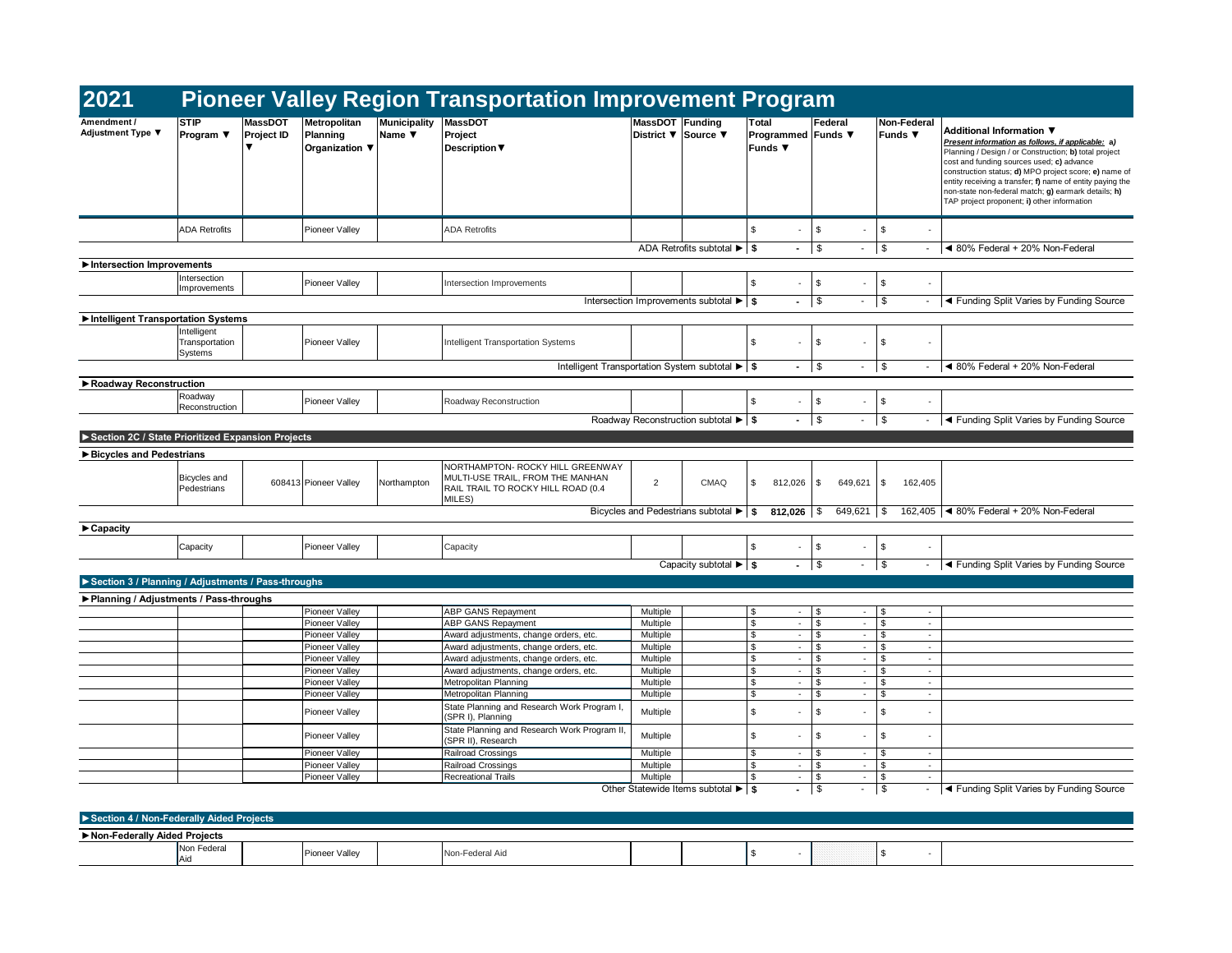| 2021                                    |                                                    |                                                                                                                                                                                                                          |  |  | <b>Pioneer Valley Region Transportation Improvement Program</b> |  |                             |                                                                                                                     |                                                    |                                      |                                                                                                                            |                                                                                                                                                                                                                                                                                                                                                                                                                 |
|-----------------------------------------|----------------------------------------------------|--------------------------------------------------------------------------------------------------------------------------------------------------------------------------------------------------------------------------|--|--|-----------------------------------------------------------------|--|-----------------------------|---------------------------------------------------------------------------------------------------------------------|----------------------------------------------------|--------------------------------------|----------------------------------------------------------------------------------------------------------------------------|-----------------------------------------------------------------------------------------------------------------------------------------------------------------------------------------------------------------------------------------------------------------------------------------------------------------------------------------------------------------------------------------------------------------|
| Amendment /<br><b>Adjustment Type ▼</b> | <b>STIP</b><br><b>Program</b> $\blacktriangledown$ | MassDOT Funding<br><b>Municipality</b><br><b>MassDOT</b><br>Metropolitan<br><b>MassDOT</b><br>Planning<br>District ▼ Source ▼<br><b>Project ID</b><br>Project<br>Name ▼<br><b>Description</b> ▼<br><b>Organization</b> ▼ |  |  |                                                                 |  |                             |                                                                                                                     |                                                    | Federal<br><b>Programmed</b> Funds ▼ | Non-Federal<br><b>Funds ▼</b>                                                                                              | Additional Information ▼<br>Present information as follows, if applicable; a)<br>Planning / Design / or Construction; b) total project<br>cost and funding sources used; c) advance<br>construction status; d) MPO project score; e) name of<br>entity receiving a transfer; f) name of entity paying the<br>non-state non-federal match; g) earmark details; h)<br>TAP project proponent; i) other information |
|                                         |                                                    |                                                                                                                                                                                                                          |  |  |                                                                 |  |                             | Non-Federal Aid subtotal ▶ S                                                                                        |                                                    |                                      |                                                                                                                            | ◀100% Non-Federal                                                                                                                                                                                                                                                                                                                                                                                               |
| 2021 Summary                            |                                                    |                                                                                                                                                                                                                          |  |  |                                                                 |  |                             |                                                                                                                     | <b>TIP Section 1 TIP Section</b><br>$-3:$ $\nabla$ | $4: \nabla$                          | <b>Total of All</b><br><b>Projects</b> ▼                                                                                   |                                                                                                                                                                                                                                                                                                                                                                                                                 |
|                                         |                                                    |                                                                                                                                                                                                                          |  |  |                                                                 |  | Total $\blacktriangleright$ | $$53.382.891$ \\$<br>Federal Funds $\blacktriangleright$ $\mid$ \$42.817.890<br>Non-Federal Funds ▶ \$10,565,001 \$ |                                                    | \$53,382,891<br>\$42,817,890         | ◀ Total Spending in Region<br>I ◀ Total Federal Spending in Region<br>\$10,565,001  ◀ Total Non-Federal Spending in Region |                                                                                                                                                                                                                                                                                                                                                                                                                 |

701 CMR 7.00 Use of Road Flaggers and Police Details on Public Works Projects / 701 CMR 7.00 (the Regulation) was promulgated and became law on October 3, 2008. Under this Regulation, the CMR is applicable to any Public wo implemented in accordance with 701 CMR 7.00, and the Road Flagger and Police Detail Guidelines. By placing a project on the TIP, the Municipality acknowledges that 701 CMR 7.00 is applicable to its project and design and c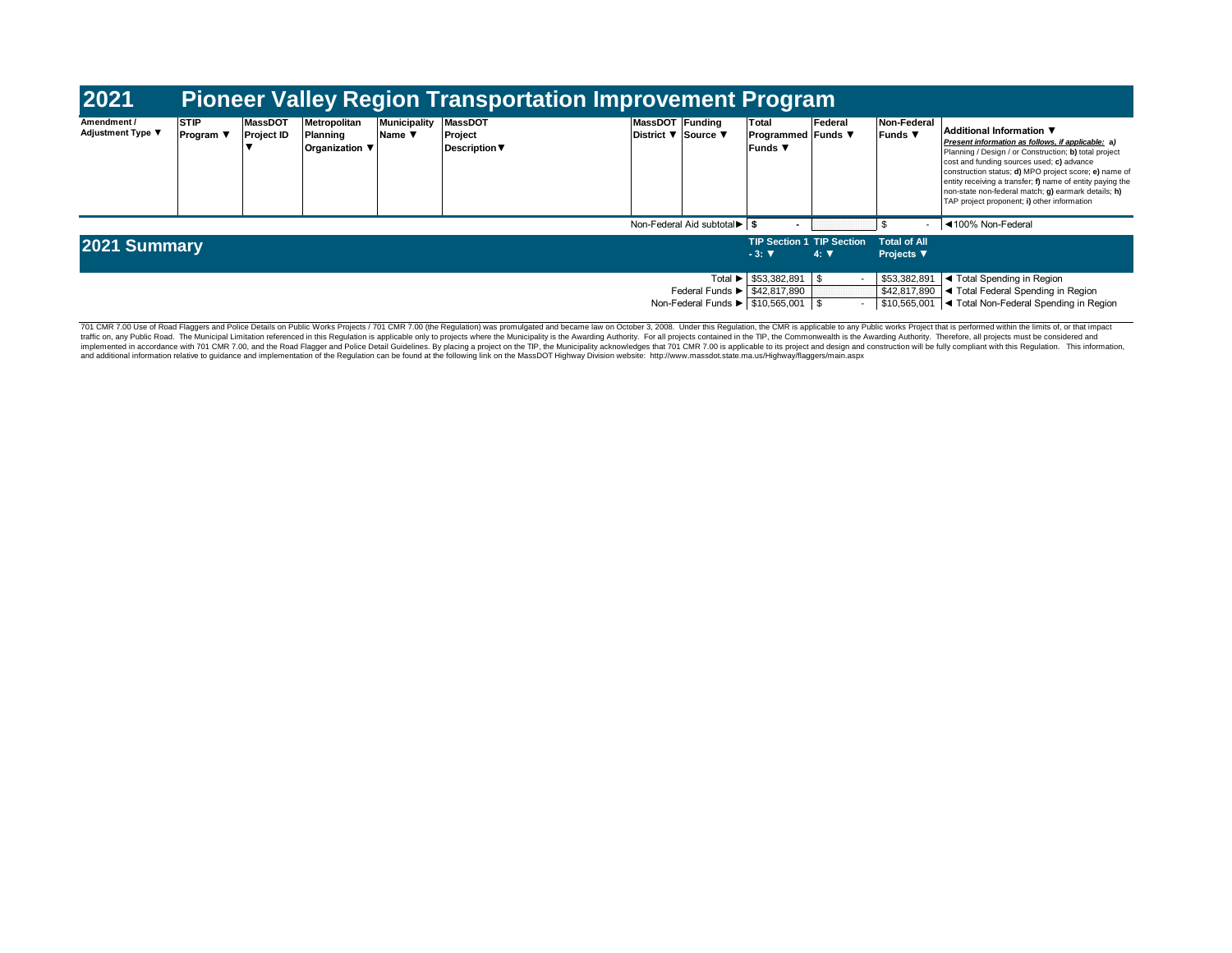| 2022                                                |                                 |                                                                            |                               | <b>Pioneer Valley Region Transportation Improvement Program</b>                                                                                                                                                                                               |                 |                                                                                         |                                               |                                   |                                           |                                                                                                                                                                                                                                                                                                                                                                                                                 |
|-----------------------------------------------------|---------------------------------|----------------------------------------------------------------------------|-------------------------------|---------------------------------------------------------------------------------------------------------------------------------------------------------------------------------------------------------------------------------------------------------------|-----------------|-----------------------------------------------------------------------------------------|-----------------------------------------------|-----------------------------------|-------------------------------------------|-----------------------------------------------------------------------------------------------------------------------------------------------------------------------------------------------------------------------------------------------------------------------------------------------------------------------------------------------------------------------------------------------------------------|
| Adjustment Type ▼                                   | <b>STIP</b><br>Program $\Psi$   | Metropolitan<br><b>MassDOT</b><br>Project ID<br>Planning<br>Organization ▼ | <b>Municipality</b><br>Name ▼ | <b>MassDOT</b><br>Project<br><b>Description</b> ▼                                                                                                                                                                                                             | MassDOT Funding | District ▼ Source ▼                                                                     | Total<br>Programmed Funds ▼<br><b>Funds ▼</b> | Federal                           | Non-Federal<br>Funds $\blacktriangledown$ | Additional Information ▼<br>Present information as follows, if applicable: a)<br>Planning / Design / or Construction; b) total project<br>cost and funding sources used; c) advance<br>construction status; d) MPO project score; e) name of<br>entity receiving a transfer; f) name of entity paying the<br>non-state non-federal match; g) earmark details; h)<br>TAP project proponent; i) other information |
| Section 1A / Regionally Prioritized Projects        |                                 |                                                                            |                               |                                                                                                                                                                                                                                                               |                 |                                                                                         |                                               |                                   |                                           |                                                                                                                                                                                                                                                                                                                                                                                                                 |
| Regionally Prioritized Projects                     |                                 |                                                                            |                               |                                                                                                                                                                                                                                                               |                 |                                                                                         |                                               |                                   |                                           |                                                                                                                                                                                                                                                                                                                                                                                                                 |
|                                                     | Roadway<br>Reconstruction       | 608374 Pioneer Valley                                                      | West<br>Springfield           | WEST SPRINGFIELD- RECONSTRUCTION<br>OF MEMORIAL AVENUE (ROUTE 147),<br>FROM COLONY ROAD TO THE MEMORIAL<br>AVENUE ROTARY (1.4 MILES)                                                                                                                          | $\overline{2}$  | <b>STBG</b>                                                                             | \$4,251,369                                   | \$3,401,095                       | \$<br>850,274                             | Construction / (YOE \$24,348,731) AC Year 1 of<br>2 FFY 2022 \$4,251,369 FFY2023 \$20,097,362<br>70 TEC / 25% / STBG                                                                                                                                                                                                                                                                                            |
|                                                     | Roadway<br>Improvements         | 608577 Pioneer Valley                                                      | Easthampton                   | EASTHAMPTON- IMPROVEMENTS AND<br>RELATED WORK ON UNION STREET<br>(ROUTE 141) FROM PAYSON AVENUE TO<br>HIGH STREET (0.36 MILES)                                                                                                                                | $\overline{2}$  | <b>STBG</b>                                                                             | \$3,560,664                                   | \$2,848,531                       | \$<br>712,133                             | Construction / (YOE \$3,560,664) / 60 TEC / Pre<br><b>25% STBG</b>                                                                                                                                                                                                                                                                                                                                              |
|                                                     | Roadway<br>Reconstruction       | 605032 Pioneer Valley                                                      | Hadley                        | HADLEY- RECONSTRUCTION ON ROUTE 9,<br>FROM MIDDLE STREET TO MAPLE/SOUTH<br><b>MAPLE STREET</b>                                                                                                                                                                | $\overline{2}$  | <b>STBG</b>                                                                             |                                               | $$11,284,113$ $$9,027,290$        | \$2,256,823                               | Construction / (YOE \$24,849,741) A/C Year 2 of<br>2 FFY 2021 \$10,917,509, FFY 2022<br>\$13,932,231 /61 TEC / 25% STBG, HSIP, TAP                                                                                                                                                                                                                                                                              |
|                                                     | Roadway<br>Reconstruction       | 605032 Pioneer Valley                                                      | Hadley                        | HADLEY- RECONSTRUCTION ON ROUTE 9,<br>FROM MIDDLE STREET TO MAPLE/SOUTH<br><b>MAPLE STREET</b>                                                                                                                                                                | 2               | <b>HSIP</b>                                                                             | \$2,118,494                                   | \$1,906,645                       | \$<br>211.849                             | Construction / (YOE \$24,849,741) A/C Year 2 of<br>2 FFY 2021 \$10,917,509, FFY 2022<br>\$13,932,231 /61 TEC / 25% STBG, HSIP, TAP                                                                                                                                                                                                                                                                              |
|                                                     | Roadway<br>Reconstruction       | 605032 Pioneer Valley                                                      | Hadley                        | HADLEY- RECONSTRUCTION ON ROUTE 9,<br>FROM MIDDLE STREET TO MAPLE/SOUTH<br><b>MAPLE STREET</b>                                                                                                                                                                | $\overline{2}$  | <b>TAP</b>                                                                              | $\mathbf{s}$<br>529,624                       | \$<br>423,699                     | \$<br>105.925                             | Construction / (YOE \$24,849,741) A/C Year 2 of<br>2 FFY 2021 \$10.917.509. FFY 2022<br>\$13,932,231 /61 TEC / 25% STBG, HSIP, TAP                                                                                                                                                                                                                                                                              |
|                                                     | Intersection<br>Improvements    | 606450 Pioneer Valley                                                      | Holyoke                       | HOLYOKE-TRAFFIC SIGNAL UPGRADES AT<br>15 INTERSECTIONS ALONG HIGH & MAPLE<br><b>STREETS</b>                                                                                                                                                                   | $\overline{2}$  | <b>STBG</b>                                                                             | \$ 5,095,339                                  | \$4,076,271                       | \$1,019,068                               | Construction / (YOE \$9,884,646 (\$4,789,307 in<br>statewide funding) = \$5,095,339) / 63 TEC / 25,<br>STBG                                                                                                                                                                                                                                                                                                     |
|                                                     |                                 |                                                                            |                               |                                                                                                                                                                                                                                                               |                 | Regionally Prioritized Projects subtotal ▶   \$26.839.603   \$21,683,532   \$ 5,156,071 |                                               |                                   |                                           | ◀ Funding Split Varies by Funding Source                                                                                                                                                                                                                                                                                                                                                                        |
| Section 1A / Fiscal Constraint Analysis             |                                 |                                                                            |                               | Total Regional Federal Aid Funds Programmed ▶                                                                                                                                                                                                                 |                 |                                                                                         | $$26,839,603$ $$26,839,603$                   |                                   | ◀Total                                    | s.<br>- Target Funds Available                                                                                                                                                                                                                                                                                                                                                                                  |
|                                                     | <b>Section 1A instructions:</b> |                                                                            |                               | MPO Template Name) Choose Regional Name from dropdown list to populate header and MPO                                                                                                                                                                         |                 | STBG programmed ▶                                                                       | \$24,191,485                                  | \$19,353,188                      | $\triangleleft$ STBG                      |                                                                                                                                                                                                                                                                                                                                                                                                                 |
|                                                     |                                 |                                                                            |                               | column; Column C) Enter ID from ProjectInfo; Column E) Choose Municipality Name from dropdown list; Column H) Choose the<br>Funding Source being used for the project - if multiple funding sources are being used enter multiple lines; Column I) Enter the  |                 | HSIP programmed ▶   \$ 2,118,494   \$ 1,906,645                                         |                                               |                                   | $\triangleleft$ HSIP                      |                                                                                                                                                                                                                                                                                                                                                                                                                 |
|                                                     |                                 |                                                                            |                               | total amount of funds being programmed in this fiscal year and for each funding source; Column J) Federal funds autocalculates.<br>Please verify the amount and only change if needed for flex. Column K) Non-federal funds autocalculates. Please verify the |                 | CMAQ programmed $\blacktriangleright$ $\mid$ \$                                         |                                               | \$                                | ◀ CMAQ                                    |                                                                                                                                                                                                                                                                                                                                                                                                                 |
|                                                     |                                 | Information as described - please do not use any other format.             |                               | split/match - if matching an FTA flex, coordinate with Rail & Transit Division before programming; Column L) Enter Additional                                                                                                                                 |                 | TAP programmed $\blacktriangleright$ \$                                                 | 529.624                                       | \$<br>423.699                     | ◀ TAP                                     |                                                                                                                                                                                                                                                                                                                                                                                                                 |
|                                                     |                                 |                                                                            |                               |                                                                                                                                                                                                                                                               |                 |                                                                                         |                                               |                                   |                                           |                                                                                                                                                                                                                                                                                                                                                                                                                 |
|                                                     |                                 | Section 1B / Earmark or Discretionary Grant Funded Projects                |                               |                                                                                                                                                                                                                                                               |                 |                                                                                         |                                               |                                   |                                           |                                                                                                                                                                                                                                                                                                                                                                                                                 |
| ▶ Other Federal Aid                                 |                                 |                                                                            |                               |                                                                                                                                                                                                                                                               |                 | HPP                                                                                     | $\mathfrak{L}$                                | $\mathbf{\hat{s}}$                |                                           |                                                                                                                                                                                                                                                                                                                                                                                                                 |
|                                                     |                                 | Pioneer Vallev                                                             |                               | Other Federal Aid                                                                                                                                                                                                                                             |                 | Other Federal Aid subtotal ▶ S                                                          | $ \sqrt{3}$                                   | $ \sqrt{3}$                       | \$<br>$\sim$                              | ◀ Funding Split Varies by Funding Source                                                                                                                                                                                                                                                                                                                                                                        |
| Section 2A / State Prioritized Reliability Projects |                                 |                                                                            |                               |                                                                                                                                                                                                                                                               |                 |                                                                                         |                                               |                                   |                                           |                                                                                                                                                                                                                                                                                                                                                                                                                 |
| Bridge Program / Inspections                        |                                 |                                                                            |                               |                                                                                                                                                                                                                                                               |                 |                                                                                         |                                               |                                   |                                           |                                                                                                                                                                                                                                                                                                                                                                                                                 |
|                                                     | <b>Bridge Program</b>           | Pioneer Valley                                                             |                               | <b>Bridge Inspection</b>                                                                                                                                                                                                                                      |                 |                                                                                         | $\mathbf{\hat{s}}$                            | \$                                | \$                                        |                                                                                                                                                                                                                                                                                                                                                                                                                 |
|                                                     |                                 |                                                                            |                               |                                                                                                                                                                                                                                                               |                 | Bridge Program / Inspections subtotal ▶ S                                               |                                               | \$                                | \$                                        | ◀ Funding Split Varies by Funding Source                                                                                                                                                                                                                                                                                                                                                                        |
| Bridge Program / Off-System                         |                                 |                                                                            |                               |                                                                                                                                                                                                                                                               |                 |                                                                                         |                                               |                                   |                                           |                                                                                                                                                                                                                                                                                                                                                                                                                 |
|                                                     | <b>Bridge Program</b>           | 608869 Pioneer Valley                                                      | Northampton                   | NORTHAMPTON- BRIDGE REPLACEMENT.<br>N-19-068, OLD SPRINGFIELD ROAD OVER<br>THE MILL RIVER                                                                                                                                                                     | $\overline{2}$  | STBG-BR-OFF                                                                             |                                               | $$3.981.000 \  \  \, \$3.184.800$ | \$<br>796.200                             |                                                                                                                                                                                                                                                                                                                                                                                                                 |
|                                                     | <b>Bridge Program</b>           | 608847 Pioneer Valley                                                      | Wales                         | WALES- BRIDGE REPLACEMENT, W-02-002<br>HOLLAND ROAD OVER WALES BROOK                                                                                                                                                                                          | $\overline{2}$  | STBG-BR-OFF                                                                             | $\mathbb{S}$<br>540,096                       | $\mathcal{S}$<br>432,077          | \$<br>108,019                             |                                                                                                                                                                                                                                                                                                                                                                                                                 |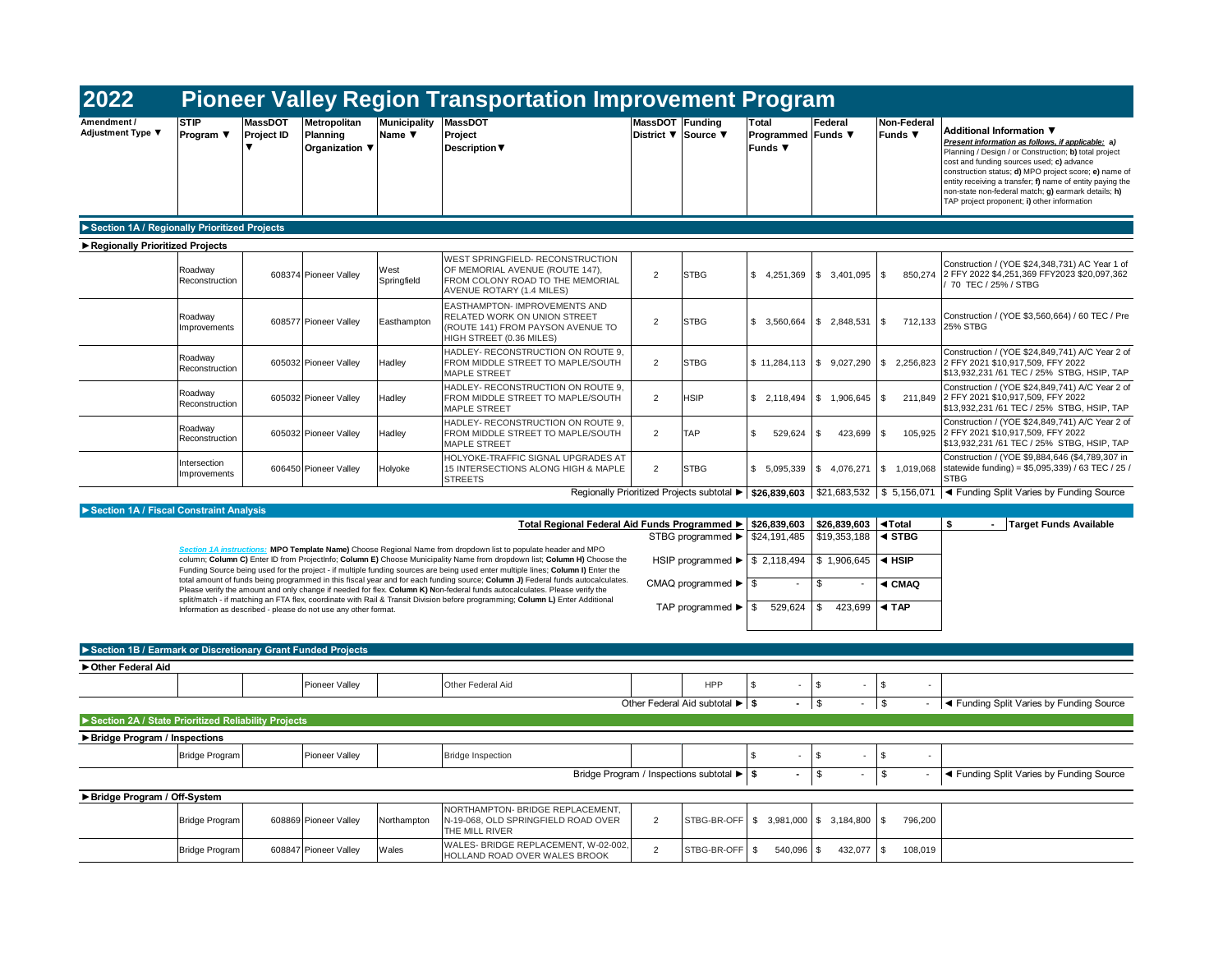| 2022                                                  |                              |                              |                                            |                               | <b>Pioneer Valley Region Transportation Improvement Program</b>                                                              |                |                                                                              |                                             |                                |                                           |                                                                                                                                                                                                                                                                                                                                                                                                                 |
|-------------------------------------------------------|------------------------------|------------------------------|--------------------------------------------|-------------------------------|------------------------------------------------------------------------------------------------------------------------------|----------------|------------------------------------------------------------------------------|---------------------------------------------|--------------------------------|-------------------------------------------|-----------------------------------------------------------------------------------------------------------------------------------------------------------------------------------------------------------------------------------------------------------------------------------------------------------------------------------------------------------------------------------------------------------------|
| Adjustment Type ▼                                     | <b>STIP</b><br>Program ▼     | <b>MassDOT</b><br>Project ID | Metropolitan<br>Planning<br>Organization V | <b>Municipality</b><br>Name ▼ | <b>MassDOT</b><br>Project<br><b>Description</b> ▼                                                                            |                | MassDOT Funding<br>District ▼ Source ▼                                       | Total<br>Programmed Funds ▼<br>Funds $\Psi$ | Federal                        | Non-Federal<br>Funds ▼                    | Additional Information ▼<br>Present information as follows, if applicable; a)<br>Planning / Design / or Construction; b) total project<br>cost and funding sources used; c) advance<br>construction status; d) MPO project score; e) name of<br>entity receiving a transfer; f) name of entity paying the<br>non-state non-federal match; g) earmark details; h)<br>TAP project proponent; i) other information |
|                                                       | <b>Bridge Program</b>        |                              | 608846 Pioneer Valley                      | Monson                        | MONSON- BRIDGE REPLACEMENT, M-27-<br>015, OLD WALES ROAD OVER CONANT                                                         | $\overline{2}$ | STBG-BR-OFF                                                                  | \$1.742.784                                 | \$ 1.394.227                   | \$<br>348.557                             |                                                                                                                                                                                                                                                                                                                                                                                                                 |
|                                                       |                              |                              |                                            |                               |                                                                                                                              |                | Bridge Program / Off-System subtotal ▶ \$ 6,263,880                          |                                             |                                | $$5,011,104$ \\$ 1,252,776                | ◀ 80% Federal + 20% Non-Federal                                                                                                                                                                                                                                                                                                                                                                                 |
| Bridge Program / On-System (NHS)                      |                              |                              |                                            |                               |                                                                                                                              |                |                                                                              |                                             |                                |                                           |                                                                                                                                                                                                                                                                                                                                                                                                                 |
|                                                       | <b>Bridge Program</b>        |                              | 606552 Pioneer Valley                      | Northampton                   | <b>NORTHAMPTON- BRIDGE</b><br>RECONSTRUCTION, N-19-059, I-91 OVER<br>US 5/BMRR & N-19-060, I-91 OVER<br><b>HOCKANUM ROAD</b> | $\overline{2}$ | NHPP-On                                                                      | \$11,128,545                                | \$8,902,836                    | \$2,225,709                               | AC Year 3 of 5, Total Cost \$56,891,767                                                                                                                                                                                                                                                                                                                                                                         |
|                                                       |                              |                              |                                            |                               | Bridge Program / On-System (NHS) subtotal ▶                                                                                  |                |                                                                              | \$11,128,545                                |                                |                                           | $\frac{1}{2}$ 8,902,836 \ \$ 2,225,709 \ Funding Split Varies by Funding Source                                                                                                                                                                                                                                                                                                                                 |
| Bridge Program / On-System (Non-NHS)                  |                              |                              |                                            |                               |                                                                                                                              |                |                                                                              |                                             |                                |                                           |                                                                                                                                                                                                                                                                                                                                                                                                                 |
|                                                       | Bridge Program               |                              | Pioneer Valley                             |                               | Bridge Program / On-System (Non-NHS)<br>Bridge Program / On-System (Non-NHS) subtotal ▶                                      |                |                                                                              | \$<br>s.                                    | \$<br>$\sim$<br>\$             | \$<br>\$<br>$\overline{\phantom{a}}$      | ◀ 80% Federal + 20% Non-Federal                                                                                                                                                                                                                                                                                                                                                                                 |
|                                                       |                              |                              |                                            |                               |                                                                                                                              |                |                                                                              |                                             |                                |                                           |                                                                                                                                                                                                                                                                                                                                                                                                                 |
| Bridge Program / Systematic Maintenance               |                              |                              |                                            |                               |                                                                                                                              |                |                                                                              |                                             |                                |                                           |                                                                                                                                                                                                                                                                                                                                                                                                                 |
|                                                       | <b>Bridge Program</b>        |                              | Pioneer Vallev                             |                               | Bridge Program / Systematic Maintenance                                                                                      |                |                                                                              | \$                                          | \$                             | \$<br>$\sim$                              |                                                                                                                                                                                                                                                                                                                                                                                                                 |
|                                                       |                              |                              |                                            |                               | Bridge Program / Systematic Maintenance subtotal ▶                                                                           |                |                                                                              | <b>S</b>                                    | \$<br>$\blacksquare$           | \$<br>$\blacksquare$                      | ◀ Funding Split Varies by Funding Source                                                                                                                                                                                                                                                                                                                                                                        |
| Interstate Pavement                                   |                              |                              |                                            |                               |                                                                                                                              |                |                                                                              |                                             |                                |                                           |                                                                                                                                                                                                                                                                                                                                                                                                                 |
|                                                       | Interstate<br>Pavement       |                              | Pioneer Valley                             |                               | Interstate Pavement                                                                                                          |                |                                                                              | \$<br>$\sim$                                | \$<br>$\sim$                   | \$                                        |                                                                                                                                                                                                                                                                                                                                                                                                                 |
|                                                       |                              |                              |                                            |                               |                                                                                                                              |                | Insterstate Pavement subtotal ▶ S                                            | $\sim$                                      | \$<br>$\sim$                   | \$<br>$\overline{\phantom{a}}$            | ◀ 90% Federal + 10% Non-Federal                                                                                                                                                                                                                                                                                                                                                                                 |
| Non-Interstate Pavement                               |                              |                              |                                            |                               |                                                                                                                              |                |                                                                              |                                             |                                |                                           |                                                                                                                                                                                                                                                                                                                                                                                                                 |
|                                                       | Non-Interstate<br>Pavement   |                              | 608466 Pioneer Valley                      | Multiple                      | BELCHERTOWN-GRANBY RESURFACING<br>AND RELATED WORK ON ROUTE 202                                                              | $\overline{2}$ | <b>NHPP</b>                                                                  | \$3,372,062                                 | \$ 2,697,650                   | \$<br>674,412                             |                                                                                                                                                                                                                                                                                                                                                                                                                 |
|                                                       | Non-Interstate<br>Pavement   |                              | 604209 Pioneer Valley                      | Multiple                      | HOLYOKE-WEST SPRINGFIELD-<br>REHABILITATION OF ROUTE 5                                                                       | $\overline{2}$ | <b>NHPP</b>                                                                  | \$14,489,928                                |                                | $\frac{1}{2}$ \$ 11,591,942 \\$ 2,897,986 |                                                                                                                                                                                                                                                                                                                                                                                                                 |
|                                                       |                              |                              |                                            |                               |                                                                                                                              |                |                                                                              |                                             |                                |                                           | Non-Interstate Pavement subtotal ► \$17,861,990 \$14,289,592 \$ 3,572,398 < 80% Federal + 20% Non-Federal                                                                                                                                                                                                                                                                                                       |
| Roadway Improvements                                  |                              |                              |                                            |                               |                                                                                                                              |                |                                                                              |                                             |                                |                                           |                                                                                                                                                                                                                                                                                                                                                                                                                 |
|                                                       | Roadway<br>Improvements      |                              | <b>Pioneer Valley</b>                      |                               | Roadway Improvements                                                                                                         |                |                                                                              | \$<br>$\overline{\phantom{a}}$              | \$<br>$\overline{\phantom{a}}$ | \$                                        |                                                                                                                                                                                                                                                                                                                                                                                                                 |
|                                                       |                              |                              |                                            |                               |                                                                                                                              |                | Roadway Improvements subtotal $\blacktriangleright$ $\blacktriangleright$ \$ | $\blacksquare$                              | \$<br>$\sim$                   | $\sqrt{3}$<br>$\sim$                      | ◀ 80% Federal + 20% Non-Federal                                                                                                                                                                                                                                                                                                                                                                                 |
| Safety Improvements                                   |                              |                              |                                            |                               |                                                                                                                              |                |                                                                              |                                             |                                |                                           |                                                                                                                                                                                                                                                                                                                                                                                                                 |
|                                                       | Safety<br>Improvements       |                              | Pioneer Valley                             |                               | Safety Improvements                                                                                                          |                |                                                                              | \$                                          | \$                             | \$                                        |                                                                                                                                                                                                                                                                                                                                                                                                                 |
|                                                       |                              |                              |                                            |                               |                                                                                                                              |                | Safety Improvements subtotal ▶ S                                             |                                             | \$                             | $-$ \$<br>$\overline{\phantom{a}}$        | ◀ Funding Split Varies by Funding Source                                                                                                                                                                                                                                                                                                                                                                        |
| Section 2B / State Prioritized Modernization Projects |                              |                              |                                            |                               |                                                                                                                              |                |                                                                              |                                             |                                |                                           |                                                                                                                                                                                                                                                                                                                                                                                                                 |
| $\blacktriangleright$ ADA Retrofits                   |                              |                              |                                            |                               |                                                                                                                              |                |                                                                              |                                             |                                |                                           |                                                                                                                                                                                                                                                                                                                                                                                                                 |
|                                                       | <b>ADA Retrofits</b>         |                              | Pioneer Valley                             |                               | <b>ADA Retrofits</b>                                                                                                         |                |                                                                              | \$                                          | \$                             | \$                                        |                                                                                                                                                                                                                                                                                                                                                                                                                 |
|                                                       |                              |                              |                                            |                               |                                                                                                                              |                | ADA Retrofits subtotal $\blacktriangleright$ \$                              | $\blacksquare$                              | \$<br>$\overline{\phantom{a}}$ | $\sqrt{ }$<br>$\overline{a}$              | ◀ 80% Federal + 20% Non-Federal                                                                                                                                                                                                                                                                                                                                                                                 |
| Intersection Improvements                             |                              |                              |                                            |                               |                                                                                                                              |                |                                                                              |                                             |                                |                                           |                                                                                                                                                                                                                                                                                                                                                                                                                 |
|                                                       | Intersection<br>Improvements |                              | 606450 Pioneer Valley                      | Holyoke                       | HOLYOKE- TRAFFIC SIGNAL UPGRADES<br>AT 15 INTERSECTIONS ALONG HIGH &<br>MAPLE STREETS                                        | $\overline{2}$ | CMAQ                                                                         | \$4,789,307                                 | \$3,831,446                    | <b>\$</b><br>957,861                      |                                                                                                                                                                                                                                                                                                                                                                                                                 |
|                                                       | Intersection<br>Improvements |                              | 608565 Pioneer Valley                      | Springfield                   | SPRINGFIELD- IMPROVEMENTS ON ST.<br>JAMES AVENUE AT ST. JAMES                                                                | $\overline{2}$ | <b>HSIP</b>                                                                  | \$2,592,000                                 | \$2,332,800                    | \$<br>259,200                             |                                                                                                                                                                                                                                                                                                                                                                                                                 |
|                                                       | Intersection<br>Improvements |                              | 608560 Pioneer Valley                      | Springfield                   | SPRINGFIELD- IMPROVEMENTS ON ST.<br>JAMES AVENUE AT TAPLEY STREET                                                            | $\overline{2}$ | <b>HSIP</b>                                                                  | \$1,716,574                                 | \$1,544,916                    | $\sqrt{3}$<br>171,657                     |                                                                                                                                                                                                                                                                                                                                                                                                                 |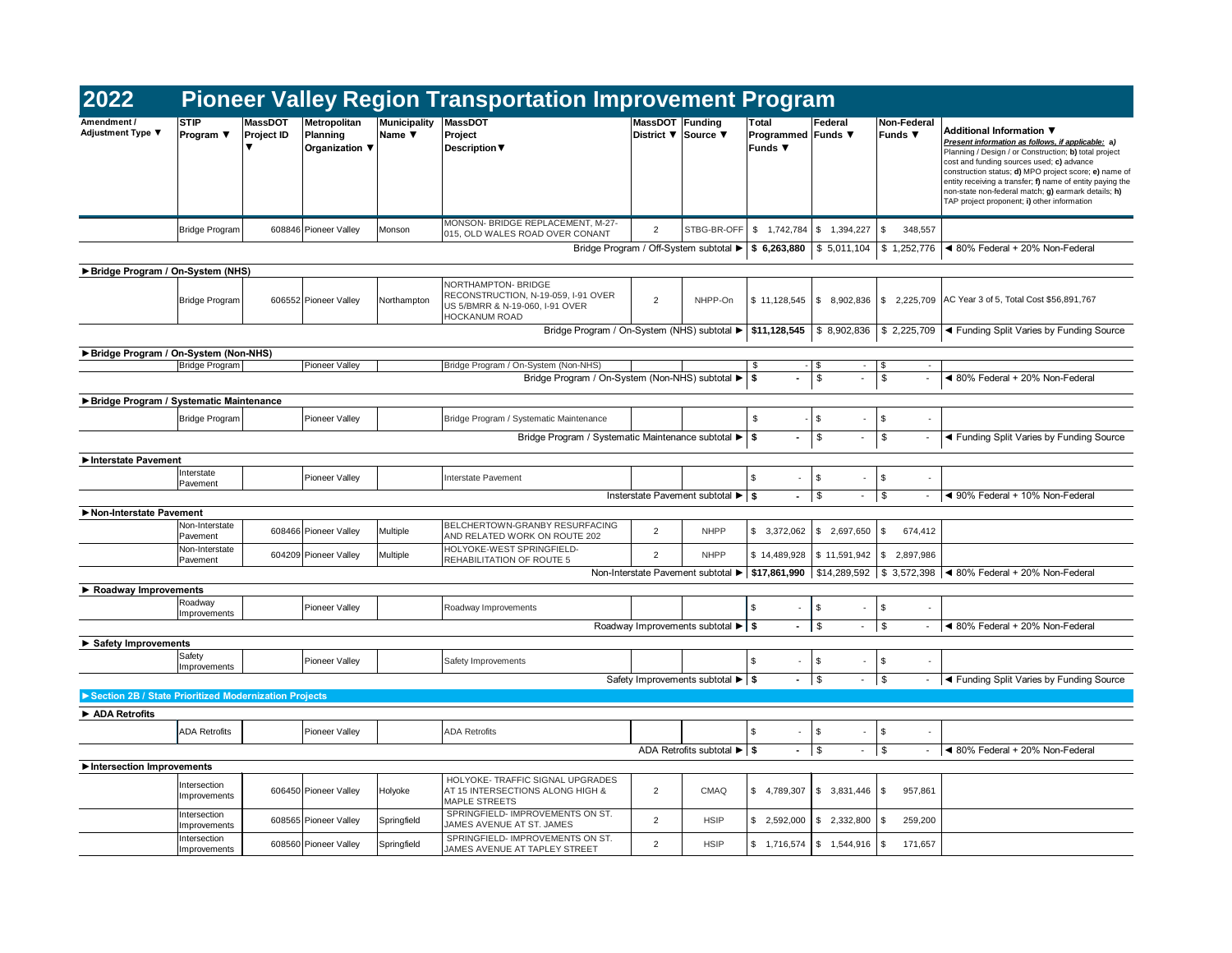| 2022                                               |                                          |                                                  |                                            |                               | <b>Pioneer Valley Region Transportation Improvement Program</b>                                                                                 |                      |                                                  |                                                           |                                                      |                                  |                                                                                                                                                                                                                                                                                                                                                                                                                 |
|----------------------------------------------------|------------------------------------------|--------------------------------------------------|--------------------------------------------|-------------------------------|-------------------------------------------------------------------------------------------------------------------------------------------------|----------------------|--------------------------------------------------|-----------------------------------------------------------|------------------------------------------------------|----------------------------------|-----------------------------------------------------------------------------------------------------------------------------------------------------------------------------------------------------------------------------------------------------------------------------------------------------------------------------------------------------------------------------------------------------------------|
| Amendment /<br>Adjustment Type ▼                   | <b>STIP</b><br>Program ▼                 | MassDOT<br>Project ID<br>$\overline{\mathbf{v}}$ | Metropolitan<br>Planning<br>Organization ▼ | <b>Municipality</b><br>Name ▼ | <b>MassDOT</b><br>Project<br><b>Description ▼</b>                                                                                               | MassDOT Funding      | District ▼ Source ▼                              | Total<br>Programmed Funds ▼<br>Funds $\blacktriangledown$ | Federal                                              | Non-Federal<br>Funds $\Psi$      | Additional Information ▼<br>Present information as follows, if applicable; a)<br>Planning / Design / or Construction; b) total project<br>cost and funding sources used; c) advance<br>construction status; d) MPO project score; e) name of<br>entity receiving a transfer; f) name of entity paying the<br>non-state non-federal match; g) earmark details; h)<br>TAP project proponent; i) other information |
|                                                    |                                          |                                                  |                                            |                               |                                                                                                                                                 |                      |                                                  |                                                           |                                                      |                                  | Intersection Improvements subtotal $\blacktriangleright$ \$ 9,097,880 \ \$ 7,709,162 \ \$ 1,388,719 \ Tunding Split Varies by Funding Source                                                                                                                                                                                                                                                                    |
| Intelligent Transportation Systems                 |                                          |                                                  |                                            |                               |                                                                                                                                                 |                      |                                                  |                                                           |                                                      |                                  |                                                                                                                                                                                                                                                                                                                                                                                                                 |
|                                                    | Intelligent<br>Transportation<br>Systems |                                                  | Pioneer Valley                             |                               | Intelligent Transportation Systems                                                                                                              |                      |                                                  | \$<br>ä,                                                  | \$<br>$\sim$                                         | \$                               |                                                                                                                                                                                                                                                                                                                                                                                                                 |
|                                                    |                                          |                                                  |                                            |                               | Intelligent Transportation System subtotal ▶ S                                                                                                  |                      |                                                  | $\sim$                                                    | $\sqrt{3}$<br>$\sim$                                 | $\sqrt{3}$                       | ◀ 80% Federal + 20% Non-Federal                                                                                                                                                                                                                                                                                                                                                                                 |
| Roadway Reconstruction                             |                                          |                                                  |                                            |                               |                                                                                                                                                 |                      |                                                  |                                                           |                                                      |                                  |                                                                                                                                                                                                                                                                                                                                                                                                                 |
|                                                    | Roadway<br>Reconstruction                |                                                  | <b>Pioneer Valley</b>                      |                               | Roadway Reconstruction                                                                                                                          |                      |                                                  | \$<br>÷.                                                  | $\sqrt{3}$<br>$\overline{\phantom{a}}$               | \$                               |                                                                                                                                                                                                                                                                                                                                                                                                                 |
|                                                    |                                          |                                                  |                                            |                               |                                                                                                                                                 |                      | Roadway Reconstruction subtotal ▶ S              | $\sim$                                                    | $\sqrt{3}$<br>$\overline{\phantom{a}}$               | \$<br>$\overline{\phantom{a}}$   | I ◀ Funding Split Varies by Funding Source                                                                                                                                                                                                                                                                                                                                                                      |
|                                                    |                                          |                                                  |                                            |                               |                                                                                                                                                 |                      |                                                  |                                                           |                                                      |                                  |                                                                                                                                                                                                                                                                                                                                                                                                                 |
| Section 2C / State Prioritized Expansion Projects  |                                          |                                                  |                                            |                               |                                                                                                                                                 |                      |                                                  |                                                           |                                                      |                                  |                                                                                                                                                                                                                                                                                                                                                                                                                 |
| Bicycles and Pedestrians                           |                                          |                                                  |                                            |                               |                                                                                                                                                 |                      |                                                  |                                                           |                                                      |                                  |                                                                                                                                                                                                                                                                                                                                                                                                                 |
|                                                    | Bicycles and<br>Pedestrians              |                                                  | 608719 Pioneer Valley                      | Multiple                      | AMHERST- BELCHERTOWN- NORWOTTUCK<br>RAIL TRAIL RESURFACING, FROM STATION<br>ROAD IN AMHERST TO WARREN WRIGHT<br>ROAD IN BELCHERTOWN (1.5 MILES) | $\overline{2}$       | <b>CMAQ</b>                                      | \$1,620,000                                               | \$1,296,000                                          | \$<br>324,000                    |                                                                                                                                                                                                                                                                                                                                                                                                                 |
|                                                    | Bicycles and<br>Pedestrians              |                                                  | 608157 Pioneer Valley                      | Springfield                   | SPRINGFIELD- MCKNIGHT COMMUNITY<br>TRAIL CONSTRUCTION, FROM ARMORY<br>STREET TO HAYDEN AVENUE (1.5 MILES)                                       | $\overline{2}$       | <b>CMAQ</b>                                      | \$3,694,624                                               | \$2,955,699                                          | \$<br>738,925                    |                                                                                                                                                                                                                                                                                                                                                                                                                 |
|                                                    |                                          |                                                  |                                            |                               |                                                                                                                                                 |                      | Bicycles and Pedestrians subtotal ▶ \$ 5,314,624 |                                                           | $\frac{1}{2}$ \$4,251,699                            |                                  | \$ 1,062,925   < 80% Federal + 20% Non-Federal                                                                                                                                                                                                                                                                                                                                                                  |
| $\blacktriangleright$ Capacity                     |                                          |                                                  |                                            |                               |                                                                                                                                                 |                      |                                                  |                                                           |                                                      |                                  |                                                                                                                                                                                                                                                                                                                                                                                                                 |
|                                                    | Capacity                                 |                                                  | <b>Pioneer Valley</b>                      |                               | Capacity                                                                                                                                        |                      |                                                  | $\mathfrak s$<br>$\overline{\phantom{a}}$                 | \$<br>$\overline{\phantom{a}}$                       | \$                               |                                                                                                                                                                                                                                                                                                                                                                                                                 |
|                                                    |                                          |                                                  |                                            |                               |                                                                                                                                                 |                      | Capacity subtotal $\blacktriangleright$ \$       |                                                           | \$<br>$\overline{\phantom{a}}$                       | l \$<br>$\overline{\phantom{a}}$ | I < Funding Split Varies by Funding Source                                                                                                                                                                                                                                                                                                                                                                      |
| Section 3 / Planning / Adjustments / Pass-throughs |                                          |                                                  |                                            |                               |                                                                                                                                                 |                      |                                                  |                                                           |                                                      |                                  |                                                                                                                                                                                                                                                                                                                                                                                                                 |
| ▶ Planning / Adjustments / Pass-throughs           |                                          |                                                  |                                            |                               |                                                                                                                                                 |                      |                                                  |                                                           |                                                      |                                  |                                                                                                                                                                                                                                                                                                                                                                                                                 |
|                                                    |                                          |                                                  | Pioneer Valley                             |                               | ABP GANS Repayment                                                                                                                              | Multiple             |                                                  | \$<br>a.                                                  | $\mathbf{s}$<br>×.                                   | Ŝ.<br>$\sim$                     |                                                                                                                                                                                                                                                                                                                                                                                                                 |
|                                                    |                                          |                                                  | Pioneer Valley                             |                               | ABP GANS Repayment                                                                                                                              | Multiple             |                                                  | \$<br>$\omega$                                            | \$<br>$\blacksquare$                                 | \$<br>$\sim$                     |                                                                                                                                                                                                                                                                                                                                                                                                                 |
|                                                    |                                          |                                                  | Pioneer Valley                             |                               | Award adjustments, change orders, etc.                                                                                                          | Multiple             |                                                  | \$<br>$\omega$                                            | \$<br>$\mathcal{L}_{\mathcal{A}}$                    | \$<br>$\sim$                     |                                                                                                                                                                                                                                                                                                                                                                                                                 |
|                                                    |                                          |                                                  | <b>Pioneer Valley</b>                      |                               | Award adjustments, change orders, etc.                                                                                                          | Multiple             |                                                  | $\mathfrak s$<br>$\sim$                                   | \$<br>$\blacksquare$                                 | S.<br>$\sim$                     |                                                                                                                                                                                                                                                                                                                                                                                                                 |
|                                                    |                                          |                                                  | <b>Pioneer Valley</b>                      |                               | Award adjustments, change orders, etc.                                                                                                          | Multiple             |                                                  | \$<br>$\blacksquare$<br><b>S</b><br>$\omega$ .            | \$<br>$\blacksquare$<br>$\mathbf{s}$<br>$\mathbf{r}$ | \$<br>$\sim$<br>\$<br>$\sim$     |                                                                                                                                                                                                                                                                                                                                                                                                                 |
|                                                    |                                          |                                                  | <b>Pioneer Valley</b>                      |                               | Award adjustments, change orders, etc.                                                                                                          | Multiple             |                                                  | <b>S</b><br>$\omega$                                      | \$<br>$\blacksquare$                                 | \$.<br>$\sim$                    |                                                                                                                                                                                                                                                                                                                                                                                                                 |
|                                                    |                                          |                                                  | <b>Pioneer Valley</b><br>Pioneer Valley    |                               | Metropolitan Planning                                                                                                                           | Multiple<br>Multiple |                                                  | \$<br>$\omega$ .                                          | S.<br>$\mathcal{L}$                                  | \$<br>$\sim$                     |                                                                                                                                                                                                                                                                                                                                                                                                                 |
|                                                    |                                          |                                                  | <b>Pioneer Valley</b>                      |                               | Metropolitan Planning<br>State Planning and Research Work Program I,<br>(SPR I), Planning                                                       | Multiple             |                                                  | $\mathfrak s$<br>ä,                                       | \$<br>÷.                                             | \$<br>$\sim$                     |                                                                                                                                                                                                                                                                                                                                                                                                                 |
|                                                    |                                          |                                                  | Pioneer Valley                             |                               | State Planning and Research Work Program II,<br>(SPR II), Research                                                                              | Multiple             |                                                  | $\mathfrak s$<br>÷,                                       | \$<br>$\overline{\phantom{a}}$                       | S.                               |                                                                                                                                                                                                                                                                                                                                                                                                                 |
|                                                    |                                          |                                                  | Pioneer Valley                             |                               | Railroad Crossings                                                                                                                              | Multiple             |                                                  | \$<br>$\sim$                                              | <b>S</b><br>$\sim$                                   | \$<br>$\sim$                     |                                                                                                                                                                                                                                                                                                                                                                                                                 |
|                                                    |                                          |                                                  | Pioneer Valley                             |                               | Railroad Crossings                                                                                                                              | Multiple             |                                                  | $\mathfrak s$<br>$\omega$                                 | \$<br>$\blacksquare$                                 | \$<br>$\sim$                     |                                                                                                                                                                                                                                                                                                                                                                                                                 |
|                                                    |                                          |                                                  | Pioneer Valley                             |                               | <b>Recreational Trails</b>                                                                                                                      | Multiple             |                                                  | $\mathfrak s$<br>$\sim$                                   | \$<br>$\mathcal{L}_{\mathcal{A}}$                    | \$<br>$\sim$                     |                                                                                                                                                                                                                                                                                                                                                                                                                 |
|                                                    |                                          |                                                  |                                            |                               |                                                                                                                                                 |                      | Other Statewide Items subtotal ▶                 | l s<br>$\sim$                                             | $\mathbb{S}$<br>$\blacksquare$                       | \$                               | ◀ Funding Split Varies by Funding Source                                                                                                                                                                                                                                                                                                                                                                        |
| Section 4 / Non-Federally Aided Projects           |                                          |                                                  |                                            |                               |                                                                                                                                                 |                      |                                                  |                                                           |                                                      |                                  |                                                                                                                                                                                                                                                                                                                                                                                                                 |
| Non-Federally Aided Projects                       |                                          |                                                  |                                            |                               |                                                                                                                                                 |                      |                                                  |                                                           |                                                      |                                  |                                                                                                                                                                                                                                                                                                                                                                                                                 |
|                                                    | Non Federal<br>Aid                       |                                                  | Pioneer Valley                             |                               | Non-Federal Aid                                                                                                                                 |                      |                                                  | \$                                                        |                                                      | \$                               |                                                                                                                                                                                                                                                                                                                                                                                                                 |

 **<sup>\$ -</sup>** \$ - Non-Federal Aid subtotal► ◄100% Non-Federal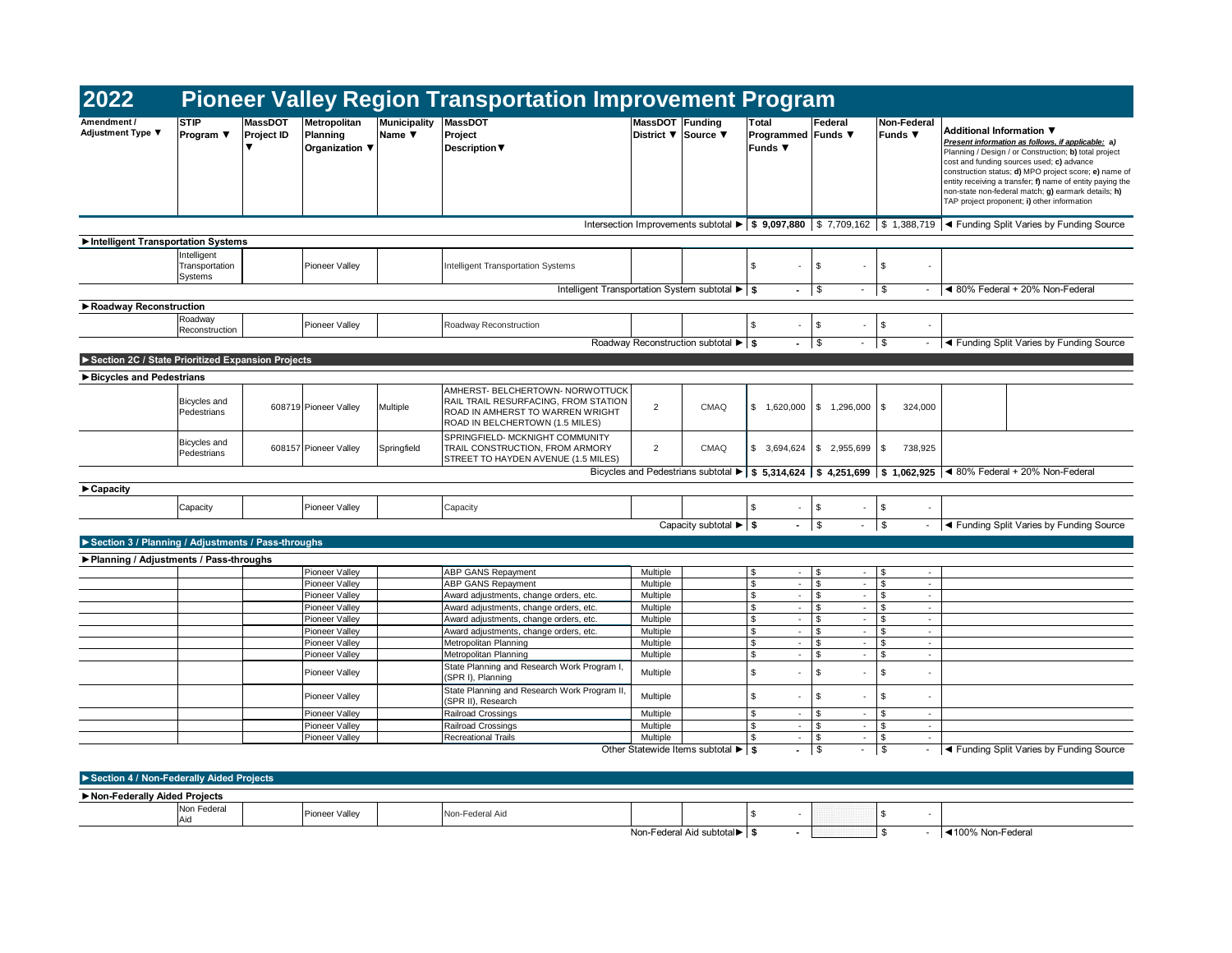| 2022                                                                                    |                                  |                                     |                                            |                               | <b>Pioneer Valley Region Transportation Improvement Program</b> |                                        |  |                                                    |                                                                                                                              |                                   |                                                                                                                                                                                                                                                                                                                                                                                                                 |
|-----------------------------------------------------------------------------------------|----------------------------------|-------------------------------------|--------------------------------------------|-------------------------------|-----------------------------------------------------------------|----------------------------------------|--|----------------------------------------------------|------------------------------------------------------------------------------------------------------------------------------|-----------------------------------|-----------------------------------------------------------------------------------------------------------------------------------------------------------------------------------------------------------------------------------------------------------------------------------------------------------------------------------------------------------------------------------------------------------------|
| Amendment /<br><b>Adjustment Type ▼</b>                                                 | <b>STIP</b><br><b> Program ▼</b> | <b>MassDOT</b><br><b>Project ID</b> | Metropolitan<br>Planning<br>Organization ▼ | <b>Municipality</b><br>Name ▼ | <b>MassDOT</b><br>Project<br><b>Description ▼</b>               | MassDOT Funding<br>District ▼ Source ▼ |  | Total<br><b>Programmed Funds</b> ▼<br>Funds v      | Federal                                                                                                                      | Non-Federal<br><b>Funds ▼</b>     | Additional Information ▼<br>Present information as follows, if applicable; a)<br>Planning / Design / or Construction; b) total project<br>cost and funding sources used; c) advance<br>construction status; d) MPO project score; e) name of<br>entity receiving a transfer; f) name of entity paying the<br>non-state non-federal match; g) earmark details; h)<br>TAP project proponent; i) other information |
| 2022 Summary                                                                            |                                  |                                     |                                            |                               |                                                                 |                                        |  | <b>TIP Section 1 TIP Section</b><br>$-3:$ $\nabla$ | $4: \nabla$                                                                                                                  | <b>Total of All</b><br>Projects ▼ |                                                                                                                                                                                                                                                                                                                                                                                                                 |
| Federal Funds $\blacktriangleright$ \$61,847,925<br>Non-Federal Funds ▶ \$14,658,598 \$ |                                  |                                     |                                            |                               |                                                                 | Total ▶ \$76,506,523 \$                |  | \$76,506,523<br>\$61,847,925                       | I ◀ Total Spending in Region<br>I ◀ Total Federal Spending in Region<br>\$14,658,598  ◀ Total Non-Federal Spending in Region |                                   |                                                                                                                                                                                                                                                                                                                                                                                                                 |

701 CMR 7.00 Use of Road Flaggers and Police Details on Public Works Projects / 701 CMR 7.00 (the Regulation) was promulgated and became law on October 3, 2008. Under this Regulation, the CMR is applicable to any Public wo traffic on, any Public Road. The Municipal Limitation referenced in this Regulation is applicable only to projects where the Municipality is the Awarding Authority. For all projects contained in the TIP, the Commonwealth i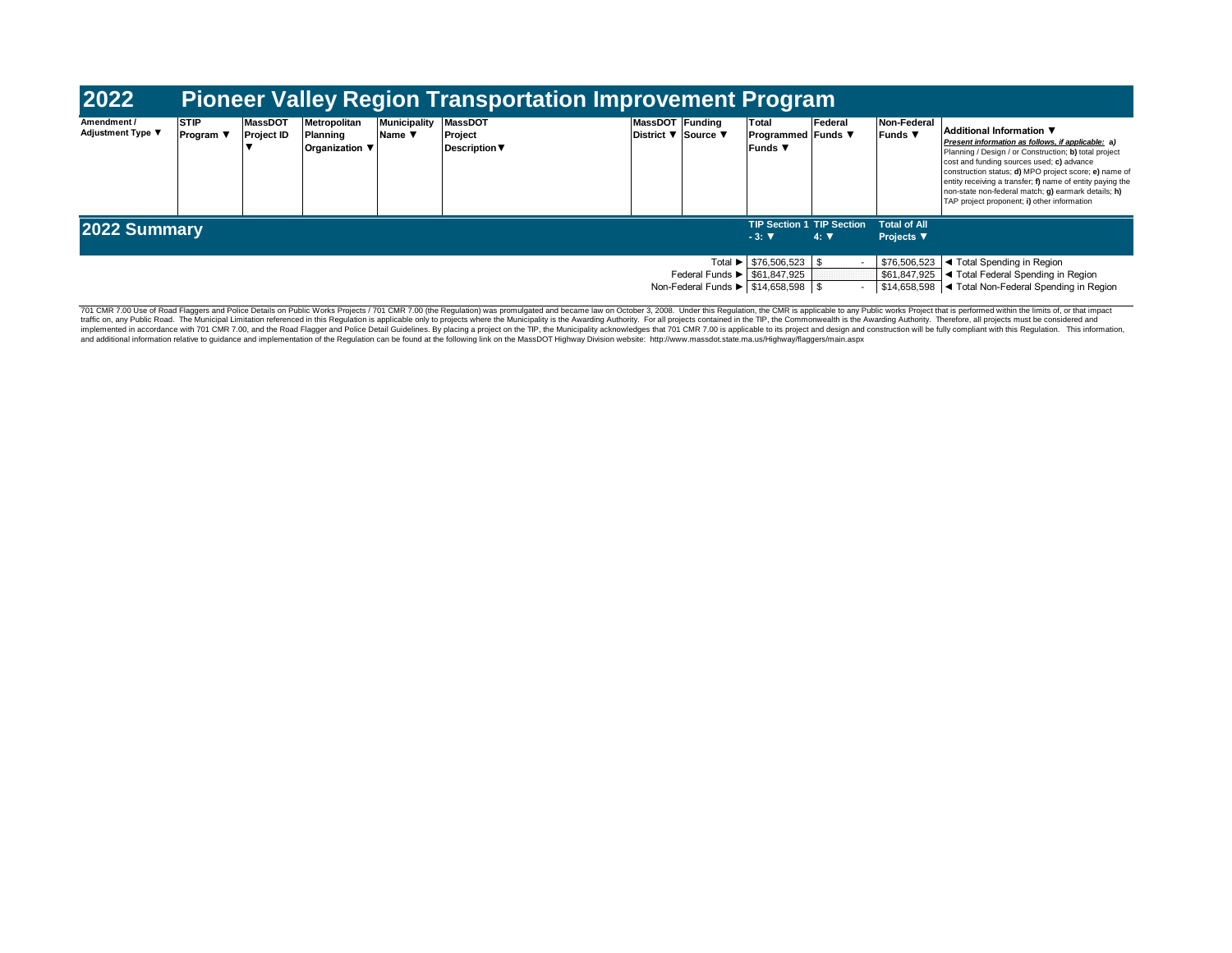| 2023                                                        |                                |                              |                                                                |                                                  | <b>Pioneer Valley Region Transportation Improvement Program</b>                                                                                                                                                                                                                                                                                                                                 |                 |                                                    |                                                                                                             |                                             |                                           |                                                                                                                                                                                                                                                                                                                                                                                                                 |
|-------------------------------------------------------------|--------------------------------|------------------------------|----------------------------------------------------------------|--------------------------------------------------|-------------------------------------------------------------------------------------------------------------------------------------------------------------------------------------------------------------------------------------------------------------------------------------------------------------------------------------------------------------------------------------------------|-----------------|----------------------------------------------------|-------------------------------------------------------------------------------------------------------------|---------------------------------------------|-------------------------------------------|-----------------------------------------------------------------------------------------------------------------------------------------------------------------------------------------------------------------------------------------------------------------------------------------------------------------------------------------------------------------------------------------------------------------|
| Amendment /<br>Adjustment Type ▼                            | <b>STIP</b><br>Program ▼       | <b>MassDOT</b><br>Project ID | Metropolitan<br>Planning<br>Organization ▼                     | <b>Municipality</b><br>Name $\blacktriangledown$ | <b>MassDOT</b><br>Project<br><b>Description ▼</b>                                                                                                                                                                                                                                                                                                                                               | MassDOT Funding | District <b>▼</b> Source ▼                         | Total<br>Programmed Funds ▼<br>Funds ▼                                                                      | Federal                                     | Non-Federal<br>Funds $\blacktriangledown$ | Additional Information ▼<br>Present information as follows, if applicable: a)<br>Planning / Design / or Construction; b) total project<br>cost and funding sources used; c) advance<br>construction status; d) MPO project score; e) name of<br>entity receiving a transfer; f) name of entity paying the<br>non-state non-federal match; g) earmark details; h)<br>TAP project proponent; i) other information |
| Section 1A / Regionally Prioritized Projects                |                                |                              |                                                                |                                                  |                                                                                                                                                                                                                                                                                                                                                                                                 |                 |                                                    |                                                                                                             |                                             |                                           |                                                                                                                                                                                                                                                                                                                                                                                                                 |
| Regionally Prioritized Projects                             |                                |                              |                                                                |                                                  |                                                                                                                                                                                                                                                                                                                                                                                                 |                 |                                                    |                                                                                                             |                                             |                                           |                                                                                                                                                                                                                                                                                                                                                                                                                 |
|                                                             | Roadway<br>Reconstruction      |                              | 608374 Pioneer Valley                                          | West<br>Springfield                              | <b>WEST SPRINGFIELD- RECONSTRUCTION</b><br>OF MEMORIAL AVENUE (ROUTE 147),<br>FROM COLONY ROAD TO THE MEMORIAL<br>AVENUE ROTARY (1.4 MILES)                                                                                                                                                                                                                                                     | $\overline{2}$  | <b>STBG</b>                                        |                                                                                                             | $$14,427,945$ \\$ 11,542,356                | \$2.885.589                               | Construction / (YOE \$24,348,731) AC Year 2 of<br>2 FFY 2022 \$4.251.369 FFY2023 \$20.097.362<br>70 TEC / 25% / STBG, CMAQ, TAP                                                                                                                                                                                                                                                                                 |
|                                                             | Roadway<br>Reconstruction      |                              | 608374 Pioneer Valley                                          | West<br>Springfield                              | WEST SPRINGFIELD- RECONSTRUCTION<br>OF MEMORIAL AVENUE (ROUTE 147),<br>FROM COLONY ROAD TO THE MEMORIAL<br>AVENUE ROTARY (1.4 MILES)                                                                                                                                                                                                                                                            | $\overline{2}$  | <b>CMAQ</b>                                        | \$3,239,667                                                                                                 | \$2,591,734                                 | \$<br>647,933                             | Construction / (YOE \$24,348,731) AC Year 2 of<br>2 FFY 2022 \$4,251,369 FFY2023 \$20,097,362<br>70 TEC / 25% / STBG, CMAQ, TAP                                                                                                                                                                                                                                                                                 |
|                                                             | Roadway<br>Reconstruction      |                              | 608374 Pioneer Valley                                          | West<br>Springfield                              | WEST SPRINGFIELD- RECONSTRUCTION<br>OF MEMORIAL AVENUE (ROUTE 147),<br>FROM COLONY ROAD TO THE MEMORIAL<br>AVENUE ROTARY (1.4 MILES)                                                                                                                                                                                                                                                            | $\overline{2}$  | <b>TAP</b>                                         | \$<br>809,917                                                                                               | \$<br>647,934                               | \$<br>161,983                             | Construction / (YOE \$24,348,731) AC Year 2 of<br>2 FFY 2022 \$4,251,369 FFY2023 \$20,097,362<br>70 TEC / 25% / STBG, CMAQ, TAP                                                                                                                                                                                                                                                                                 |
|                                                             | Roadway<br>Reconstruction      |                              | 608374 Pioneer Valley                                          | West<br>Springfield                              | WEST SPRINGFIELD- RECONSTRUCTION<br>OF MEMORIAL AVENUE (ROUTE 147),<br>FROM COLONY ROAD TO THE MEMORIAL<br>AVENUE ROTARY (1.4 MILES)                                                                                                                                                                                                                                                            | $\overline{2}$  | <b>HSIP</b>                                        | \$1,619,833                                                                                                 | \$1,457,850                                 | \$<br>161,983                             | Construction / (YOE \$24,348,731) AC Year 2 of<br>2 FFY 2022 \$4,251,369 FFY2023 \$20,097,362<br>70 TEC / 25% / STBG, CMAQ, TAP                                                                                                                                                                                                                                                                                 |
|                                                             | Intersection<br>Improvements   |                              | 606895 Pioneer Valley                                          | Granby                                           | <b>GRANBY- IMPROVEMENTS @ 2 LOCATIONS</b><br>ON ROUTE 202: SCHOOL STREET & FIVE<br><b>CORNERS</b>                                                                                                                                                                                                                                                                                               | 2               | <b>STBG</b>                                        | \$1,866,279                                                                                                 | \$1,493,023                                 | \$<br>373,256                             | Construction / (YOE \$2,865,964) / 42 TEC /<br>25% STBG, HSIP                                                                                                                                                                                                                                                                                                                                                   |
|                                                             | Intersection<br>Improvements   |                              | 606895 Pioneer Valley                                          | Granby                                           | <b>GRANBY- IMPROVEMENTS @ 2 LOCATIONS</b><br>ON ROUTE 202: SCHOOL STREET & FIVE<br><b>CORNERS</b>                                                                                                                                                                                                                                                                                               | $\overline{2}$  | <b>HSIP</b>                                        | \$<br>999,685                                                                                               | $\sqrt{3}$<br>899,717                       | \$<br>99,969                              | Construction / (YOE \$2,865,964) / 42 TEC /<br>25% STBG, HSIP                                                                                                                                                                                                                                                                                                                                                   |
|                                                             | Intersection<br>Improvements   |                              | 608163 Pioneer Valley                                          | Wales                                            | <b>WALES- RECONSTRUCTION &amp;</b><br><b>IMPROVEMENTS ON MONSON ROAD.</b><br>FROM THE MONSON T.L. TO REED HILL<br>ROAD (1.5 MILES)                                                                                                                                                                                                                                                              | $\overline{2}$  | <b>STBG</b>                                        | \$4,185,828                                                                                                 | \$3,348,662                                 | \$<br>837,166                             | Construction / YOE \$4,158,828 / 39.5 TEC /<br><b>25% STBG</b>                                                                                                                                                                                                                                                                                                                                                  |
|                                                             |                                |                              |                                                                |                                                  |                                                                                                                                                                                                                                                                                                                                                                                                 |                 |                                                    | Regionally Prioritized Projects subtotal $\blacktriangleright$   \$27,149,154   \$21,981,275   \$ 5,167,879 |                                             |                                           | ◀ Funding Split Varies by Funding Source                                                                                                                                                                                                                                                                                                                                                                        |
| Section 1A / Fiscal Constraint Analysis                     |                                |                              |                                                                |                                                  |                                                                                                                                                                                                                                                                                                                                                                                                 |                 |                                                    |                                                                                                             |                                             |                                           |                                                                                                                                                                                                                                                                                                                                                                                                                 |
|                                                             | <b>Section 1A instructions</b> |                              |                                                                |                                                  | Total Regional Federal Aid Funds Programmed ><br>MPO Template Name) Choose Regional Name from dropdown list to populate header and MPO                                                                                                                                                                                                                                                          |                 | STBG programmed ▶                                  | \$20,480,052                                                                                                | $$27.149.154$ $$27.425.802$<br>\$16,384,042 | ◀Total<br>$\triangleleft$ STBG            | \$ 276,648 Target Funds Available                                                                                                                                                                                                                                                                                                                                                                               |
|                                                             |                                |                              |                                                                |                                                  | column; Column C) Enter ID from ProjectInfo; Column E) Choose Municipality Name from dropdown list; Column H) Choose the<br>Funding Source being used for the project - if multiple funding sources are being used enter multiple lines; Column I) Enter the<br>total amount of funds being programmed in this fiscal year and for each funding source; Column J) Federal funds autocalculates. |                 |                                                    | HSIP programmed ▶ \$ 2,619,518 \$ 2,357,566                                                                 |                                             | $\triangleleft$ HSIP                      |                                                                                                                                                                                                                                                                                                                                                                                                                 |
|                                                             |                                |                              |                                                                |                                                  | Please verify the amount and only change if needed for flex. Column K) Non-federal funds autocalculates. Please verify the<br>split/match - if matching an FTA flex, coordinate with Rail & Transit Division before programming; Column L) Enter Additional                                                                                                                                     |                 | CMAQ programmed $\blacktriangleright$ \$ 3,239,667 |                                                                                                             | \$2,591,734                                 | ◀ CMAQ                                    |                                                                                                                                                                                                                                                                                                                                                                                                                 |
|                                                             |                                |                              | Information as described - please do not use any other format. |                                                  |                                                                                                                                                                                                                                                                                                                                                                                                 |                 | TAP programmed $\blacktriangleright$ $\mid$ \$     | 809,917                                                                                                     | $\mathbf{s}$<br>647.934                     | $\blacktriangleleft$ TAP                  |                                                                                                                                                                                                                                                                                                                                                                                                                 |
|                                                             |                                |                              |                                                                |                                                  |                                                                                                                                                                                                                                                                                                                                                                                                 |                 |                                                    |                                                                                                             |                                             |                                           |                                                                                                                                                                                                                                                                                                                                                                                                                 |
| Section 1B / Earmark or Discretionary Grant Funded Projects |                                |                              |                                                                |                                                  |                                                                                                                                                                                                                                                                                                                                                                                                 |                 |                                                    |                                                                                                             |                                             |                                           |                                                                                                                                                                                                                                                                                                                                                                                                                 |
| Other Federal Aid                                           |                                |                              |                                                                |                                                  |                                                                                                                                                                                                                                                                                                                                                                                                 |                 |                                                    |                                                                                                             |                                             |                                           |                                                                                                                                                                                                                                                                                                                                                                                                                 |
|                                                             |                                |                              | Pioneer Valley                                                 |                                                  | Other Federal Aid                                                                                                                                                                                                                                                                                                                                                                               |                 | <b>HPP</b><br>Other Federal Aid subtotal ▶ S       | \$<br>$-1$ \$                                                                                               | \$<br>$\overline{\phantom{a}}$              | $\mathbb{S}$<br>\$<br>$\sim$              | ◀ Funding Split Varies by Funding Source                                                                                                                                                                                                                                                                                                                                                                        |
| Section 2A / State Prioritized Reliability Projects         |                                |                              |                                                                |                                                  |                                                                                                                                                                                                                                                                                                                                                                                                 |                 |                                                    |                                                                                                             |                                             |                                           |                                                                                                                                                                                                                                                                                                                                                                                                                 |
|                                                             |                                |                              |                                                                |                                                  |                                                                                                                                                                                                                                                                                                                                                                                                 |                 |                                                    |                                                                                                             |                                             |                                           |                                                                                                                                                                                                                                                                                                                                                                                                                 |
| Bridge Program / Inspections                                | <b>Bridge Program</b>          |                              | Pioneer Valley                                                 |                                                  | <b>Bridge Inspection</b>                                                                                                                                                                                                                                                                                                                                                                        |                 |                                                    | \$                                                                                                          | \$                                          | \$                                        |                                                                                                                                                                                                                                                                                                                                                                                                                 |
|                                                             |                                |                              |                                                                |                                                  |                                                                                                                                                                                                                                                                                                                                                                                                 |                 |                                                    |                                                                                                             |                                             |                                           |                                                                                                                                                                                                                                                                                                                                                                                                                 |

| Bridge Program / Inspections subtotal ▶ S |  |  |  | <b>Example 1 + Funding Split Varies by Funding Source</b> |
|-------------------------------------------|--|--|--|-----------------------------------------------------------|
|-------------------------------------------|--|--|--|-----------------------------------------------------------|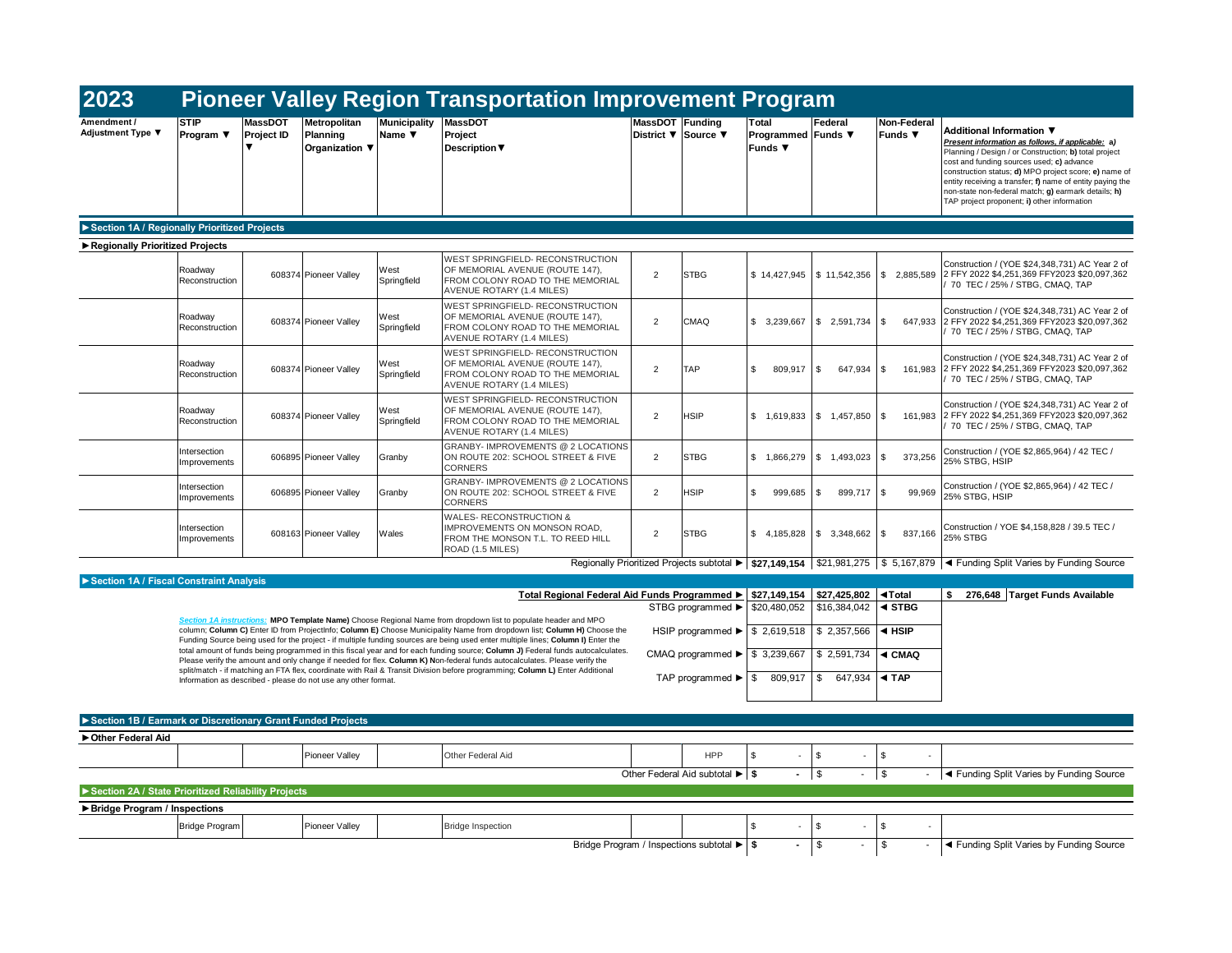| 2023                                                    |                              |                       |                                            |                               | <b>Pioneer Valley Region Transportation Improvement Program</b>                                                       |                 |                                                                                             |                                                           |                                              |                                           |                                                                                                                                                                                                                                                                                                                                                                                                                 |
|---------------------------------------------------------|------------------------------|-----------------------|--------------------------------------------|-------------------------------|-----------------------------------------------------------------------------------------------------------------------|-----------------|---------------------------------------------------------------------------------------------|-----------------------------------------------------------|----------------------------------------------|-------------------------------------------|-----------------------------------------------------------------------------------------------------------------------------------------------------------------------------------------------------------------------------------------------------------------------------------------------------------------------------------------------------------------------------------------------------------------|
| Adjustment Type ▼                                       | <b>STIP</b><br>Program ▼     | MassDOT<br>Project ID | Metropolitan<br>Planning<br>Organization ▼ | <b>Municipality</b><br>Name ▼ | <b>MassDOT</b><br>Project<br><b>Description</b> ▼                                                                     | MassDOT Funding | District ▼ Source ▼                                                                         | Total<br>Programmed Funds ▼<br>Funds $\blacktriangledown$ | Federal                                      | Non-Federal<br>Funds $\blacktriangledown$ | Additional Information ▼<br>Present information as follows, if applicable; a)<br>Planning / Design / or Construction; b) total project<br>cost and funding sources used; c) advance<br>construction status; d) MPO project score; e) name of<br>entity receiving a transfer; f) name of entity paying the<br>non-state non-federal match; g) earmark details; h)<br>TAP project proponent; i) other information |
| Bridge Program / Off-System                             |                              |                       |                                            |                               |                                                                                                                       |                 |                                                                                             |                                                           |                                              |                                           |                                                                                                                                                                                                                                                                                                                                                                                                                 |
|                                                         | <b>Bridge Program</b>        |                       | 609120 Pioneer Valley                      | Ludlow                        | LUDLOW- BRIDGE REPLACEMENT, L-16-<br>026, PINEY LANE OVER BROAD BROOK                                                 | $\overline{2}$  | STP-BR-OFF                                                                                  | \$<br>577,920                                             | \$<br>462,336                                | \$<br>115,584                             |                                                                                                                                                                                                                                                                                                                                                                                                                 |
|                                                         |                              |                       |                                            |                               |                                                                                                                       |                 | Bridge Program / Off-System subtotal ▶                                                      | \$<br>577,920                                             | \$<br>462,336                                | \$<br>115,584                             | ◀ 80% Federal + 20% Non-Federal                                                                                                                                                                                                                                                                                                                                                                                 |
| Bridge Program / On-System (NHS)                        |                              |                       |                                            |                               |                                                                                                                       |                 |                                                                                             |                                                           |                                              |                                           |                                                                                                                                                                                                                                                                                                                                                                                                                 |
|                                                         | <b>Bridge Program</b>        |                       | 608848 Pioneer Valley                      | Springfield                   | SPRINGFIELD- BRIDGE REPLACEMENT, S-<br>24-016, ARMORY STREET OVER CSX                                                 | $\overline{2}$  | NHPP-On                                                                                     | \$5.723.440                                               | \$<br>4,578,752                              | \$1.144.688                               |                                                                                                                                                                                                                                                                                                                                                                                                                 |
|                                                         | <b>Bridge Program</b>        |                       | 608853 Pioneer Valley                      | Springfield                   | SPRINGFIELD- BRIDGE REPLACEMENT, S-<br>24-026, ARMORY STREET OVER CSX                                                 | $\overline{2}$  | NHPP-On                                                                                     | \$3,948,640                                               | \$3,158,912                                  | \$<br>789,728                             |                                                                                                                                                                                                                                                                                                                                                                                                                 |
|                                                         | <b>Bridge Program</b>        |                       | 606552 Pioneer Valley                      | Northampton                   | NORTHAMPTON- BRIDGE<br>RECONSTRUCTION, N-19-059, I-91 OVER<br>US 5/BMRR & N-19-060, I-91 OVER<br><b>HOCKANUM ROAD</b> | $\overline{2}$  | NHPP-On                                                                                     | \$11,378,353                                              | \$9,102,682                                  | \$2,275,671                               | AC Year 4 of 5, Total Cost \$56,891,767                                                                                                                                                                                                                                                                                                                                                                         |
|                                                         |                              |                       |                                            |                               | Bridge Program / On-System (NHS) subtotal ▶                                                                           |                 |                                                                                             | \$21,050,433                                              | \$16,840,346                                 | \$4,210,087                               | ◀ Funding Split Varies by Funding Source                                                                                                                                                                                                                                                                                                                                                                        |
| Bridge Program / On-System (Non-NHS)                    |                              |                       |                                            |                               |                                                                                                                       |                 |                                                                                             |                                                           |                                              |                                           |                                                                                                                                                                                                                                                                                                                                                                                                                 |
|                                                         | <b>Bridge Program</b>        |                       | <b>Pioneer Valley</b>                      |                               | Bridge Program / On-System (Non-NHS)<br>Bridge Program / On-System (Non-NHS) subtotal ▶                               |                 |                                                                                             | \$<br>Ŝ.<br>÷.                                            | $\sqrt{3}$<br>$\sim$<br>\$<br>$\blacksquare$ | \$<br>\$<br>$\overline{\phantom{a}}$      | ◀ 80% Federal + 20% Non-Federal                                                                                                                                                                                                                                                                                                                                                                                 |
|                                                         |                              |                       |                                            |                               |                                                                                                                       |                 |                                                                                             |                                                           |                                              |                                           |                                                                                                                                                                                                                                                                                                                                                                                                                 |
| ▶ Bridge Program / Systematic Maintenance               |                              |                       |                                            |                               |                                                                                                                       |                 |                                                                                             |                                                           |                                              |                                           |                                                                                                                                                                                                                                                                                                                                                                                                                 |
|                                                         | <b>Bridge Program</b>        |                       | <b>Pioneer Valley</b>                      |                               | Bridge Program / Systematic Maintenance                                                                               |                 |                                                                                             | $\mathbb S$                                               | \$                                           | \$<br>$\sim$                              |                                                                                                                                                                                                                                                                                                                                                                                                                 |
|                                                         |                              |                       |                                            |                               | Bridge Program / Systematic Maintenance subtotal ▶                                                                    |                 |                                                                                             | \$                                                        | \$                                           | \$                                        | ◀ Funding Split Varies by Funding Source                                                                                                                                                                                                                                                                                                                                                                        |
| Interstate Pavement                                     |                              |                       |                                            |                               |                                                                                                                       |                 |                                                                                             |                                                           |                                              |                                           |                                                                                                                                                                                                                                                                                                                                                                                                                 |
|                                                         | Interstate<br>Pavement       |                       | <b>Pioneer Valley</b>                      |                               | Interstate Pavement                                                                                                   |                 |                                                                                             | $\mathfrak{L}$                                            | \$                                           | \$                                        |                                                                                                                                                                                                                                                                                                                                                                                                                 |
|                                                         |                              |                       |                                            |                               |                                                                                                                       |                 | Insterstate Pavement subtotal ▶ S                                                           | $\blacksquare$                                            | \$<br>$\overline{\phantom{a}}$               | \$<br>$\overline{\phantom{a}}$            | ◀ 90% Federal + 10% Non-Federal                                                                                                                                                                                                                                                                                                                                                                                 |
| Non-Interstate Pavement                                 |                              |                       |                                            |                               |                                                                                                                       |                 |                                                                                             |                                                           |                                              |                                           |                                                                                                                                                                                                                                                                                                                                                                                                                 |
|                                                         | Non-Interstate<br>Pavement   |                       | <b>Pioneer Valley</b>                      |                               | Non-Interstate Pavement                                                                                               |                 |                                                                                             | $\mathbb{S}$                                              | \$                                           | \$                                        |                                                                                                                                                                                                                                                                                                                                                                                                                 |
|                                                         |                              |                       |                                            |                               |                                                                                                                       |                 | Non-Interstate Pavement subtotal ▶ S                                                        | $\sim$                                                    | \$<br>$\overline{\phantom{a}}$               | \$<br>$\blacksquare$                      | ◀ 80% Federal + 20% Non-Federal                                                                                                                                                                                                                                                                                                                                                                                 |
| Roadway Improvements                                    |                              |                       |                                            |                               |                                                                                                                       |                 |                                                                                             |                                                           |                                              |                                           |                                                                                                                                                                                                                                                                                                                                                                                                                 |
|                                                         | Roadway<br>Improvements      |                       | Pioneer Valley                             |                               | Roadway Improvements                                                                                                  |                 |                                                                                             | \$                                                        | \$<br>\$<br>$\blacksquare$                   | \$<br>\$<br>$\overline{a}$                | ◀ 80% Federal + 20% Non-Federal                                                                                                                                                                                                                                                                                                                                                                                 |
|                                                         |                              |                       |                                            |                               |                                                                                                                       |                 | Roadway Improvements subtotal $\blacktriangleright$ $\blacktriangleright$ \$                |                                                           |                                              |                                           |                                                                                                                                                                                                                                                                                                                                                                                                                 |
| Safety Improvements                                     | Safety                       |                       |                                            |                               |                                                                                                                       |                 |                                                                                             |                                                           |                                              |                                           |                                                                                                                                                                                                                                                                                                                                                                                                                 |
|                                                         | Improvements                 |                       | <b>Pioneer Valley</b>                      |                               | Safety Improvements                                                                                                   |                 |                                                                                             | $\mathfrak{L}$                                            | \$                                           | \$                                        |                                                                                                                                                                                                                                                                                                                                                                                                                 |
|                                                         |                              |                       |                                            |                               |                                                                                                                       |                 | Safety Improvements subtotal $\blacktriangleright$ \$                                       | $-$ \$                                                    | $\sim 10$                                    | \$<br>$\sim$                              | ◀ Funding Split Varies by Funding Source                                                                                                                                                                                                                                                                                                                                                                        |
| ▶ Section 2B / State Prioritized Modernization Projects |                              |                       |                                            |                               |                                                                                                                       |                 |                                                                                             |                                                           |                                              |                                           |                                                                                                                                                                                                                                                                                                                                                                                                                 |
| ADA Retrofits                                           |                              |                       |                                            |                               |                                                                                                                       |                 |                                                                                             |                                                           |                                              |                                           |                                                                                                                                                                                                                                                                                                                                                                                                                 |
|                                                         | <b>ADA Retrofits</b>         |                       | <b>Pioneer Valley</b>                      |                               | <b>ADA Retrofits</b>                                                                                                  |                 |                                                                                             | \$                                                        | \$                                           | \$                                        |                                                                                                                                                                                                                                                                                                                                                                                                                 |
|                                                         |                              |                       |                                            |                               |                                                                                                                       |                 | ADA Retrofits subtotal ▶ S                                                                  | $\blacksquare$                                            | $\mathfrak s$<br>$\overline{\phantom{a}}$    | \$<br>$\blacksquare$                      | ◀ 80% Federal + 20% Non-Federal                                                                                                                                                                                                                                                                                                                                                                                 |
| Intersection Improvements                               |                              |                       |                                            |                               | HOLYOKE- RECONSTRUCTION OF I-91                                                                                       |                 |                                                                                             |                                                           |                                              |                                           |                                                                                                                                                                                                                                                                                                                                                                                                                 |
|                                                         | Intersection<br>Improvements |                       | 606156 Pioneer Valley                      | Holyoke                       | INTERCHANGE 17 & ROUTE 141                                                                                            | 2               | <b>HSIP</b>                                                                                 | \$ 6,735,389                                              | \$6,061,850                                  | 673,539<br>\$                             |                                                                                                                                                                                                                                                                                                                                                                                                                 |
|                                                         |                              |                       |                                            |                               |                                                                                                                       |                 | Intersection Improvements subtotal $\blacktriangleright$   \$ 6,735,389   \$ 6,061,850   \$ |                                                           |                                              |                                           | 673,539  ◀ Funding Split Varies by Funding Source                                                                                                                                                                                                                                                                                                                                                               |

**►Intelligent Transportation Systems**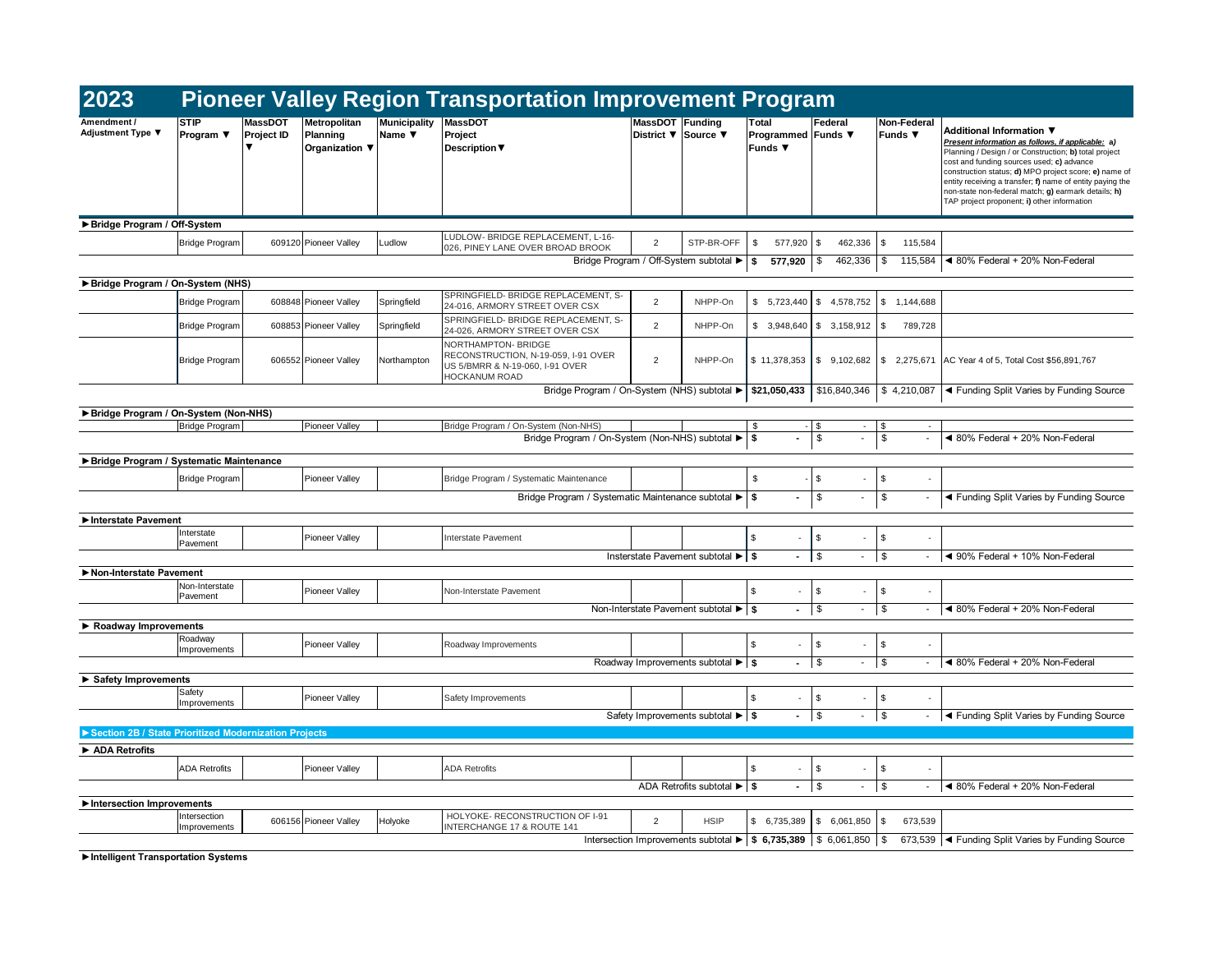| 2023                                               |                                          |                       |                                                |                               | <b>Pioneer Valley Region Transportation Improvement Program</b>                                |                      |                                                                                                      |                                                 |                                                                 |                                                     |                                                                                                                                                                                                                                                                                                                                                                                                                 |
|----------------------------------------------------|------------------------------------------|-----------------------|------------------------------------------------|-------------------------------|------------------------------------------------------------------------------------------------|----------------------|------------------------------------------------------------------------------------------------------|-------------------------------------------------|-----------------------------------------------------------------|-----------------------------------------------------|-----------------------------------------------------------------------------------------------------------------------------------------------------------------------------------------------------------------------------------------------------------------------------------------------------------------------------------------------------------------------------------------------------------------|
| Amendment /<br>Adjustment Type ▼                   | <b>STIP</b><br>Program $\Psi$            | MassDOT<br>Project ID | Metropolitan<br>Planning<br>Organization ▼     | <b>Municipality</b><br>Name ▼ | <b>MassDOT</b><br>Project<br><b>Description</b> ▼                                              | MassDOT Funding      | District ▼ Source ▼                                                                                  | Total<br>Programmed Funds ▼<br><b>Funds</b> ▼   | Federal                                                         | Non-Federal<br>Funds $\blacktriangledown$           | Additional Information ▼<br>Present information as follows, if applicable; a)<br>Planning / Design / or Construction; b) total project<br>cost and funding sources used; c) advance<br>construction status; d) MPO project score; e) name of<br>entity receiving a transfer; f) name of entity paying the<br>non-state non-federal match; g) earmark details; h)<br>TAP project proponent; i) other information |
|                                                    | Intelligent<br>Transportation<br>Systems |                       | <b>Pioneer Valley</b>                          |                               | Intelligent Transportation Systems                                                             |                      |                                                                                                      | \$<br>$\sim$                                    | \$<br>×,                                                        | \$<br>×.                                            |                                                                                                                                                                                                                                                                                                                                                                                                                 |
|                                                    |                                          |                       |                                                |                               | Intelligent Transportation System subtotal ▶   \$                                              |                      |                                                                                                      | $\sim$                                          | $\sqrt{3}$<br>$\overline{\phantom{a}}$                          | \$                                                  | ◀ 80% Federal + 20% Non-Federal                                                                                                                                                                                                                                                                                                                                                                                 |
| Roadway Reconstruction                             |                                          |                       |                                                |                               |                                                                                                |                      |                                                                                                      |                                                 |                                                                 |                                                     |                                                                                                                                                                                                                                                                                                                                                                                                                 |
|                                                    | Roadway<br>Reconstruction                |                       | <b>Pioneer Valley</b>                          |                               | Roadway Reconstruction                                                                         |                      |                                                                                                      | \$                                              | \$                                                              | $\mathfrak s$                                       |                                                                                                                                                                                                                                                                                                                                                                                                                 |
|                                                    |                                          |                       |                                                |                               |                                                                                                |                      | Roadway Reconstruction subtotal ▶   \$                                                               | $\sim$                                          | $\sqrt{3}$<br>$\blacksquare$                                    | $\sqrt{ }$<br>$\sim 100$                            | ◀ Funding Split Varies by Funding Source                                                                                                                                                                                                                                                                                                                                                                        |
| Section 2C / State Prioritized Expansion Projects  |                                          |                       |                                                |                               |                                                                                                |                      |                                                                                                      |                                                 |                                                                 |                                                     |                                                                                                                                                                                                                                                                                                                                                                                                                 |
| Bicycles and Pedestrians                           |                                          |                       |                                                |                               |                                                                                                |                      |                                                                                                      |                                                 |                                                                 |                                                     |                                                                                                                                                                                                                                                                                                                                                                                                                 |
|                                                    | Bicycles and<br>Pedestrians              |                       | 607823 Pioneer Valley                          | Southampton                   | SOUTHAMPTON- GREENWAY RAIL TRAIL<br>CONSTRUCTION, FROM COLEMAN ROAD<br>TO ROUTE 10 (3.5 MILES) | $\overline{2}$       | <b>CMAQ</b>                                                                                          |                                                 | $$6,810,409$ $$5,448,327$                                       | \$1,362,082                                         |                                                                                                                                                                                                                                                                                                                                                                                                                 |
|                                                    |                                          |                       |                                                |                               |                                                                                                |                      | Bicycles and Pedestrians subtotal $\blacktriangleright$   \$ 6,810,409   \$ 5,448,327   \$ 1,362,082 |                                                 |                                                                 |                                                     | ◀ 80% Federal + 20% Non-Federal                                                                                                                                                                                                                                                                                                                                                                                 |
| Capacity                                           |                                          |                       |                                                |                               |                                                                                                |                      |                                                                                                      |                                                 |                                                                 |                                                     |                                                                                                                                                                                                                                                                                                                                                                                                                 |
|                                                    | Capacity                                 |                       | Pioneer Valley                                 |                               | Capacity                                                                                       |                      |                                                                                                      | \$                                              | \$<br>$\sim$                                                    | \$                                                  |                                                                                                                                                                                                                                                                                                                                                                                                                 |
|                                                    |                                          |                       |                                                |                               |                                                                                                |                      | Capacity subtotal $\blacktriangleright$ $\blacktriangleright$ \$                                     | $\sim$                                          | $\sqrt{3}$<br>$\blacksquare$                                    | \$<br>$\overline{\phantom{a}}$                      | ◀ Funding Split Varies by Funding Source                                                                                                                                                                                                                                                                                                                                                                        |
| Section 3 / Planning / Adjustments / Pass-throughs |                                          |                       |                                                |                               |                                                                                                |                      |                                                                                                      |                                                 |                                                                 |                                                     |                                                                                                                                                                                                                                                                                                                                                                                                                 |
| Planning / Adjustments / Pass-throughs             |                                          |                       |                                                |                               |                                                                                                |                      |                                                                                                      |                                                 |                                                                 |                                                     |                                                                                                                                                                                                                                                                                                                                                                                                                 |
|                                                    |                                          |                       | <b>Pioneer Valley</b>                          |                               | ABP GANS Repayment                                                                             | Multiple             |                                                                                                      | \$<br>$ \sqrt{ }$                               | $\sim$                                                          | $\sqrt{3}$<br>$\sim$                                |                                                                                                                                                                                                                                                                                                                                                                                                                 |
|                                                    |                                          |                       | <b>Pioneer Valley</b>                          |                               | <b>ABP GANS Repayment</b>                                                                      | Multiple             |                                                                                                      | $\mathfrak{s}$<br>$\blacksquare$                | $\mathbf{s}$<br>$\overline{\phantom{a}}$                        | \$<br>$\blacksquare$                                |                                                                                                                                                                                                                                                                                                                                                                                                                 |
|                                                    |                                          |                       | <b>Pioneer Valley</b>                          |                               | Award adjustments, change orders, etc.                                                         | Multiple             |                                                                                                      | $\mathfrak s$<br>$-$ \$                         | $\sim$                                                          | \$<br>$\sim$                                        |                                                                                                                                                                                                                                                                                                                                                                                                                 |
|                                                    |                                          |                       | <b>Pioneer Valley</b>                          |                               | Award adjustments, change orders, etc.                                                         | Multiple             |                                                                                                      | \$<br>$\omega$                                  | l s<br>$\sim$                                                   | \$<br>$\sim$                                        |                                                                                                                                                                                                                                                                                                                                                                                                                 |
|                                                    |                                          |                       | <b>Pioneer Valley</b><br>Pioneer Valley        |                               | Award adjustments, change orders, etc.                                                         | Multiple             |                                                                                                      | \$<br>$ \sqrt{S}$<br>\$                         | $\sim$<br>\$                                                    | \$<br>$\sim$<br>\$<br>$\sim$                        |                                                                                                                                                                                                                                                                                                                                                                                                                 |
|                                                    |                                          |                       | <b>Pioneer Valley</b>                          |                               | Award adjustments, change orders, etc.<br>Metropolitan Planning                                | Multiple<br>Multiple |                                                                                                      | $\sim$<br>\$<br>$\mathcal{L}$                   | $\overline{\phantom{a}}$<br>$\sqrt{3}$<br>$\blacksquare$        | \$<br>$\sim$                                        |                                                                                                                                                                                                                                                                                                                                                                                                                 |
|                                                    |                                          |                       | Pioneer Valley                                 |                               | Metropolitan Planning                                                                          | Multiple             |                                                                                                      | s.<br>$\omega$                                  | <b>S</b><br>$\overline{\phantom{a}}$                            | \$<br>$\sim$                                        |                                                                                                                                                                                                                                                                                                                                                                                                                 |
|                                                    |                                          |                       | <b>Pioneer Valley</b>                          |                               | State Planning and Research Work Program I,<br>(SPR I), Planning                               | Multiple             |                                                                                                      | \$<br>$\sim$                                    | \$<br>÷.                                                        | \$<br>÷.                                            |                                                                                                                                                                                                                                                                                                                                                                                                                 |
|                                                    |                                          |                       | Pioneer Valley                                 |                               | State Planning and Research Work Program II,<br>(SPR II), Research                             | Multiple             |                                                                                                      | $\mathbf{\hat{s}}$<br>$\sim$                    | \$<br>÷,                                                        | \$<br>$\mathcal{L}_{\mathcal{A}}$                   |                                                                                                                                                                                                                                                                                                                                                                                                                 |
|                                                    |                                          |                       | Pioneer Valley                                 |                               | Railroad Crossings                                                                             | Multiple             |                                                                                                      | \$<br>$\sim$                                    | Ŝ.<br>$\overline{\phantom{a}}$                                  | \$<br>$\sim$                                        |                                                                                                                                                                                                                                                                                                                                                                                                                 |
|                                                    |                                          |                       | <b>Pioneer Valley</b><br><b>Pioneer Valley</b> |                               | Railroad Crossings<br><b>Recreational Trails</b>                                               | Multiple<br>Multiple |                                                                                                      | \$<br>$\sim$<br>$\mathfrak s$<br>$\blacksquare$ | $\mathbf S$<br>$\sim$<br>$\sqrt{3}$<br>$\overline{\phantom{a}}$ | \$<br>$\mathcal{L}^{\mathcal{L}}$<br>\$<br>$\omega$ |                                                                                                                                                                                                                                                                                                                                                                                                                 |
|                                                    |                                          |                       |                                                |                               |                                                                                                |                      | Other Statewide Items subtotal ▶ \$                                                                  | $\blacksquare$                                  | $\sqrt{s}$<br>$\blacksquare$                                    | <b>S</b><br>$\sim 100$                              | ◀ Funding Split Varies by Funding Source                                                                                                                                                                                                                                                                                                                                                                        |
|                                                    |                                          |                       |                                                |                               |                                                                                                |                      |                                                                                                      |                                                 |                                                                 |                                                     |                                                                                                                                                                                                                                                                                                                                                                                                                 |
| Section 4 / Non-Federally Aided Projects           |                                          |                       |                                                |                               |                                                                                                |                      |                                                                                                      |                                                 |                                                                 |                                                     |                                                                                                                                                                                                                                                                                                                                                                                                                 |
|                                                    |                                          |                       |                                                |                               |                                                                                                |                      |                                                                                                      |                                                 |                                                                 |                                                     |                                                                                                                                                                                                                                                                                                                                                                                                                 |
| Non-Federally Aided Projects                       |                                          |                       |                                                |                               |                                                                                                |                      |                                                                                                      |                                                 |                                                                 |                                                     |                                                                                                                                                                                                                                                                                                                                                                                                                 |
|                                                    | Non Federal<br>Aid                       |                       | Pioneer Valley                                 |                               | Non-Federal Aid                                                                                |                      |                                                                                                      | \$                                              |                                                                 | \$<br>$\sim$                                        |                                                                                                                                                                                                                                                                                                                                                                                                                 |
|                                                    | Non-Federally<br><b>Aided Projects</b>   |                       | Pioneer Valley                                 |                               | Non-Federal Aid                                                                                |                      |                                                                                                      | \$                                              |                                                                 | \$                                                  |                                                                                                                                                                                                                                                                                                                                                                                                                 |
|                                                    |                                          |                       |                                                |                               |                                                                                                |                      | Non-Federal Aid subtotal▶                                                                            | -9                                              |                                                                 | \$                                                  | ◀100% Non-Federal                                                                                                                                                                                                                                                                                                                                                                                               |
|                                                    |                                          |                       |                                                |                               |                                                                                                |                      |                                                                                                      | <b>TIP Section 1 TIP Section</b>                |                                                                 | <b>Total of All</b>                                 |                                                                                                                                                                                                                                                                                                                                                                                                                 |
| 2023 Summary                                       |                                          |                       |                                                |                               |                                                                                                |                      |                                                                                                      | $-3:$ $\Psi$                                    | $4: \nabla$                                                     | Projects ▼                                          |                                                                                                                                                                                                                                                                                                                                                                                                                 |
|                                                    |                                          |                       |                                                |                               |                                                                                                |                      | Federal Funds > \$50,794,134                                                                         | Total ▶ \$62,323,305 \$                         | $\overline{\phantom{a}}$                                        |                                                     | \$62,323,305   ◀ Total Spending in Region<br>\$50,794,134   < Total Federal Spending in Region                                                                                                                                                                                                                                                                                                                  |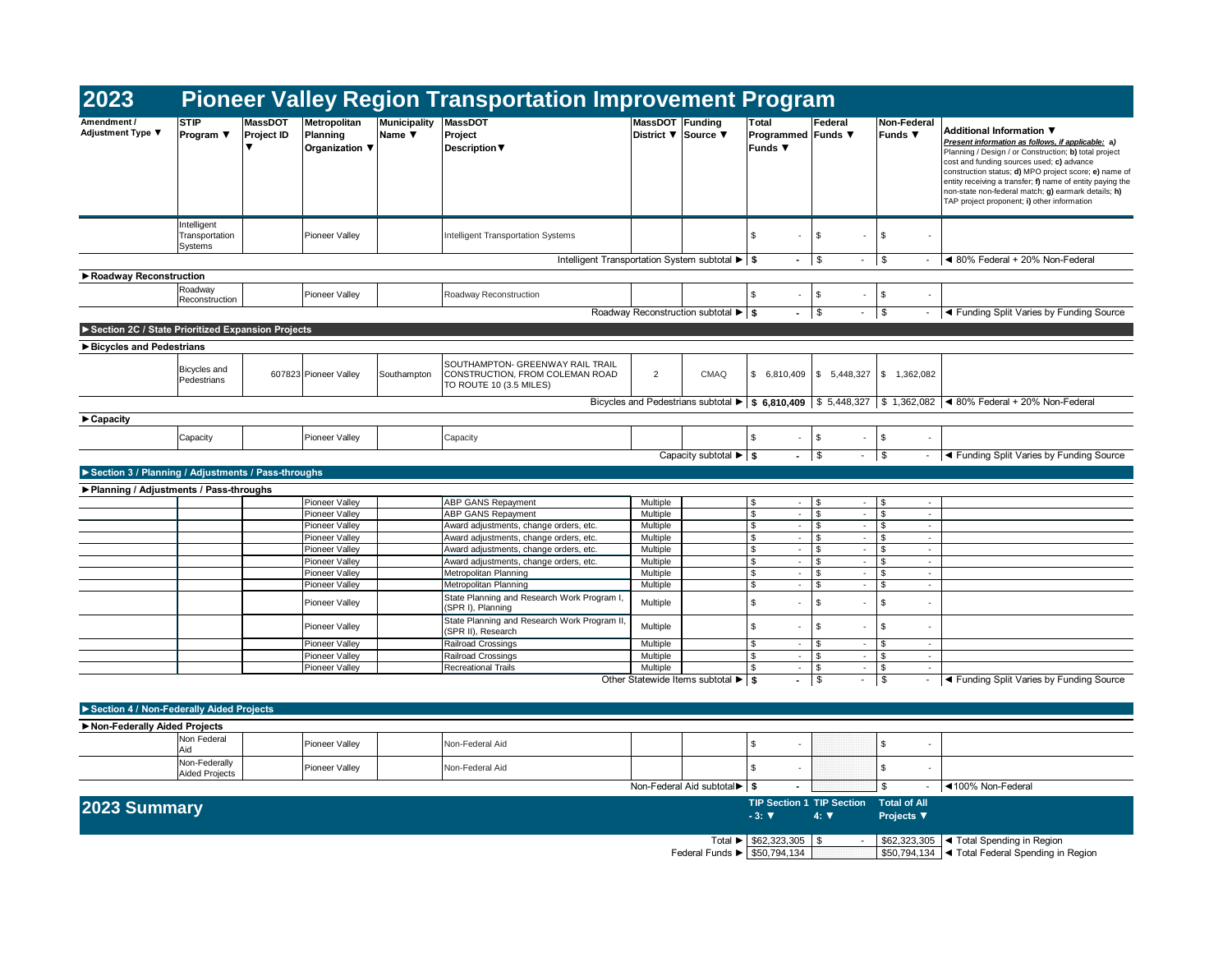| Amendment /<br><b>Adjustment Type ▼</b> | <b>STIP</b><br>Program \ | <b>MassDOT</b><br><b>Project ID</b> | Metropolitan<br>Planning<br><b>Organization</b> ▼ | Municipality MassDOT<br><b>Name</b> ▼ | Project<br><b>Description ▼</b> | MassDOT Funding<br>District ▼ Source ▼ | Total<br><b>Programmed Funds</b> ▼<br><b>Funds</b> | Federal | Non-Federal<br>Funds V | Additional Information ▼<br>Present information as follows, if applicable; a)<br>Planning / Design / or Construction; b) total project<br>cost and funding sources used; c) advance<br>construction status; d) MPO project score; e) name of<br>entity receiving a transfer; f) name of entity paying the<br>non-state non-federal match; g) earmark details; h)<br>TAP project proponent; i) other information |
|-----------------------------------------|--------------------------|-------------------------------------|---------------------------------------------------|---------------------------------------|---------------------------------|----------------------------------------|----------------------------------------------------|---------|------------------------|-----------------------------------------------------------------------------------------------------------------------------------------------------------------------------------------------------------------------------------------------------------------------------------------------------------------------------------------------------------------------------------------------------------------|
|                                         |                          |                                     |                                                   |                                       |                                 |                                        | Non-Federal Funds ▶ \$11,529,170 \$                |         |                        | \$11,529,170  ◀ Total Non-Federal Spending in Region                                                                                                                                                                                                                                                                                                                                                            |

701 CMR 7.00 Use of Road Flaggers and Police Details on Public Works Projects / 701 CMR 7.00 (the Regulation) was promulgated and became law on October 3, 2008. Under this Regulation, the CMR is applicable to any Public wo implemented in accordance with 701 CMR 7.00, and the Road Flagger and Police Detail Guidelines. By placing a project on the TIP, the Municipality acknowledges that 701 CMR 7.00 is applicable to its project and design and c and additional information relative to guidance and implementation of the Regulation can be found at the following link on the MassDOT Highway Division website: http://www.massdot.state.ma.us/Highway/flaggers/main.aspx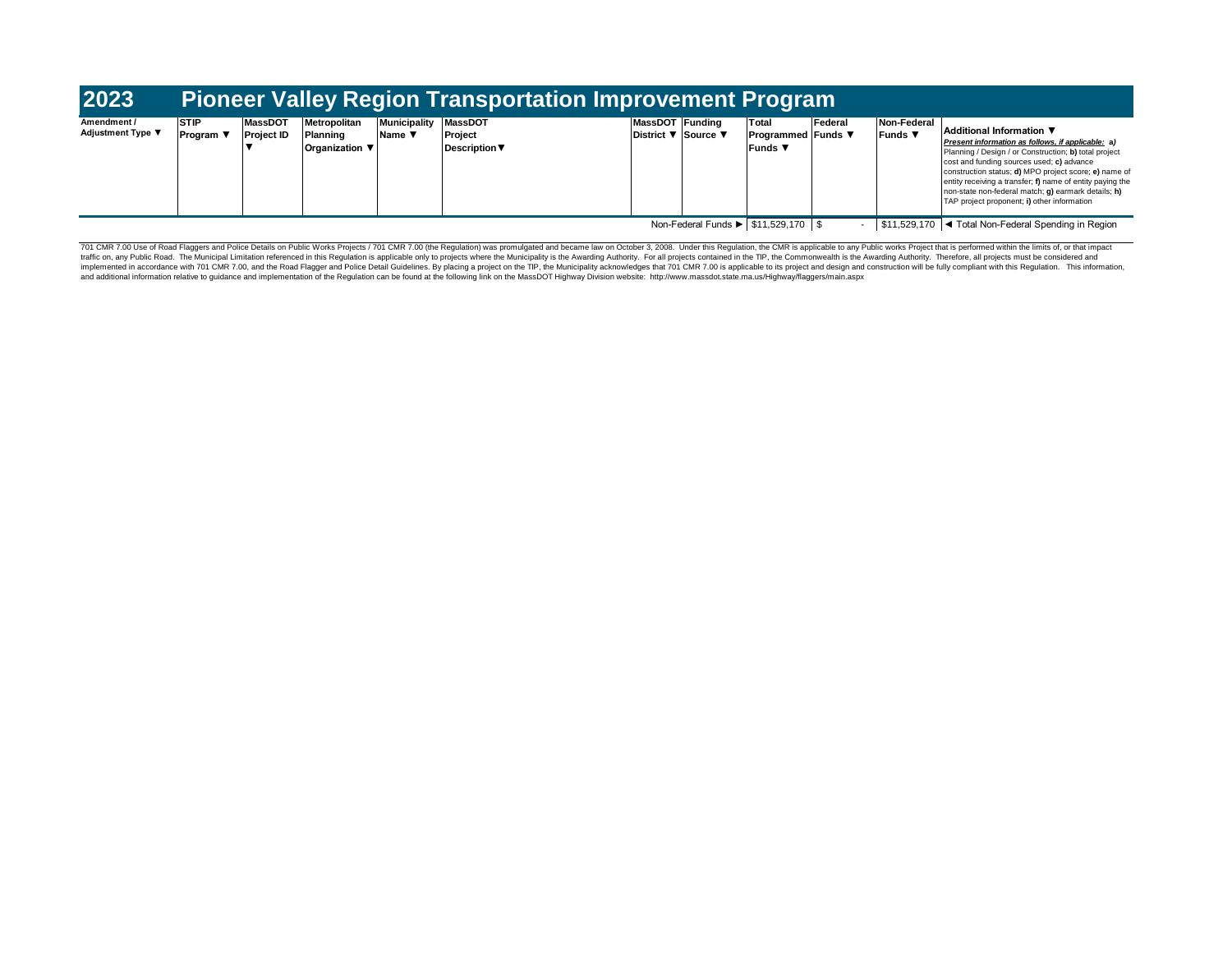| Amendment /       | <b>STIP</b> | <b>MassDOT</b>    | <b>Metropolitan</b>   | Municipality MassDOT |                      | MassDOT Funding     | Tota                    | Federal |          | Non-Federal Additional Information ▼                                                                |
|-------------------|-------------|-------------------|-----------------------|----------------------|----------------------|---------------------|-------------------------|---------|----------|-----------------------------------------------------------------------------------------------------|
| Adjustment Type ▼ | Program     | <b>Project ID</b> | Planning              | <b>Name</b>          | Project              | District ▼ Source ▼ | <b>Programmed Funds</b> |         | ⊪Funds ▼ | Present information as follows, if applicable; a)                                                   |
|                   |             |                   | <b>Organization</b> ▼ |                      | <b>Description</b> ▼ |                     | <b>Funds</b>            |         |          | Planning / Design / or Construction; b) total project<br>loopt and funding courses used: a) advance |
|                   |             |                   |                       |                      |                      |                     |                         |         |          |                                                                                                     |

#### **►Section 1A / Regionally Prioritized Projects**

| Regionally Prioritized Projects |                                            |  |                       |             |                                                                                                                                                      |                |             |      |                         |     |               |                          |                                                                                                                                                                |
|---------------------------------|--------------------------------------------|--|-----------------------|-------------|------------------------------------------------------------------------------------------------------------------------------------------------------|----------------|-------------|------|-------------------------|-----|---------------|--------------------------|----------------------------------------------------------------------------------------------------------------------------------------------------------------|
|                                 | Roadway<br>Improvements                    |  | 608881 Pioneer Valley | Longmeadow  | LONGMEADOW-SPRINGFIELD-<br>RESURFACING AND INTERSECTION<br><b>IMPROVEMENTS ON LONGMEADOW</b><br>STREET (ROUTE 5) AND CONVERSE<br>STREET (0.84 MILES) | $\overline{2}$ | <b>STBG</b> | \$   | $6,064,675$ $\sqrt{\ }$ |     |               | 4,851,740 \$ 1,212,935   | Construction (YOE \$6,064,675 / 57.5 TEC / Pre<br>25% / STBG                                                                                                   |
|                                 | Roadway<br>Reconstruction                  |  | 609287 Pioneer Valley | Worthington | <b>WORTHINGTON- RECONSTRUCTION &amp;</b><br>RELATED WORK ON ROUTE 143 (PHASE II)<br>FROM PERU T.L. TO COLD STREET                                    | 2              | <b>STBG</b> | \$   | 9,957,440               |     |               |                          | Construction / (YOE \$9,957,440) / 41 TEC /<br>7,965,952   \$ 1,991,488   75% Project Phase I funded in FFY 2019 Total<br>project cost was \$16,300,000 / STBG |
|                                 | Intersection<br>Improvements               |  | 608717 Pioneer Valley | Springfield | SPRINGFIELD- RECONSTRUCTION OF<br>SUMNER AVENUE AT DICKINSON STREET<br>AND BELMONT AVENUE (THE "X")                                                  | $\overline{2}$ | <b>STBG</b> | - \$ | 6,972,689               |     |               | 5,578,151   \$ 1,394,538 | Construction / YOE \$11,672,689) 70.5 TEC /<br>25% STBG, CMAQ, HSIP, TAP                                                                                       |
|                                 | Intersection<br>Improvements               |  | 608717 Pioneer Valley | Springfield | SPRINGFIELD- RECONSTRUCTION OF<br>SUMNER AVENUE AT DICKINSON STREET<br>AND BELMONT AVENUE (THE "X")                                                  | $\overline{2}$ | <b>CMAQ</b> |      | 3,000,000               |     | 2,400,000     | 600,000                  | Construction / YOE \$11,672,689) 70.5 TEC /<br>25% STBG, CMAQ, HSIP, TAP                                                                                       |
|                                 | Intersection<br>Improvements               |  | 608717 Pioneer Valley | Springfield | SPRINGFIELD- RECONSTRUCTION OF<br>SUMNER AVENUE AT DICKINSON STREET<br>AND BELMONT AVENUE (THE "X")                                                  | $\overline{2}$ | <b>HSIP</b> | -S   | 1,100,000               |     | $990,000$ \$  | 110,000                  | Construction / YOE \$11,672,689) 70.5 TEC /<br>25% STBG, CMAQ, HSIP, TAP                                                                                       |
|                                 | Intersection<br>Improvements               |  | 608717 Pioneer Valley | Springfield | SPRINGFIELD-RECONSTRUCTION OF<br>SUMNER AVENUE AT DICKINSON STREET<br>AND BELMONT AVENUE (THE "X")                                                   | $\overline{2}$ | <b>TAP</b>  | -9   | 600,000                 | . S | $480,000$ \\$ | 120,000                  | Construction / YOE \$11,672,689) 70.5 TEC /<br>25% STBG, CMAQ, HSIP, TAP                                                                                       |
|                                 | Regionally Prioritized Projects subtotal ▶ |  |                       |             |                                                                                                                                                      |                |             |      |                         |     | \$22,265,843  |                          | \$ 5,428,961  ◀ Funding Split Varies by Funding Source                                                                                                         |

 **\$27,694,804 \$27,785,265 ◄Total Total Regional Federal Aid Funds Programmed ►** Budget<br>**4 STBG \$ 90,461 Target Funds Available** STBG programmed ► | \$22,994,804 | \$18,395,843 | ◀ STBG HSIP programmed ► | \$ 1,100,000 | \$ 990,000 | **< HSIP** CMAQ programmed ► \$ 3,000,000 | \$ 2,400,000 | < CMAQ  $480,000$  ◀ TAP Pioneer Valley |Other Federal Aid HPP | \$ - | \$ - - **\$ -** \$ - \$ - *Section 1A instructions:* **MPO Template Name)** Choose Regional Name from dropdown list to populate header and MPO column; **Column C)** Enter ID from ProjectInfo; **Column E)** Choose Municipality Name from dropdown list; **Column H)** Choose the Funding Source being used for the project - if multiple funding sources are being used enter multiple lines; **Column I)** Enter the total amount of funds being programmed in this fiscal year and for each funding source; **Column J)** Federal funds autocalculates.<br>Please verify the amount and only change if needed for flex. **Column K) N**on-federal funds a **►Section 1A / Fiscal Constraint Analysis ►Section 1B / Earmark or Discretionary Grant Funded Projects ►Other Federal Aid** Other Federal Aid subtotal ► \$ Funding Split Varies by Funding Source TAP programmed  $\blacktriangleright$   $\begin{array}{|c|c|c|c|c|} \hline \$ & \multicolumn{1}{|c|}{600,000} & \end{array}$ 

Bridge Program Pioneer Valley Bridge Inspection \$ - \$ - \$ -  **\$ -** \$ - \$ - Bridge Program Pioneer Valley \$ - \$ -  **\$ -** \$ - \$ - Bridge Program / Off-System subtotal ► ◄ 80% Federal + 20% Non-Federal **►Section 2A / State Prioritized Reliability Projects** Bridge Program / Inspections subtotal ► \$ - S - S - Tunding Split Varies by Funding Source **►Bridge Program / Off-System ►Bridge Program / On-System (NHS) ►Bridge Program / Inspections**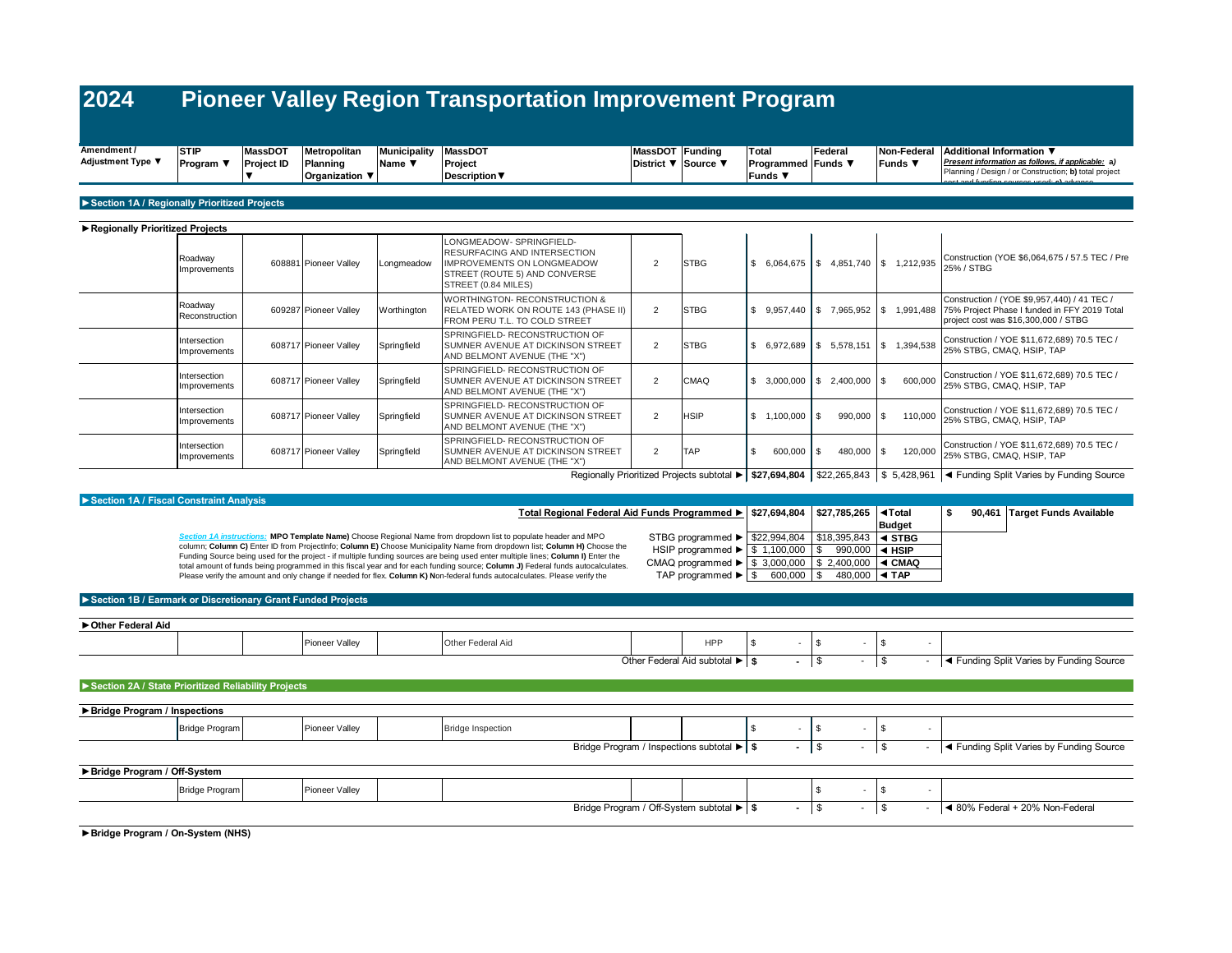| Amendment /<br>Adjustment Type ▼                      | <b>STIP</b><br>Program ▼                 | <b>MassDOT</b><br><b>Project ID</b> | Metropolitan<br>Planning | <b>Municipality</b><br>Name $\Psi$ | <b>MassDOT</b><br>Project                                                                                             | MassDOT Funding | District ▼ Source ▼                                   | Total<br>Programmed Funds ▼ | Federal                                | Non-Federal<br><b>Funds</b> ▼           | Additional Information ▼<br>Present information as follows, if applicable: a)                                                                                        |
|-------------------------------------------------------|------------------------------------------|-------------------------------------|--------------------------|------------------------------------|-----------------------------------------------------------------------------------------------------------------------|-----------------|-------------------------------------------------------|-----------------------------|----------------------------------------|-----------------------------------------|----------------------------------------------------------------------------------------------------------------------------------------------------------------------|
|                                                       |                                          | $\overline{\mathbf{v}}$             | Organization ▼           |                                    | <b>Description ▼</b>                                                                                                  |                 |                                                       | Funds ▼                     |                                        |                                         | Planning / Design / or Construction; b) total project                                                                                                                |
|                                                       | <b>Bridge Program</b>                    |                                     | 606552 Pioneer Valley    | Northampton                        | NORTHAMPTON- BRIDGE<br>RECONSTRUCTION, N-19-059, I-91 OVER<br>US 5/BMRR & N-19-060, I-91 OVER<br><b>HOCKANUM ROAD</b> | $\overline{2}$  | NHPP-On                                               | \$20,173,960                | \$16,139,168                           | \$4,034,792                             | AC Year 5 of 5, Total Cost \$56,891,767                                                                                                                              |
|                                                       |                                          |                                     |                          |                                    |                                                                                                                       |                 |                                                       |                             |                                        |                                         | Bridge Program / On-System (NHS) subtotal $\blacktriangleright$ \$20,173,960 $\mid$ \$16,139,168 $\mid$ \$ 4,034,792 $\mid$ < Funding Split Varies by Funding Source |
| Bridge Program / On-System (Non-NHS)                  |                                          |                                     |                          |                                    |                                                                                                                       |                 |                                                       |                             |                                        |                                         |                                                                                                                                                                      |
|                                                       | <b>Bridge Program</b>                    |                                     | Pioneer Valley           |                                    | Bridge Program / On-System (Non-NHS)                                                                                  |                 |                                                       | \$                          | $-$ \$                                 | - 1\$                                   |                                                                                                                                                                      |
|                                                       |                                          |                                     |                          |                                    | Bridge Program / On-System (Non-NHS) subtotal ▶                                                                       |                 |                                                       | ÷.<br><b>s</b>              | $\overline{\mathbf{s}}$                | $\mathbb{S}$<br>$\blacksquare$          | ◀ 80% Federal + 20% Non-Federal                                                                                                                                      |
| Bridge Program / Systematic Maintenance               |                                          |                                     |                          |                                    |                                                                                                                       |                 |                                                       |                             |                                        |                                         |                                                                                                                                                                      |
|                                                       | <b>Bridge Program</b>                    |                                     | Pioneer Vallev           |                                    | Bridge Program / Systematic Maintenance                                                                               |                 |                                                       | \$                          | \$                                     | $\mathbb{S}$                            |                                                                                                                                                                      |
|                                                       |                                          |                                     |                          |                                    | Bridge Program / Systematic Maintenance subtotal ▶ S                                                                  |                 |                                                       |                             | $\sqrt{3}$<br>$\overline{\phantom{a}}$ | \$<br>$\overline{\phantom{a}}$          | ◀ Funding Split Varies by Funding Source                                                                                                                             |
|                                                       |                                          |                                     |                          |                                    |                                                                                                                       |                 |                                                       |                             |                                        |                                         |                                                                                                                                                                      |
| Interstate Pavement                                   |                                          |                                     |                          |                                    |                                                                                                                       |                 |                                                       |                             |                                        |                                         |                                                                                                                                                                      |
|                                                       | Interstate<br>Pavement                   |                                     | Pioneer Valley           |                                    | Interstate Pavement                                                                                                   |                 |                                                       | \$                          | \$                                     | \$<br>$\sim$                            |                                                                                                                                                                      |
|                                                       |                                          |                                     |                          |                                    |                                                                                                                       |                 | Insterstate Pavement subtotal ▶ \$                    | ÷.                          | l s<br>$\sim$                          | \$<br>$\sim$                            | ◀ 90% Federal + 10% Non-Federal                                                                                                                                      |
|                                                       |                                          |                                     |                          |                                    |                                                                                                                       |                 |                                                       |                             |                                        |                                         |                                                                                                                                                                      |
| Non-Interstate Pavement                               |                                          |                                     |                          |                                    | BELCHERTOWN-WARE - PAVEMENT                                                                                           |                 |                                                       |                             |                                        |                                         |                                                                                                                                                                      |
|                                                       | Non-Interstate<br>Pavement               |                                     | 609395 Pioneer Valley    | Multiple                           | PRESERVATION AND RELATED WORK ON<br>ROUTE <sub>9</sub>                                                                | $\overline{2}$  | <b>NHPP</b>                                           | \$ 8.298.350                | \$6,638,680                            | \$1,659,670                             |                                                                                                                                                                      |
|                                                       |                                          |                                     |                          |                                    |                                                                                                                       |                 |                                                       |                             |                                        |                                         | Non-Interstate Pavement subtotal ▶ \$ 8,298,350   \$ 6,638,680   \$ 1,659,670   < 80% Federal + 20% Non-Federal                                                      |
| Roadway Improvements                                  |                                          |                                     |                          |                                    |                                                                                                                       |                 |                                                       |                             |                                        |                                         |                                                                                                                                                                      |
|                                                       | Roadway                                  |                                     | Pioneer Valley           |                                    | Roadway Improvements                                                                                                  |                 |                                                       | \$                          | \$                                     | \$<br>$\sim$                            |                                                                                                                                                                      |
|                                                       | Improvements                             |                                     |                          |                                    |                                                                                                                       |                 |                                                       |                             |                                        |                                         |                                                                                                                                                                      |
|                                                       |                                          |                                     |                          |                                    |                                                                                                                       |                 | Roadway Improvements subtotal ▶ \$                    | $\blacksquare$              | $\mathbb{S}$<br>$\sim 100$             | S.<br>$\sim$                            | ◀ 80% Federal + 20% Non-Federal                                                                                                                                      |
| Safety Improvements                                   |                                          |                                     |                          |                                    |                                                                                                                       |                 |                                                       |                             |                                        |                                         |                                                                                                                                                                      |
|                                                       | Safety                                   |                                     | Pioneer Valley           |                                    | Safety Improvements                                                                                                   |                 |                                                       | \$                          | \$                                     | \$                                      |                                                                                                                                                                      |
|                                                       | Improvements                             |                                     |                          |                                    |                                                                                                                       |                 | Safety Improvements subtotal $\blacktriangleright$ \$ |                             | $\mathfrak s$                          | \$<br>$\overline{\phantom{a}}$          | ◀ Funding Split Varies by Funding Source                                                                                                                             |
|                                                       |                                          |                                     |                          |                                    |                                                                                                                       |                 |                                                       |                             |                                        |                                         |                                                                                                                                                                      |
| Section 2B / State Prioritized Modernization Projects |                                          |                                     |                          |                                    |                                                                                                                       |                 |                                                       |                             |                                        |                                         |                                                                                                                                                                      |
| ADA Retrofits                                         |                                          |                                     |                          |                                    |                                                                                                                       |                 |                                                       |                             |                                        |                                         |                                                                                                                                                                      |
|                                                       | <b>ADA Retrofits</b>                     |                                     | Pioneer Valley           |                                    | <b>ADA Retrofits</b>                                                                                                  |                 |                                                       | \$<br>$\sim$                | \$                                     | $ \sqrt{5}$<br>$\overline{\phantom{a}}$ |                                                                                                                                                                      |
|                                                       | <b>ADA Retrofits</b>                     |                                     | Pioneer Valley           |                                    | <b>ADA Retrofits</b>                                                                                                  |                 |                                                       | \$<br>$\sim$                | \$<br>$\sim$                           | \$<br>$\sim$                            |                                                                                                                                                                      |
|                                                       |                                          |                                     |                          |                                    |                                                                                                                       |                 | ADA Retrofits subtotal $\blacktriangleright$ \$       | ÷.                          | \$<br>$-1$                             | \$<br>$\overline{\phantom{a}}$          | ◀ 80% Federal + 20% Non-Federal                                                                                                                                      |
| Intersection Improvements                             |                                          |                                     |                          |                                    |                                                                                                                       |                 |                                                       |                             |                                        |                                         |                                                                                                                                                                      |
|                                                       | Intersection                             |                                     | Pioneer Valley           |                                    | Intersection Improvements                                                                                             |                 |                                                       | \$<br>$\sim$                | \$                                     | $\mathbb{S}$<br>×.                      |                                                                                                                                                                      |
|                                                       | Improvements                             |                                     |                          |                                    |                                                                                                                       |                 | Intersection Improvements subtotal ▶   \$             | $\blacksquare$              | $\sqrt{3}$<br>$\blacksquare$           | \$<br>$\overline{\phantom{a}}$          | ◀ Funding Split Varies by Funding Source                                                                                                                             |
|                                                       |                                          |                                     |                          |                                    |                                                                                                                       |                 |                                                       |                             |                                        |                                         |                                                                                                                                                                      |
| Intelligent Transportation Systems                    |                                          |                                     |                          |                                    |                                                                                                                       |                 |                                                       |                             |                                        |                                         |                                                                                                                                                                      |
|                                                       | Intelligent<br>Transportation<br>Systems |                                     | Pioneer Valley           |                                    | Intelligent Transportation Systems                                                                                    |                 |                                                       | \$<br>$\sim$                | \$                                     | \$<br>$\sim$                            |                                                                                                                                                                      |
|                                                       |                                          |                                     |                          |                                    | Intelligent Transportation System subtotal ▶ \$                                                                       |                 |                                                       |                             | <b>\$</b>                              | $\sqrt{3}$<br>$\overline{\phantom{a}}$  | ◀ 80% Federal + 20% Non-Federal                                                                                                                                      |
|                                                       |                                          |                                     |                          |                                    |                                                                                                                       |                 |                                                       |                             |                                        |                                         |                                                                                                                                                                      |

**►Roadway Reconstruction**